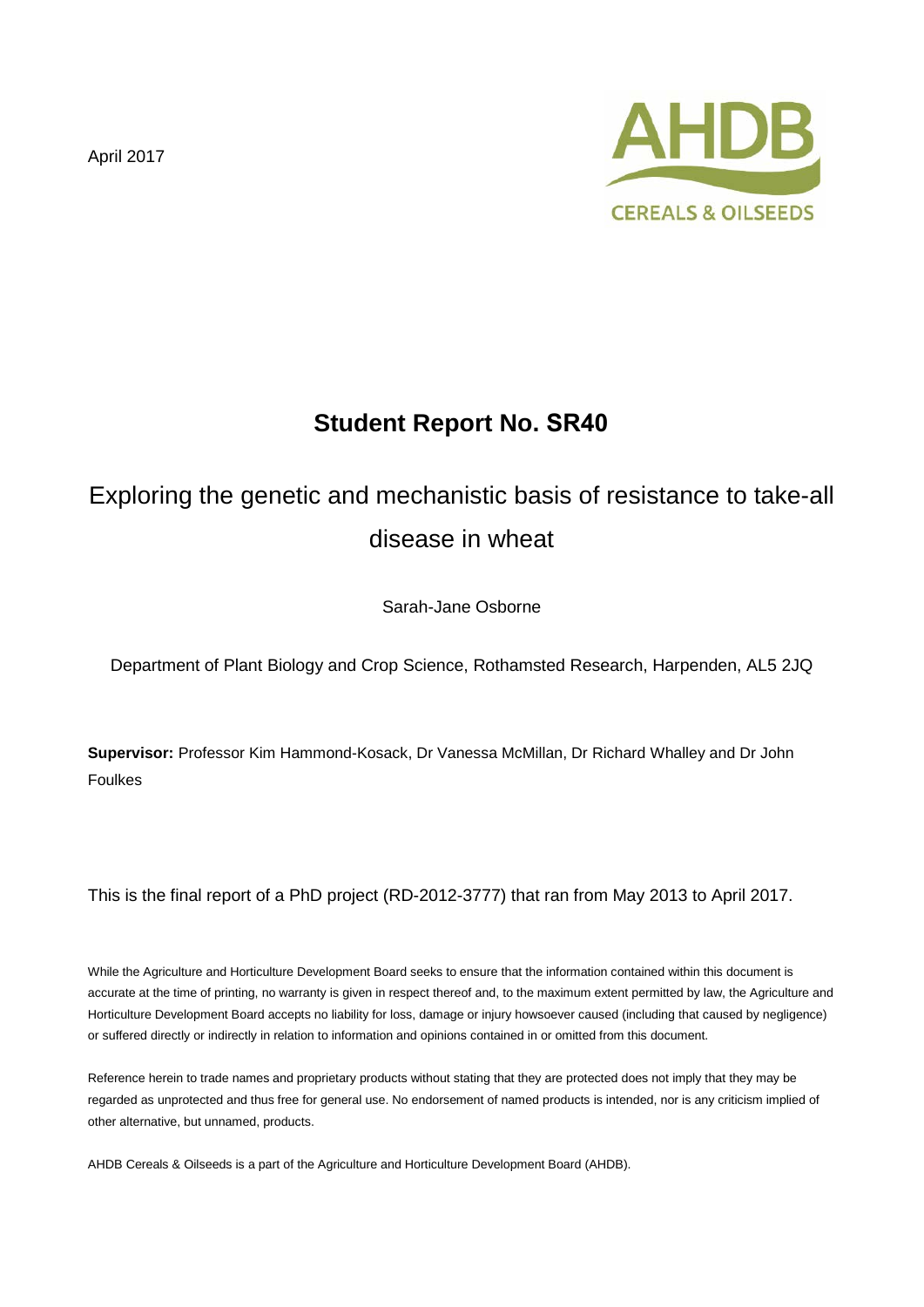# **CONTENTS**

| 1. |        |                                                                                                                                                                                 |  |  |  |  |
|----|--------|---------------------------------------------------------------------------------------------------------------------------------------------------------------------------------|--|--|--|--|
| 2. |        |                                                                                                                                                                                 |  |  |  |  |
|    | 2.1.   |                                                                                                                                                                                 |  |  |  |  |
|    | 2.2.   |                                                                                                                                                                                 |  |  |  |  |
|    | 2.2.1. |                                                                                                                                                                                 |  |  |  |  |
|    | 2.2.2. |                                                                                                                                                                                 |  |  |  |  |
|    | 2.2.3. |                                                                                                                                                                                 |  |  |  |  |
|    | 2.2.4. |                                                                                                                                                                                 |  |  |  |  |
|    | 2.3.   |                                                                                                                                                                                 |  |  |  |  |
| 3. |        |                                                                                                                                                                                 |  |  |  |  |
|    | 3.1.   |                                                                                                                                                                                 |  |  |  |  |
|    | 3.1.1. | Third wheat field trials screening the 25 most resistant hexaploid varieties                                                                                                    |  |  |  |  |
|    | 3.1.2. | Third wheat field trials screening the diploid Triticum monococcum mapping population                                                                                           |  |  |  |  |
|    | 3.1.3. | First wheat field trial screening the AHDB Recommended List of winter wheat varieties<br>for their ability to build-up natural populations of Phialophora fungi  11             |  |  |  |  |
|    | 3.2.   |                                                                                                                                                                                 |  |  |  |  |
|    | 3.3.   | Development of a Phialophora pot bioassay to screen cereal germplasm 14                                                                                                         |  |  |  |  |
|    | 3.4.   | Generation of the draft genomes of three Phialophora species  15                                                                                                                |  |  |  |  |
|    | 3.5.   |                                                                                                                                                                                 |  |  |  |  |
| 4. |        |                                                                                                                                                                                 |  |  |  |  |
|    | 4.1.   | Third wheat field trials screening the diploid Triticum monococcum mapping                                                                                                      |  |  |  |  |
|    | 4.2.   | Third wheat field trials screening the 25 most resistant hexaploid varieties  24                                                                                                |  |  |  |  |
|    | 4.3.   |                                                                                                                                                                                 |  |  |  |  |
|    | 4.4.   | Development of a Phialophora pot bioassay to screen cereal germplasm 33                                                                                                         |  |  |  |  |
|    | 4.5.   |                                                                                                                                                                                 |  |  |  |  |
|    | 4.6.   | First wheat field trial screening the AHDB Recommended List (2013/2014) of winter<br>wheat varieties for their ability to build-up natural populations of Phialophora fungi  39 |  |  |  |  |
| 5. |        |                                                                                                                                                                                 |  |  |  |  |
| 6. |        |                                                                                                                                                                                 |  |  |  |  |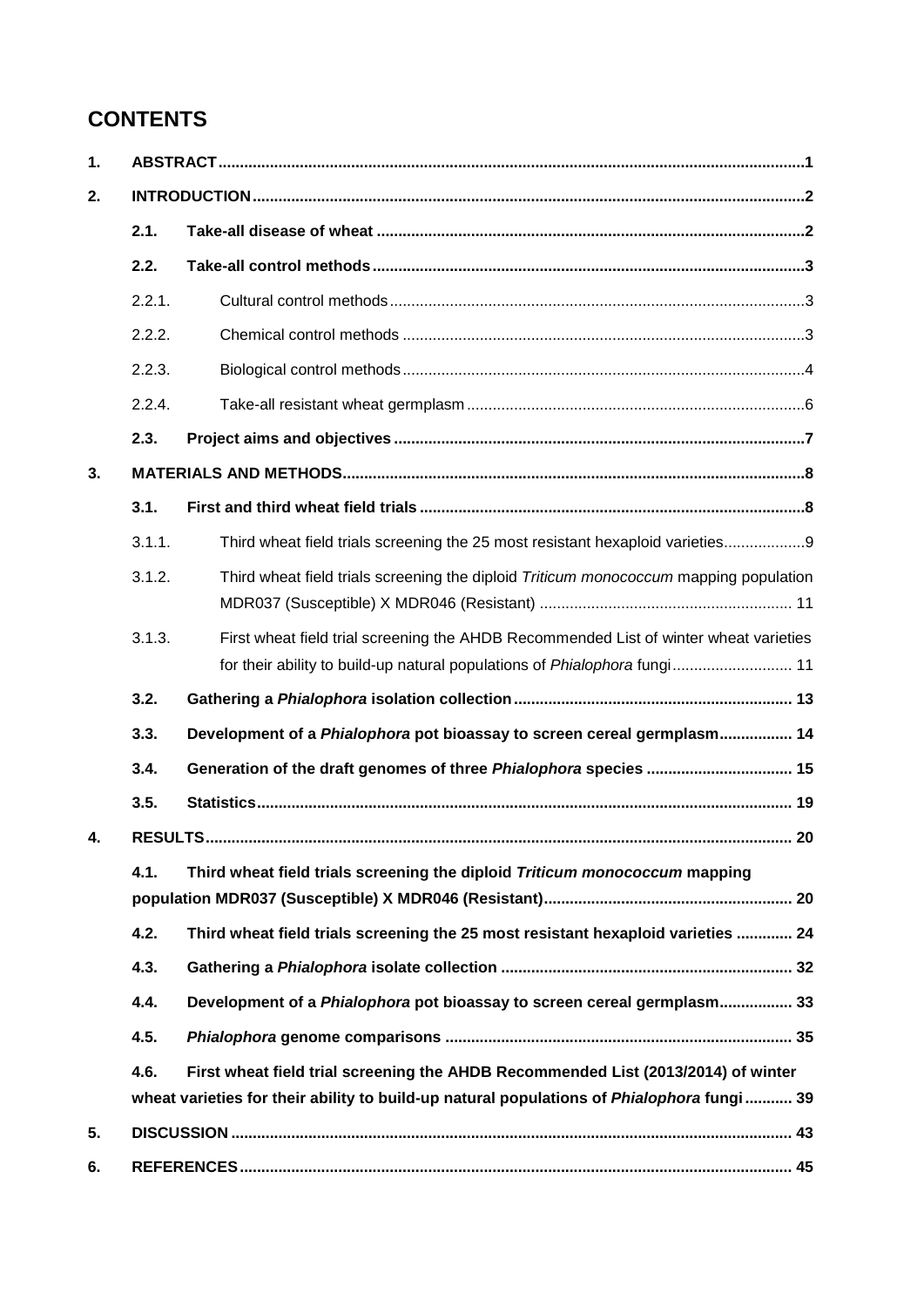### **1. Abstract**

Take-all, caused by the soil-borne ascomycete fungus *Gaeumannomyces graminis* var. *tritici*, (*Ggt*), is a root disease that devastates wheat production worldwide. Current control measures consist of partially effective chemical seed dressings and cultural methods such as crop rotation. There is currently no genetic control of the disease.

The first aim of this PhD project was to characterise a range of diploid and hexaploid wheat germplasm that possess a promising level of take-all resistance under field conditions. Both above and below ground phenotyping was carried out and soil moisture probes were used to evaluate upper root function for a range of hexaploid varieties. A diploid *Triticum monococcum* MDR037 (S) X MDR046 (R) mapping population was screened and revealed a good spread in susceptibility to take-all across two field seasons. The population has subsequently been genotyped and genetic analyses will be carried out to explore the genetic basis of resistance.

*Phialophora* fungal species, belonging to the genus *Gaeumannomyces*, colonise wheat roots but do not destroy the vascular tissue and have previously been found to suppress take-all disease. In the second approach to control *Ggt,* winter wheat varieties on the AHDB Recommended List (RL) were screened for their ability to build-up natural populations of *Phialophora* fungi in the field. Differences were revealed in their potential to build-up *Phialophora* spp. under a first wheat crop.

A *Phialophora* isolate collection was gathered and draft genomes were sequenced, assembled and annotated for the three *Phialophora* spp. found in UK soils. Preliminary analysis suggests that considerable polymorphism may exist between homologous genes found in all three species. These findings provide a novel contribution to the potential of these two differing control mechanisms against take-all disease.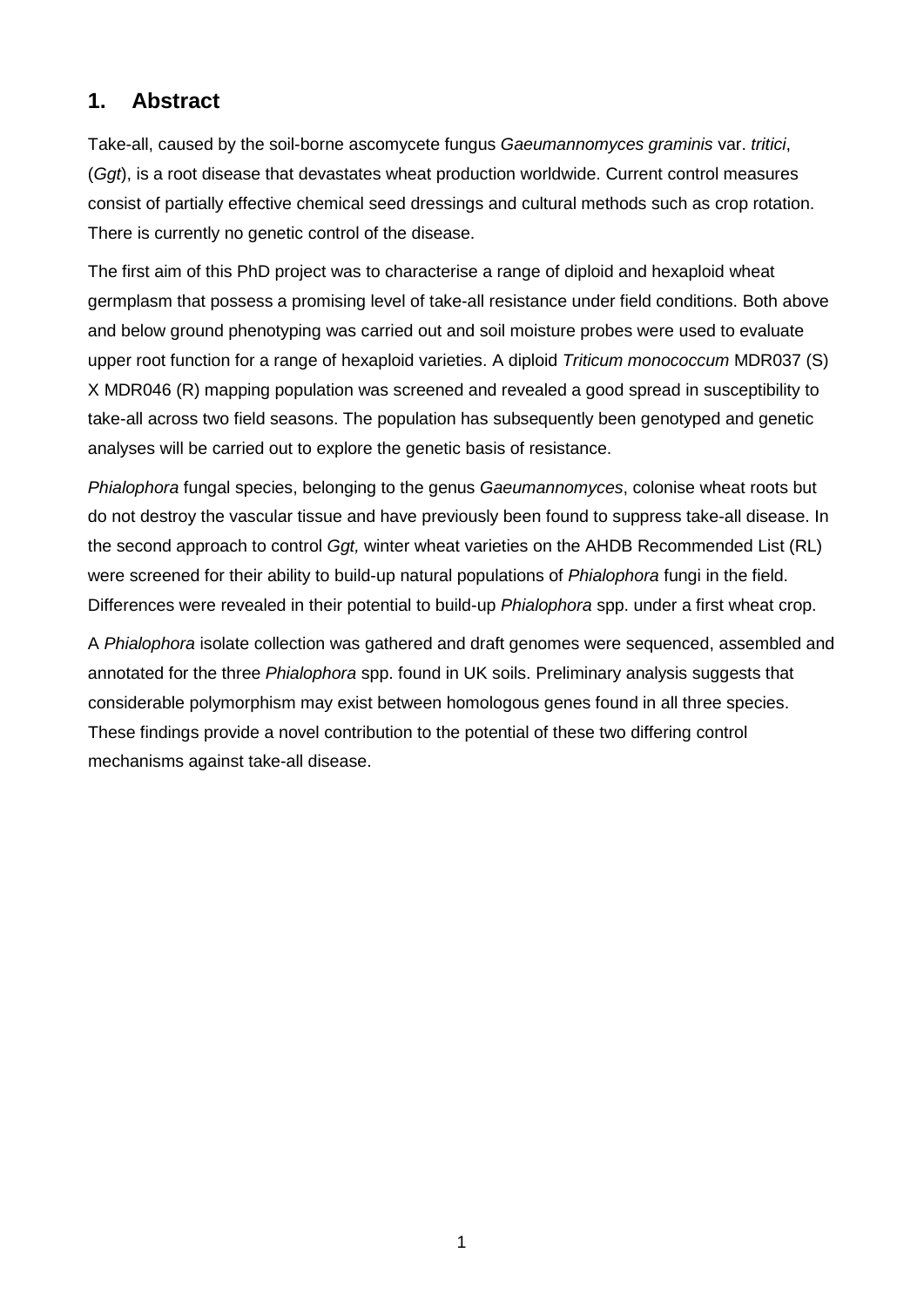### **2. Introduction**

### **2.1. Take-all disease of wheat**

Take-all is a root disease caused by the soil-borne ascomycete fungus *Gaeumannomyces graminis* var. *tritici* (*Ggt*) (previously named *Ophiobolus graminis*) (Walker, 1981), which devastates wheat production worldwide (Huber and McCaybuis, 1993). The name take-all was first described in Australia around 1870 (Hornby et al., 1998) and is now considered the most important root disease of wheat worldwide (Freeman and Ward, 2004). The pathogen also infects the cereals barley, rye and triticale (Rothrock, 1988). The root disease causes the crop to become stunted and the grain prematurely ripens, leading to a loss in both grain quality and potential yield. There is currently no form of genetic control for the disease and control measures predominately consist of crop rotations and partially effective seed dressings. The most recent estimate of an average annual UK yield loss from the disease is 5-20% but is considerably more when the severity of the disease is high, with the annual cost for UK farmers thought to be up to £60m (Take-all in winter wheat-management guidelines, Autumn 2006, AHDB).

The take-all fungus survives saprotrophically on crop debris and this forms the main inoculum, infecting consecutive wheat crops (Cook, 2003). The level of inoculum rapidly declines in the absence of a susceptible crop since *Ggt* is a poor saprotrophic competitor. Therefore, little disease occurs in a first wheat crop after a non-susceptible break crop. However, *Ggt* also survives on volunteer cereals and grasses and this can lead to inoculum in field soil. In the first wheat crop take-all inoculum will begin to build-up in the soil and this can cause severe disease in a second wheat crop. The lowest yield usually occurs after two consecutive wheat crops due to high inoculum levels building up in the soil. The phenomenon of take-all decline (TAD), the natural soil suppression of take-all disease, occurs around the 4<sup>th</sup>-5<sup>th</sup> consecutive wheat crop, reducing the severity of the disease.

For crops at risk of take-all disease primary infection occurs in the autumn when germinating seeds come into contact with take-all inoculum in the soil. Once roots come into contact and infection is initiated, dark runner hyphae grow over the surface and produce hyaline branches that form infection hyphae and penetrate through the root cortex and into the stele. Hyphopodia or penetration pegs develop from the tip of infection hyphae and via mechanical pressure penetrate the cell wall (Skou, 1981). This allows the fungus to invade and destroy root vascular tissue which leads to the formation of black necrotic lesions, that have been found to disrupt water and nutrient uptake of the plant (Pillinger et al., 2005).

Secondary infections occur in spring and summer from root-to-root contact in the soil between infected roots and developing crown roots. A high level of primary infection subsequently usually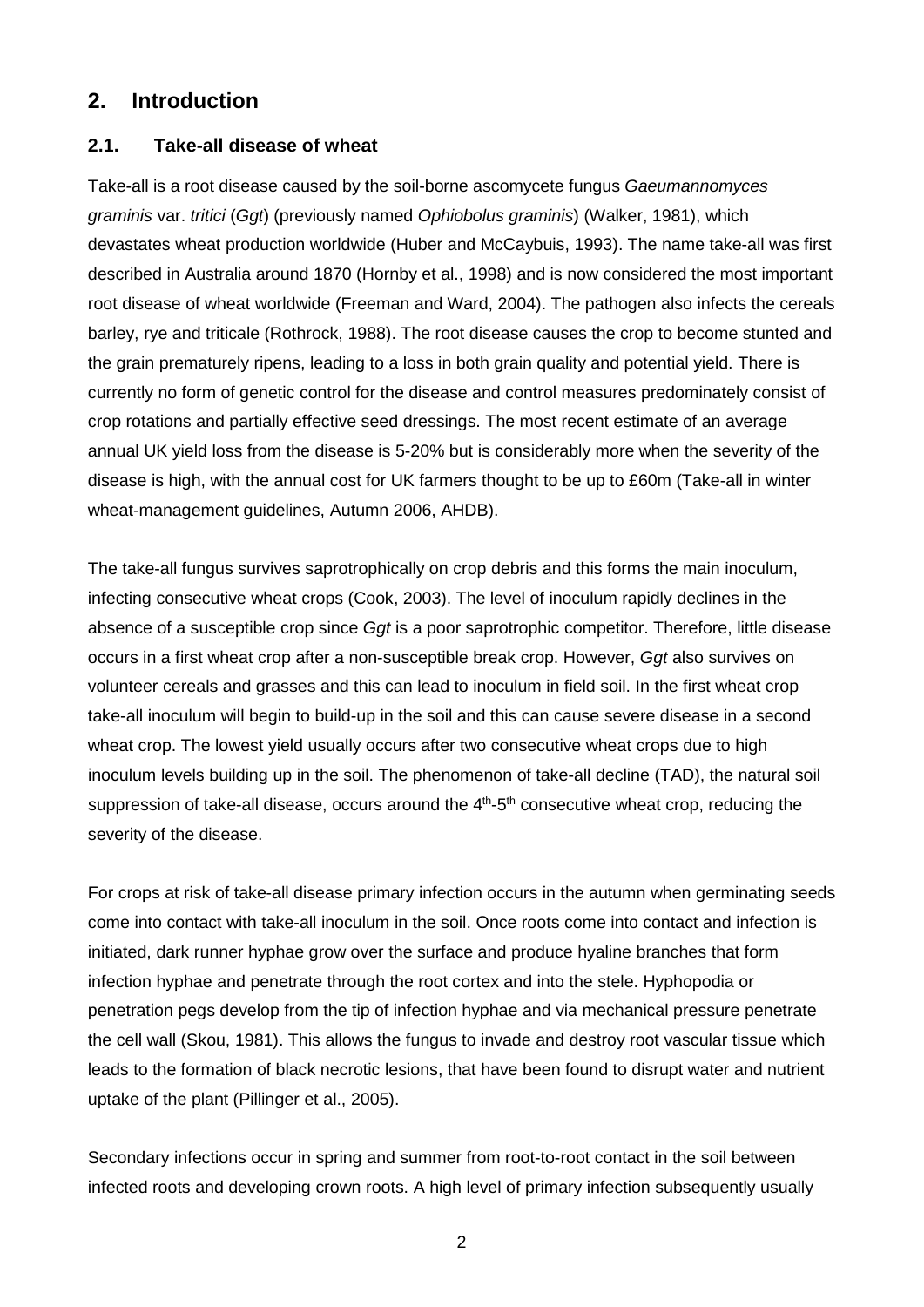leads to a high level of secondary infection. Above-ground take-all symptoms can be seen during severe disease outbreaks in the early summer and consist of general stunting of the plant, premature ripening and poor grain fill visible as 'take-all patches' of bleached and empty ears as well as blackening of stems bases (Freeman and Ward, 2004). In addition, the damage to the root systems during take-all epidemics can prevent the crop's capacity to uptake nitrogen and can increase the risk of nitrate leaching from the farmer's soil (Macdonald and Gutteridge, 2012). This is a significant environmental impact of severe take-all disease, since nitrate leaching can pollute water sources and cause eutrophication.

### **2.2. Take-all control methods**

#### **2.2.1. Cultural control methods**

The most effective form of cultural management is the use of crop rotations. The agricultural practice of a one-year break from a susceptible crop, results in the decline of *Ggt* inoculum levels and a reduction in the risk of disease development in a subsequent susceptible crop. This is due to the poor saprotrophic survival of the fungus in the absence of a host crop as *Ggt* becomes uneven amongst the soil and begins to decompose (Hornby et al., 1998). Other cultural control methods consist of a delayed sowing date to allow the *Ggt* inoculum to decline in the soil in the intercrop period and correcting soil nutrient deficiencies, such as phosphate, potassium, manganese and sulphur, prior to drilling the crop.

#### **2.2.2. Chemical control methods**

There are currently two commercially available fungicides that are effective as seed treatments for controlling take-all, fluquinconazole (Dawson and Bateman, 2001) and silthiofam (Schoeny and Lucas, 1999). Fluquinconazole is commercially marketed as Jockey® and is a quinazoline-based triazole that inhibits sterol biosynthesis in fungal cell membranes and provides a broad spectrum of activity against a range of foliar and seed-borne diseases (Dawson and Bateman, 2000). However, the 2016-2017 field season will be the last season that fluquinconazole will be available since the chemistry has been withdrawn under the Plant Protection Products Regulation (EC) No 1107/2009. Silthiofam is commercially available as the seed treatment Latitude®, specific to take-all and is thought to target the mitochondrial adenine nucleotide transporter (Joseph-Horne et al., 2000). Yet, it has been reported that silthiofam efficacy on take-all has been declining in farmers' fields in China and a study by Yun et al. (2012), reported that the effectiveness of silthiofam for controlling take-all disease was low when wheat roots were infected with silthiofam-resistant *Ggt* isolates. Additional fungicides for take-all control include the foliar strobilurin sprays azoxystrobin, commercially available as Amistar®, and fluoxastrobin, commercially available as Fandango®. It has been suggested that rain is required in order to allow these fungicides to penetrate the soil and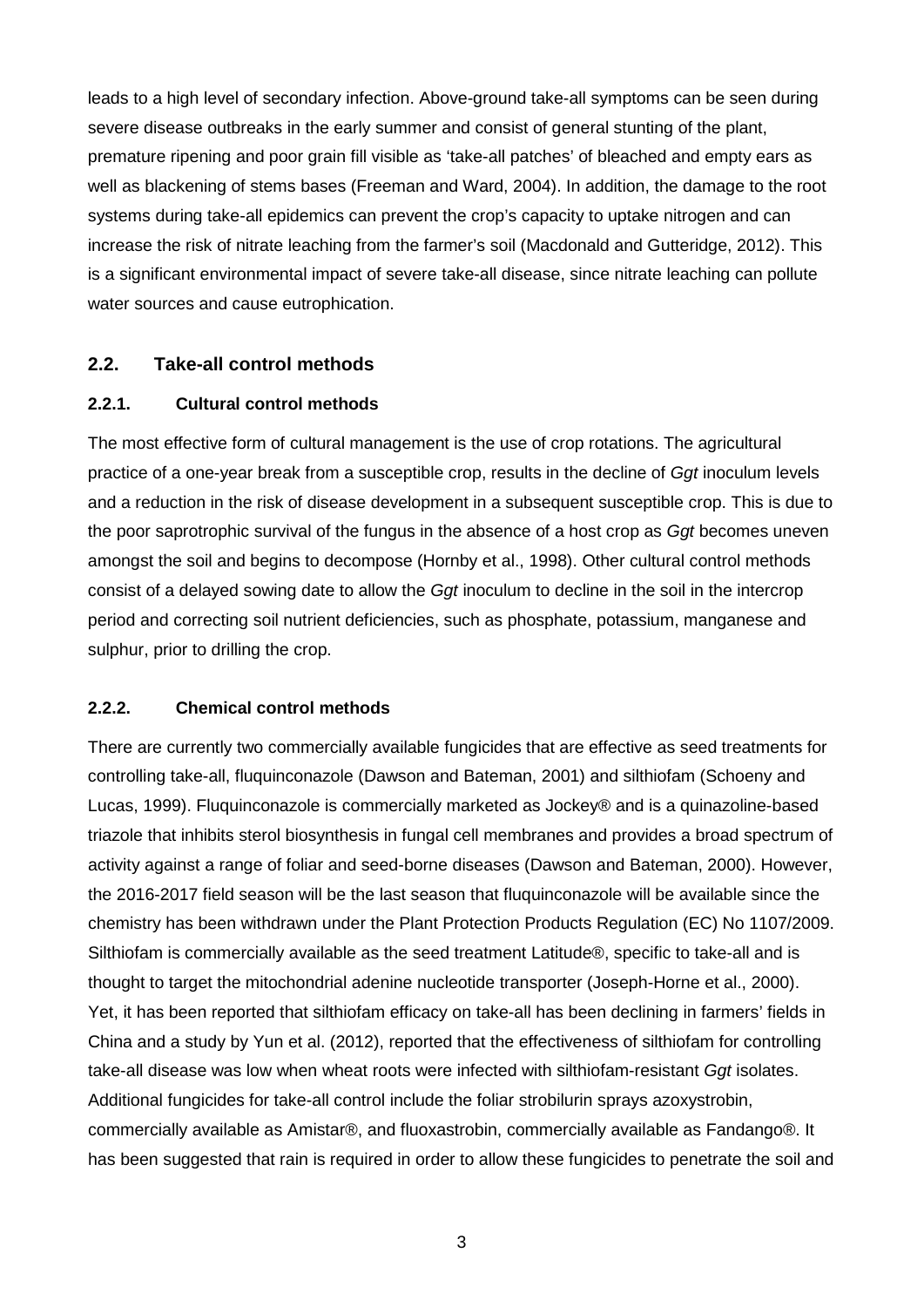therefore protect the root system, indicating that environmental conditions are important around the time of application (Gutteridge and Hammond-Kosack, 2008).

### **2.2.3. Biological control methods**

#### **2.2.3.1 Take-all Decline**

A number of microorganisms have been found to suppress take-all disease, including bacterial species involved in the natural phenomenon of Take-all Decline (TAD). TAD is a natural phenomenon that results in the biological control of take-all. Experimental evidence for the phenomenon was first described in 1960s at Rothamsted Research and involves the natural soil suppression to take-all disease (Hornby et al., 1998). The underlying pattern of TAD development is consistent with the requirement of growing consecutive wheat crops, the presence of *Ggt* and severe take-all in previous wheat crops in the rotation (Raaijmakers and Weller, 1998, Weller et al., 2002). TAD is exploited by farmers, knowingly or not, through the agricultural practice of continuous cereals (Cook, 2003). TAD however is not always effective, especially if weather and soil conditions are favourable to the development of the disease (Hornby et al., 1998). It is currently unknown what the exact microbial species and suppressive processes that contribute to this natural phenomenon are and studies have suggested that a different microbial composition is responsible for TAD in different geographical regions (de Souza et al., 2003).

#### **2.2.3.2.** *Phialophora*

*Phialophora* fungal species belonging to the genus *Gaeumannomyces*, colonise the roots and stems of cereals and a number of grasses (Holden, 1976) and form the *Gaeumannomyces-Phialophora* complex (Wong, 1981). Fungal runner hyphae invade the outer cortical layers of the roots, but unlike the take-all fungus do not extensively colonise the stele or penetrate cortical cells (Holden, 1976, Bryan et al., 1995). The *Phialophora* spp. produce sub-epidermal vesicles, representing growth cessation structures (Deacon, 1974). The fungi therefore do not destroy vascular tissue and do not cause disease symptoms (Bryan et al., 1995).

The two main *Phialophora* species in the *Gaeumannomyces-Phialophora* complex found in agricultural soils are *Phialophora* sp. lobed hyphopodia and *Phialophora graminicola*. Both fungi are able to colonise a range of grasses. *Phialophora* spp. appear to displace the take-all fungus by prior colonisation (Wong, 1981). It has been suggested that *P. graminicola* and *Phialophora* sp. lobed hyphopodia restrict the development of *Ggt* in cereal and grass roots by increasing host resistance (Holden, 1974, Wong, 1975).

*Phialophora* sp. lobed hyphopodia is pathogenic on rice and Bermuda grass but weakly/nonpathogenic on cereals including wheat (Freeman and Ward, 2004). *Phialophora graminicola* is not known to be pathogenic on any of the major cereal species but common hosts in British fields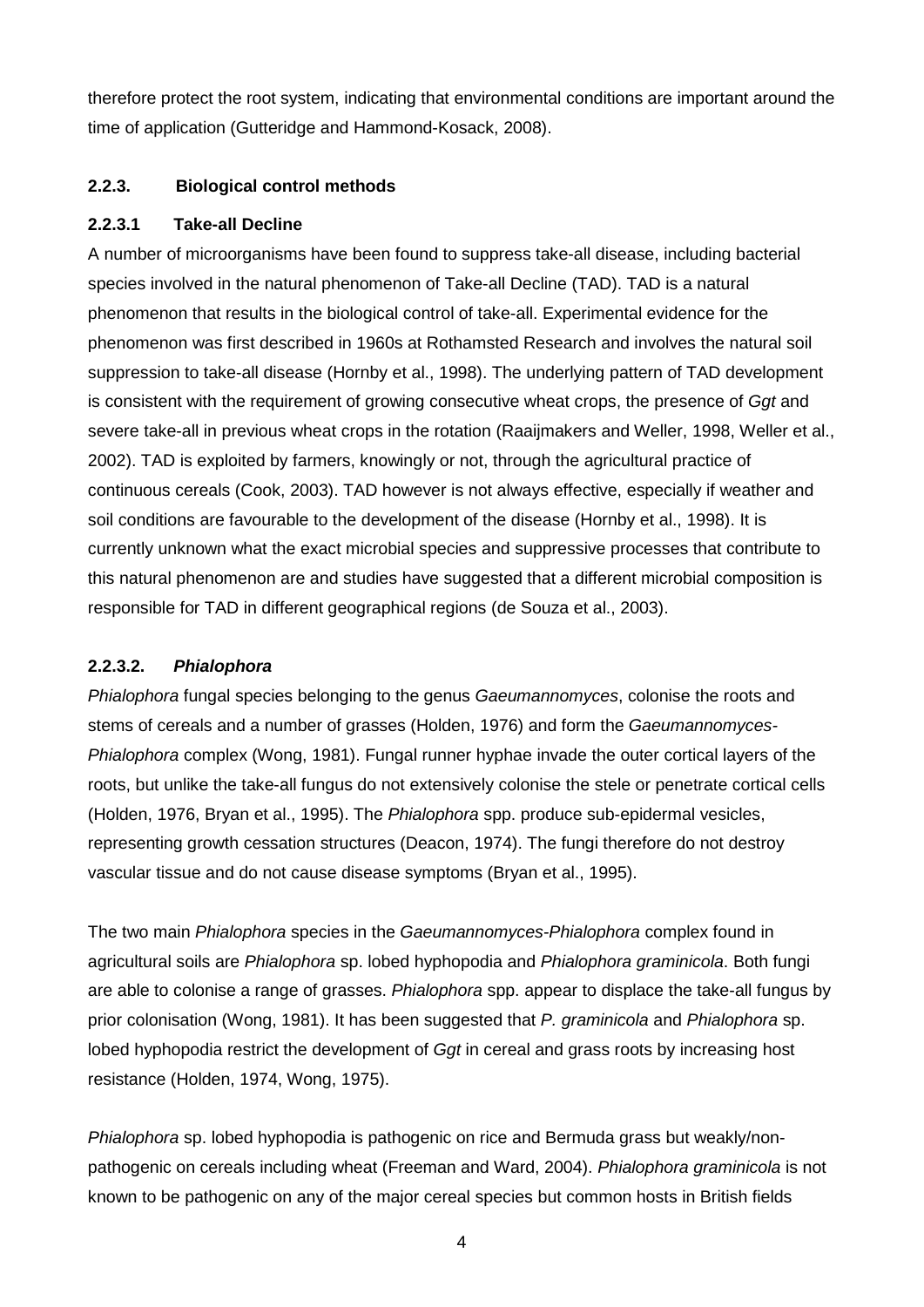include the grasses Perennial ryegrass (*Lolium perenne*), Italian ryegrass (*Lolium multiflorum*), Cock's-foot (*Dactylis glomerata*), Timothy grass (*Phleum pratense*) and Tall fescue (*Festuca arundinacea*) (Deacon, 1976). The fungus has been found to be uncommon in cereal crops unless following grass leys (Deacon, 1973). An unnamed *Phialophora* species has also been previously isolated in the UK at Rothamsted Research (Ward and Bateman, 1999) as well from a study in Germany (Ulrich et al., 2000). *Phialophora* spp. compromised an experimental take-all field trial in Fosters field on the Rothamsted Farm in 2005 (McMillan et al., 2011) and more recently have also been found in the Rothamsted fields Pastures, New Zealand, Summerdells 1 and Great Knott 3 (Vanessa McMillan, personal communication). These fields have continued to have detectable levels of *Phialophora* in the soil without grass leys being included in the crop rotation of the field since pre-1987, with the exception of a grass ley included in the crop rotation of the field Pastures in 2008. It is unknown why these patchy *Phialophora* populations persist with a cereal crop rotation and whether these populations are stable.

The majority of field trials conducted within the *Phialophora* literature focus upon the biocontrol aspect of the species against take-all disease. Field trials conducted in the UK and Australia have examined the effect of the pre-addition of *Phialophora* inoculum to the soil to protect crops against take-all, with little success (Wong and Southwell, 1980, Martyniuk and Myskow, 1984, Gutteridge et al., 2007). There have been no studies to date which have screened wheat varieties or cereal genotypes to the colonisation ability of natural populations of *Phialophora* in the field, including current elite wheat varieties grown by farmers. If there are differences in the susceptibility or colonisation ability of these elite wheat varieties to *Phialophora* species and their ability to build-up natural populations of *Phialophora* in the soil, the varieties have the potential to form an additional management strategy to help combat take-all disease in second wheats and to understand the *Phialophora* - wheat interaction in more detail.

The identification of species within the *Gaeumannomyces-Phialophora* complex can be highly challenging and time consuming. At present, there are no methods for isolating *Phialophora* spp. from soil and current techniques involve isolating the fungi from infected roots of field-grown plants or growing susceptible plants as baits within infected soil, as seen with the isolation of *Ggt* (Hornby et al., 1998). Traditional diagnostic methods consist of visual assessment of morphological disease characteristics on wheat (Hornby et al., 1998). Pathogenicity tests, also known as seedling infection tests, are used to determine the identification of isolates (Hornby et al., 1998).

A diverse array of molecular diagnostic methods is also available to differentiate species within the *Gaeumannomyces-Phialophora* complex but few elicit reliable specificity. There are currently no published genomes for *Phialophora* species within the *Gaeumannomyces*-*Phialophora* complex. The lack of genome sequence data makes it extremely difficult to identify species-specific genes or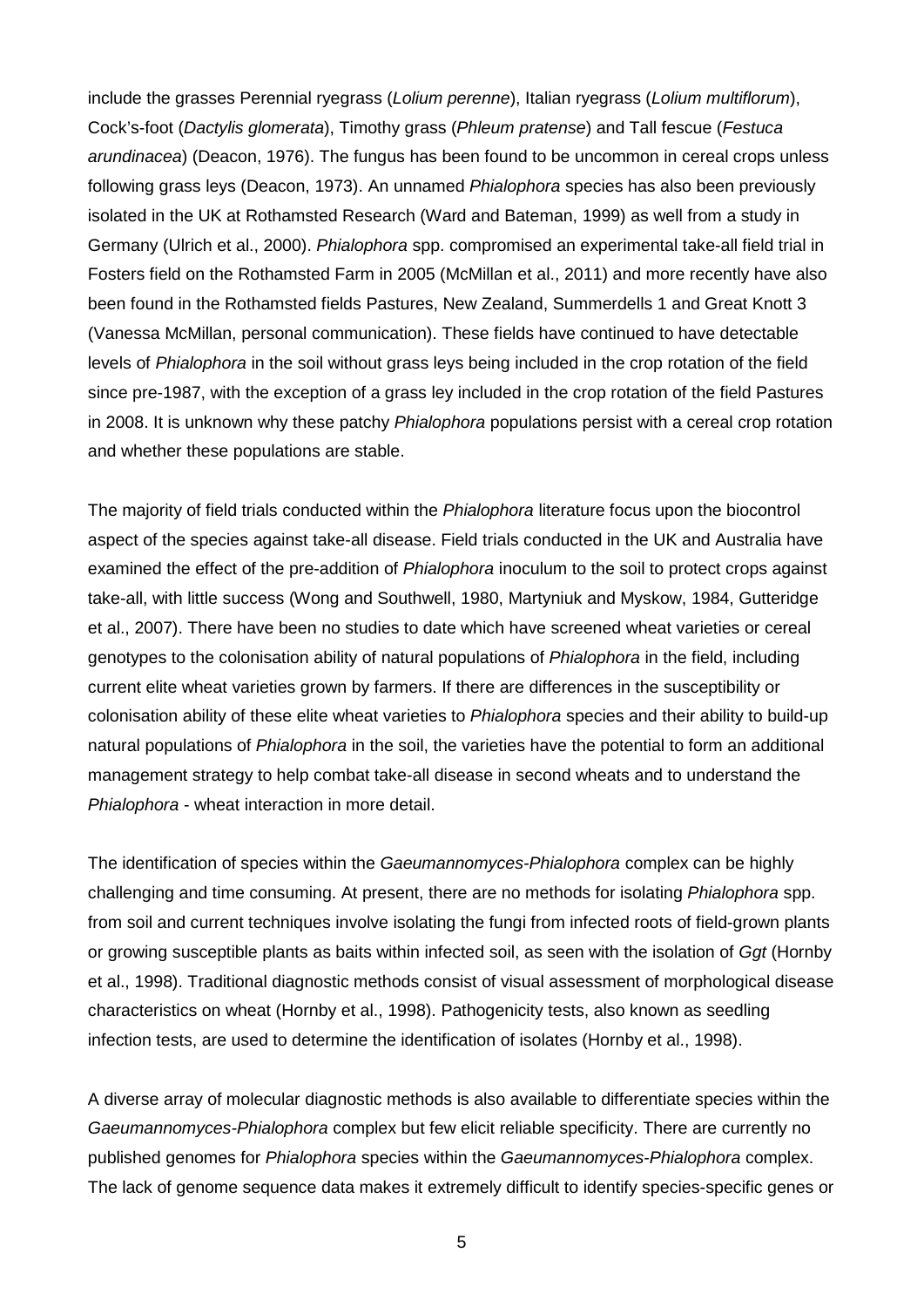unique regions that could be utilised to design primers to distinguish between species within the *Gaeumannomyces*-*Phialophora* complex. This PhD project reports on the first draft genome sequences of the three *Phialophora* species. The three draft genomes were subsequently annotated and comparative genomics were carried out with the aim of determining genes or regions of uniqueness in each of the three *Phialophora* genomes for future species-specific diagnostic assays.

A recent taxonomical reclassification of the Magnaporthaceae family has been carried out by Hernández-Restrepo et al. (2016) and a number of name changes have been given to species within the *Gaeumannomyces*-*Phialophora* complex. This study refers to the *Gaeumannomyces*-*Phialophora* nomenclature but future literature will refer to the new taxonomical classifications, which can be found in the Hernández-Restrepo et al. (2016) study.

#### **2.2.4. Take-all resistant wheat germplasm**

Strong, consistent and repeatable resistance to take-all disease is lacking in wheat (Scott, 1981) and differences between wheat varieties in their level of resistance have been generally considered too small or inconsistent to be of beneficial use (Hornby et al., 1998). Studies have been conducted in Australia that have identified a moderate level of resistance in wheat screened under natural populations of take-all in the field. Penrose (1991) found that there were differences between wheat varieties in the percentage of infected roots across two field sites. Further studies have shown a greater difference in susceptibility to take-all between two wheat varieties, Temu89- 72 and Bayonet (Penrose, 1992, Penrose, 1995). Penrose (1995) carried out five field trials at different sites in Australia and found that Temu89-72 was consistently more resistant to natural populations of take-all than Bayonet. More recent work based at Rothamsted Research, within the Wheat Genetic Improvement Network (WGIN) and the Wheat Improvement Strategic Programme (WISP), has screened the Watkins Landrace Wheat Collection and the cultivars from the European Union project on Genetic Diversity in Agriculture: Temporal Flux (Gediflux), along with a number of elite wheat varieties, for resistance against take-all disease in the field. Moderate resistance has been identified in a number of varieties (WGIN Stakeholder's Newsletter, April 2014). One of the main aims of this PhD project was to further characterise the 25 most take-all resistant varieties and to test the upper root function of selected varieties through the use of *in situ* soil moisture sensors.

Nilsson (1969) found that accessions of the diploid wheat *Triticum monococcum*, varied considerably in their susceptibility to take-all with a number of accessions exhibiting a degree of resistance to the disease. Scott (1981) reviewed the literature on host plant resistance to take-all and suggested that moderate resistance to take-all is likely to be more frequent in diploid wheat species than polyploid species. More recently, McMillan et al. (2014) have reported of *T.*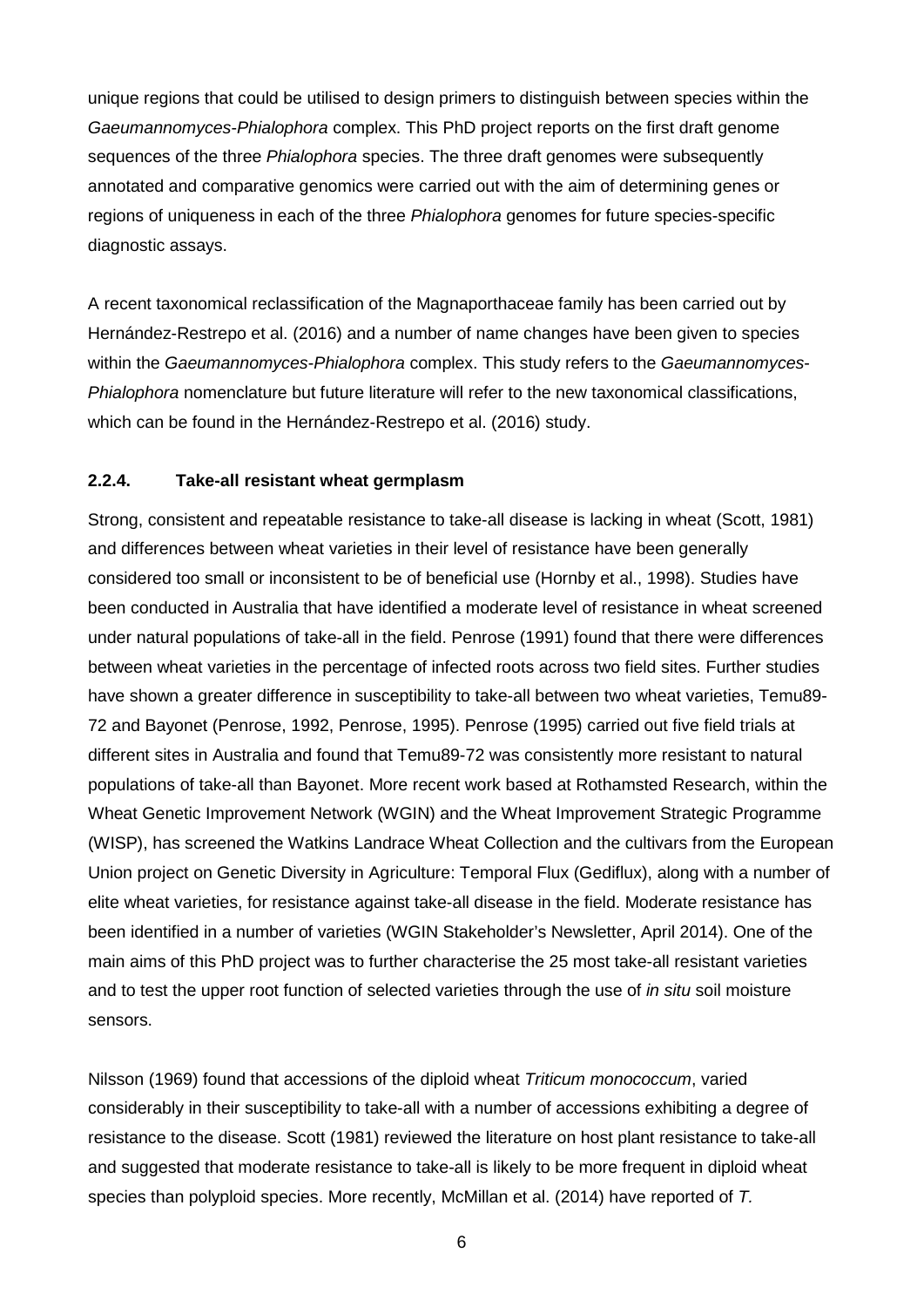*monococcum* accessions that have consistently illustrated moderate to high levels of resistance to take-all across different field seasons and under different disease pressures at RRes. The most resistant *T. monococcum* accessions were intermediate between rye (highly resistant) and triticale (moderately resistant) in their level of susceptibility (McMillan et al., 2014). A mapping population between the take-all susceptible *T. monococcum* accession MDR037 and the moderately take-all resistant *T. monococcum* accession MDR046 was screened in third wheat field trials within this PhD project.

### **2.3. Project aims and objectives**

The overall aim of the PhD project was to characterise a range of diploid and hexaploid wheat germplasm that possess a promising level of take-all resistance under field conditions. In addition, the susceptibility of hexaploid wheat germplasm to populations of *Phialophora* species under field conditions and pot bioassays was explored.

**Objective 1:** To further characterise the most take-all resistant hexaploid wheat lines from the Watkins and Gediflux collections under field conditions including assessing both above and below ground phenotypes and testing the use of *in situ* continuous soil moisture probes to evaluate upper root function of a selected subset of take-all susceptible and resistant varieties.

Hypothesis: Soil surrounding the most heavily take-all diseased plants will be the wettest.

**Objective 2:** To characterise the genetic basis and complexity of take-all resistance in the *Triticum monococcum* MDR037 (Susceptible) x MDR046 (Resistant) mapping population under field conditions.

Hypothesis: the genetic basis of take-all resistance in *T. monococcum* will be controlled by multiple QTLs.

**Objective 3:** To gather a *Phialophora* isolate collection to enable the genomes of three UK *Phialophora* species to be sequenced and to identify regions of uniqueness in each of the three *Phialophora* genomes in order to design a species-specific diagnostic assay in the future.

Hypothesis: the three *Phialophora* draft genomes will be similar with a limited but useable level of polymorphism.

**Objective 4:** To explore the ability of *Phialophora* fungi to colonise the current UK AHDB Recommended List (RL) winter wheat varieties and other cereal species under both field and controlled environment conditions.

Hypothesis: the ability of *Phialophora* fungi to colonise the RL winter wheat varieties will vary.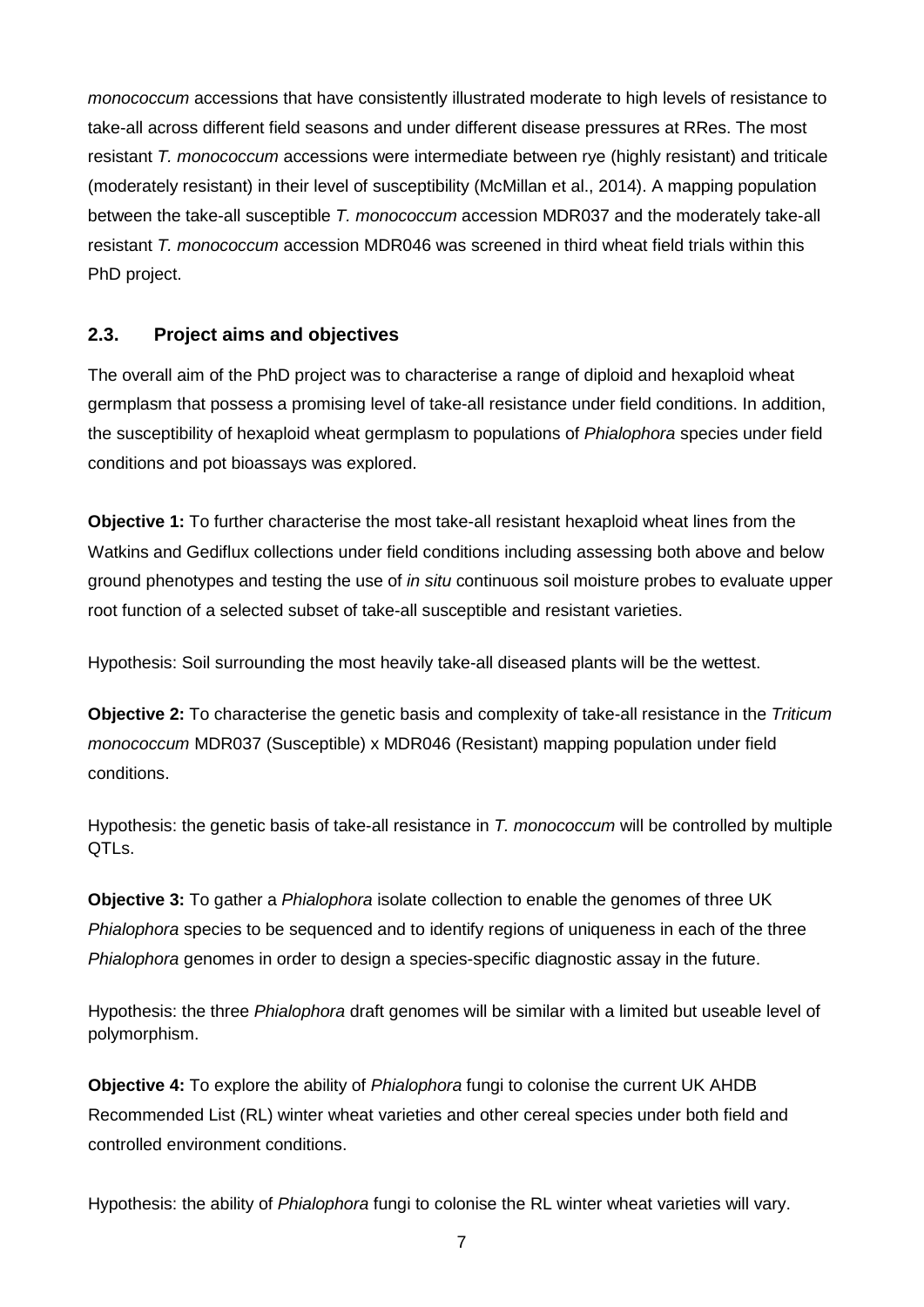### **3. Materials and methods**

### **3.1. First and third wheat field trials**

First wheat field trials were carried out after a one year break crop of oilseed rape (*Brassica napus*), in order to screen the build-up of *Phialophora* fungi under current elite wheat varieties. Cereal germplasm was screened for take-all resistance in a third wheat situation, after two consecutive winter wheat crops, to try and ensure a high natural take-all disease pressure. All field trial designs were generated by statistician Rodger White using a randomised block design in CycDesigN (VSN International Ltd, Hemel Hempstead, UK). Field trials were established on the Rothamsted Farm, on flinty clay soil of the Batcombe soil series. Fertilisers, pesticides and growth regulators were applied according to standard Rothamsted farm practice with the exceptions of no take-all seed treatments or fungicides active against take-all. In addition, no growth regulators and only one dose of the herbicide Pacifica (mesosulfuron-methyl + iodosulfuron-methyl-sodium) were applied to the diploid *Triticum monococcum* wheat plots. Diploid *T. monococcum* wheat plots were weeded by hand where the Pacifica was not sufficient to control weeds throughout the whole field season.

A number of above-ground phenotypic crop measurements were recorded for each field trial. Ear emergence/days to anthesis and leaf senescence were recorded by visually evaluating the middle of each plot, avoiding the edge effect of the small plots, and assessing plants that represented the majority of the plot. Ear emergence was recorded up to the date of anthesis, growth stage 61, using the Zadoks Decimal Code for the growth stages of cereals key (Zadoks et al., 1974). Flag leaf senescence was recorded visually during the afternoon. A senescence key was used to score each plot using a scale of 0-10, 0 representing no senescence and 10 representing fully senesced flag leaves. Plots were scored when they reached days to full leaf senescence, score 10 on the scale. Plant height was measured from the base of the plant to the top of the awn for two plants in the middle of each plot and an average was calculated.

Plant samples were taken during each summer, from the medium milk development stage onwards (growth stage 75), to assess for take-all root infection in the third wheat field trials and *Phialophora* colonisation in the first wheat field trial. String was labelled with the field trial code and plot number. The plot number was also written on the ring of the label to prevent losing the sample if the label was damaged or removed whilst processing the sample. Plant samples were taken from three 20 cm lengths of row per plot, separate rows were sampled at different positions. Each of the three plant samples were tied onto the string. Plant samples were transferred back to the field laboratory and were washed free of soil. The plant samples were cut to just above the stem bases and then placed into the polytunnel to air dry. The dried plant root systems were then stored at room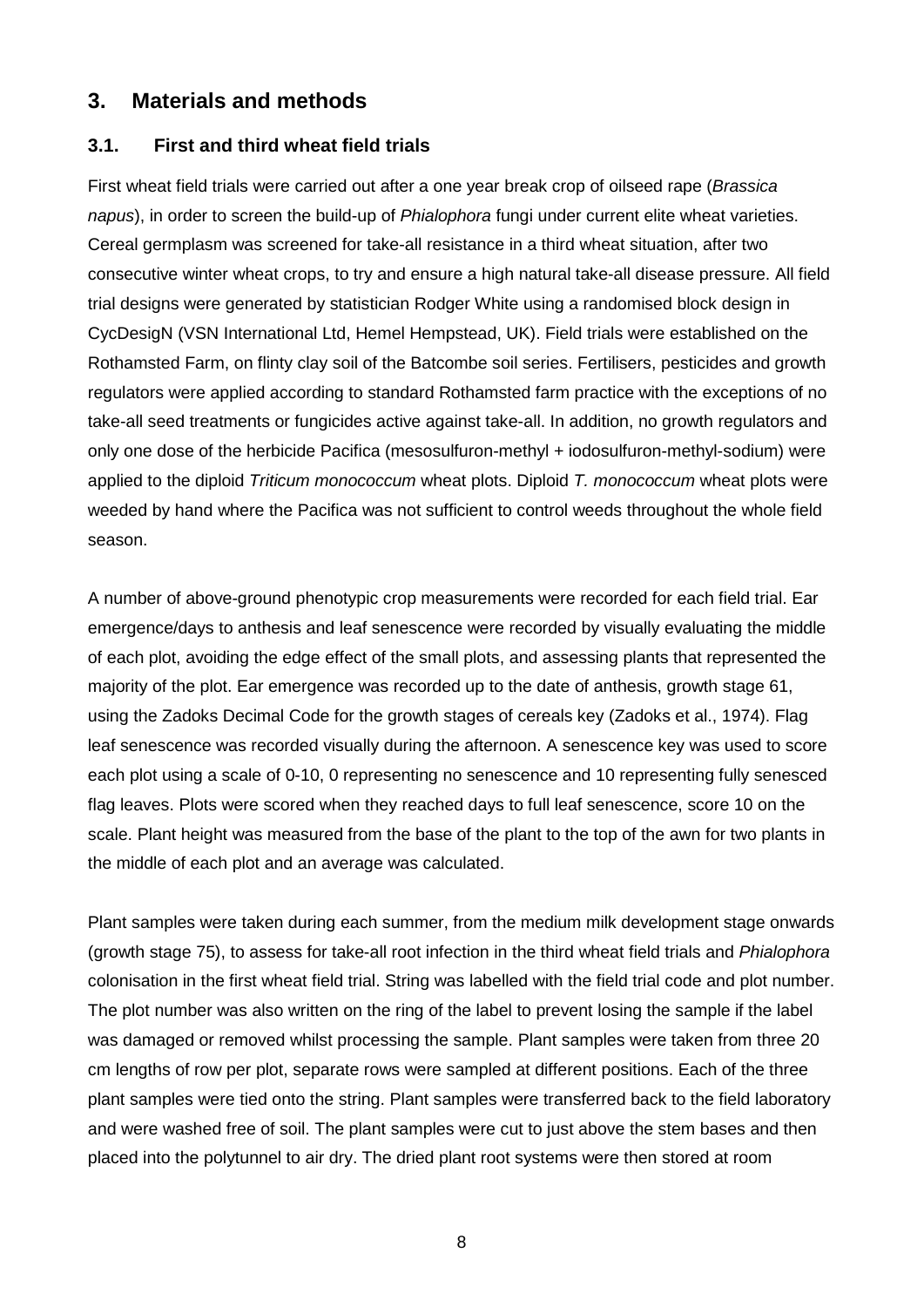temperature in the field laboratory and assessed for either take-all disease or *Phialophora* colonisation throughout the year.

The dried plant root systems were soaked in water for approximately 20 minutes before disease assessments. Any remaining soil was then washed off and the root systems were immersed in water in a white dish. Within the third wheat field trials, the roots were scored for take-all infection in order to calculate a take-all index (TAI) (Bateman et al., 2004). The proportion of roots infected were visually assessed and graded in the categories of no infection, slight 1 (1-10% roots infected), slight 2 (11-25%), moderate 1 (26-50%), moderate 2 (51-75%) and severe (75-100%). A take-all index was then calculated: (1 x percentage plants slight 1) + (2 x percentage plants slight 2) + (3 x percentage plants moderate 1) + (4 x percentage plants moderate 2) + (5 x percentage plants severe); divided by the number of categories (5); maximum TAI 100. *Phialophora* assessments are described in section 3.1.3.

#### **3.1.1. Third wheat field trials screening the 25 most resistant hexaploid varieties**

Two third wheat field trials were used to screen the 25 most promising resistant lines to take-all from the Watkins wheat collection, the Gediflux wheat collection and elite hexaploid wheat varieties. In the 2013-2014 field season, five replicates of the 25 most take-all resistant hexaploid lines were screened in the field along with 5 replicates of the additional lines of the moderately resistant *Triticum monococcum* accessions MDR031 and MDR046 and the susceptible *T. monococcum* accessions MDR037 and MDR043. These diploid wheat accessions were included to provide a comparison between the most resistant hexaploid wheats and the most resistant diploid wheats in the third wheat field trials screening the MDR037 X MDR046 mapping population. Control lines consisted of five replicates of rye (highly resistant to *Gaeumannomyces graminis* var. *tritici* (*Ggt*)), triticale (moderately resistant to *Ggt*) and spring wheat variety Paragon (susceptible to *Ggt*). Take-all is a notoriously patchy disease and to enable the spatial variation of the disease to be accounted for during the statistical analysis, 40 replicates of the winter wheat variety Hereward (highly susceptible to *Ggt*) were also included. Lines were hand-harvested from the field trial to provide seed for the 2014-2015 replicated field trial. The seed rate per plot was 350 seeds/ $m^2$  and plot size was 6 rows of 1 m x 1 m.

Dielectric soil moisture sensors (ML2x-ThetaProbe Soil Moisture Sensor, Delta-T Devices Ltd., Cambridge, UK) were inserted in four replicates of five varieties to evaluate the functioning of the upper root systems of both take-all resistant and susceptible varieties in the two field trials. The three moderately take-all resistant varieties chosen were the winter wheat varieties Duxford and Hereford and the Watkins collection line 777. The two take-all susceptible varieties chosen were firstly the winter wheat variety Hereward, which is the highly susceptible take-all control variety and secondly the spring wheat variety Paragon, which is susceptible to take-all. During the 2013-2014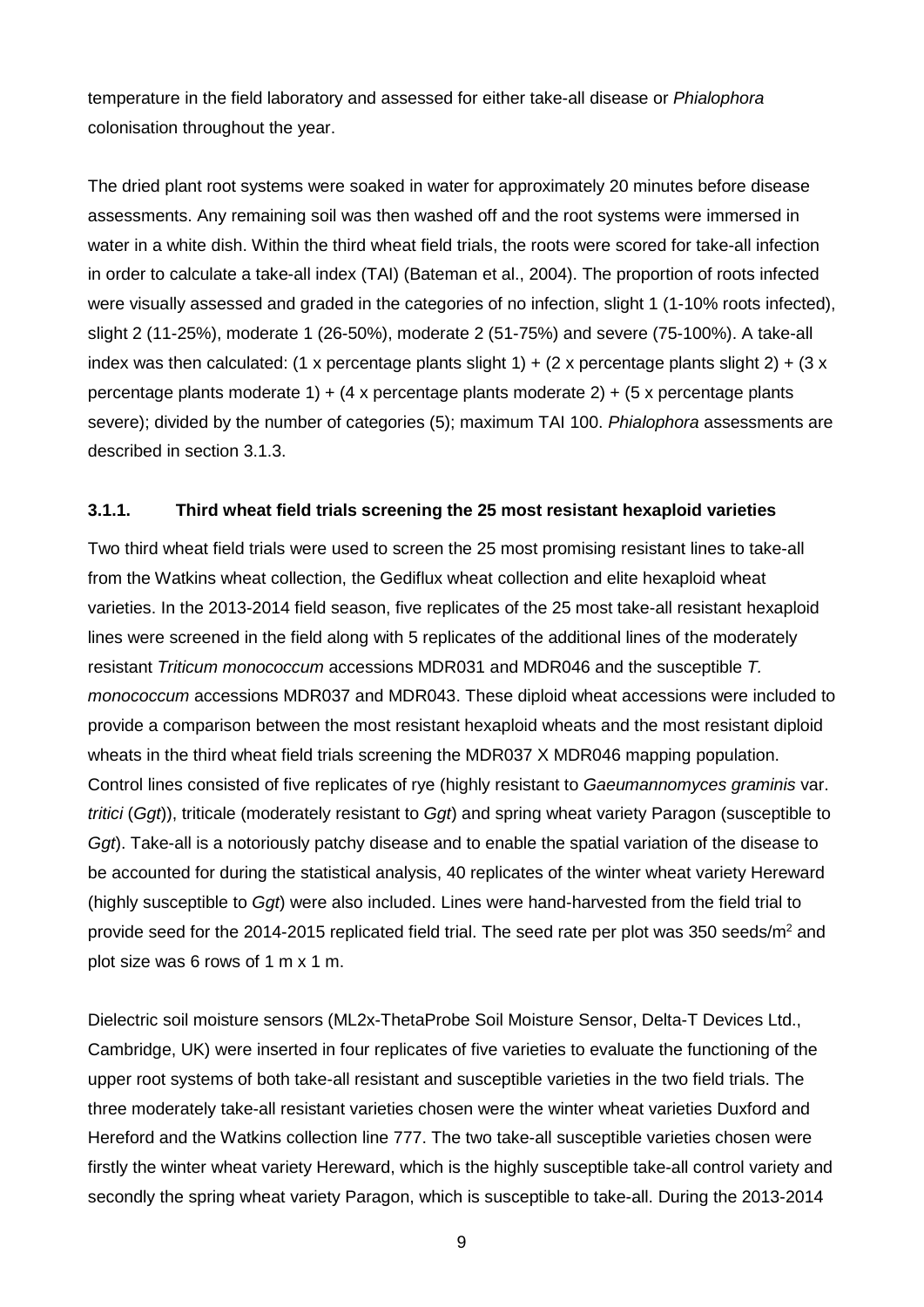field trial, one of the Hereford plots was not sown in the field trial due to a problem when drilling the trial, a soil moisture sensor was inserted into this plot and used as a fallow control. During the 2014-2015 field trial, two soil moisture sensors were inserted into bare soil to the north and south of the field trial as two fallow controls. Once the field plants had emerged, a depth of 15 cm was drilled in the centre of each plot at a 45° angle using a soil auger. The soil moisture sensor cable was threaded down a pole and this was used to insert and push the sensor into the hole at the depth of 15 cm until the four stainless steel rods were set firmly into the soil. The hole was then repacked with the excavated soil; care was taken to avoid over-packing the soil. The soil moisture sensors were placed at a 45° angle in order for running water, from rain events, to run down the side of the sensor and to be carried away from the four stainless steel rods of the sensor. Cables (between 5 m and 20 m lengths) were connected to the soil moisture sensors which ran parallel to the field plots and were securely fastened to the soil surface with steel pegs. The cables were connected to a data logger (DL2e, Delta-T Devices Ltd., Cambridge, UK) in the corresponding box. Data loggers were programmed using Ls2WIN 1.0 SR10 software (Delta-T Devices Ltd., Cambridge, UK) and set to record every hour. The data loggers were connected to a 12V leisure battery as an external power supply. A separate sensor (SM300, Delta-T Devices Ltd., Cambridge, UK) was inserted into one of the Hereward plots, roughly in the middle of the field trial, and set to record the soil temperature. The sensor was again placed at a depth of 15 cm at a 45° angle and connected to a data logger (GP1, Delta-T Devices Ltd., Cambridge, UK) that was set to record every hour and the data logger was left on the surface of the soil next to the plot. Data from all sensors was downloaded onto a laptop at roughly fortnightly intervals. Sensors were removed after plant sampling.

The dielectric soil moisture sensors' (ML2x-ThetaProbe Soil Moisture Sensor, Delta-T Devices Ltd., Cambridge, UK) mV data output was converted to volumetric soil water content using the polynomial equation conversion:

$$
\theta = \frac{\left[1.07 + 6.4V - 6.4V^2 + 4.7V^3\right] - a_0}{a_1}
$$

The volumetric soil moisture content is defined as the ratio between the volume of water present and the total volume of the soil (units are m<sup>3</sup>/m<sup>3</sup>) (ThetaProbe Soil Moisture Sensor Type ML2x User Manual). The value of 0  $m<sup>3</sup>$  water/m<sup>3</sup> soil represents completely dry soil, whereas the value of 1  $\text{m}^3$  water/ $\text{m}^3$  soil represents pure water (ThetaProbe Soil Moisture Sensor Type ML2x User Manual). The polynomial relationship was used to enable accuracy over the full range of values, particularly when the soil became very wet in the organic soil with the soil moisture content measuring > 0.5 m<sup>3</sup> water/m<sup>3</sup> soil (ThetaProbe Soil Moisture Sensor Type ML2x User Manual). A daily average soil water content was then calculated for each day for each sensor. There was a large variability in the soil water content between the replicates of the individual soil moisture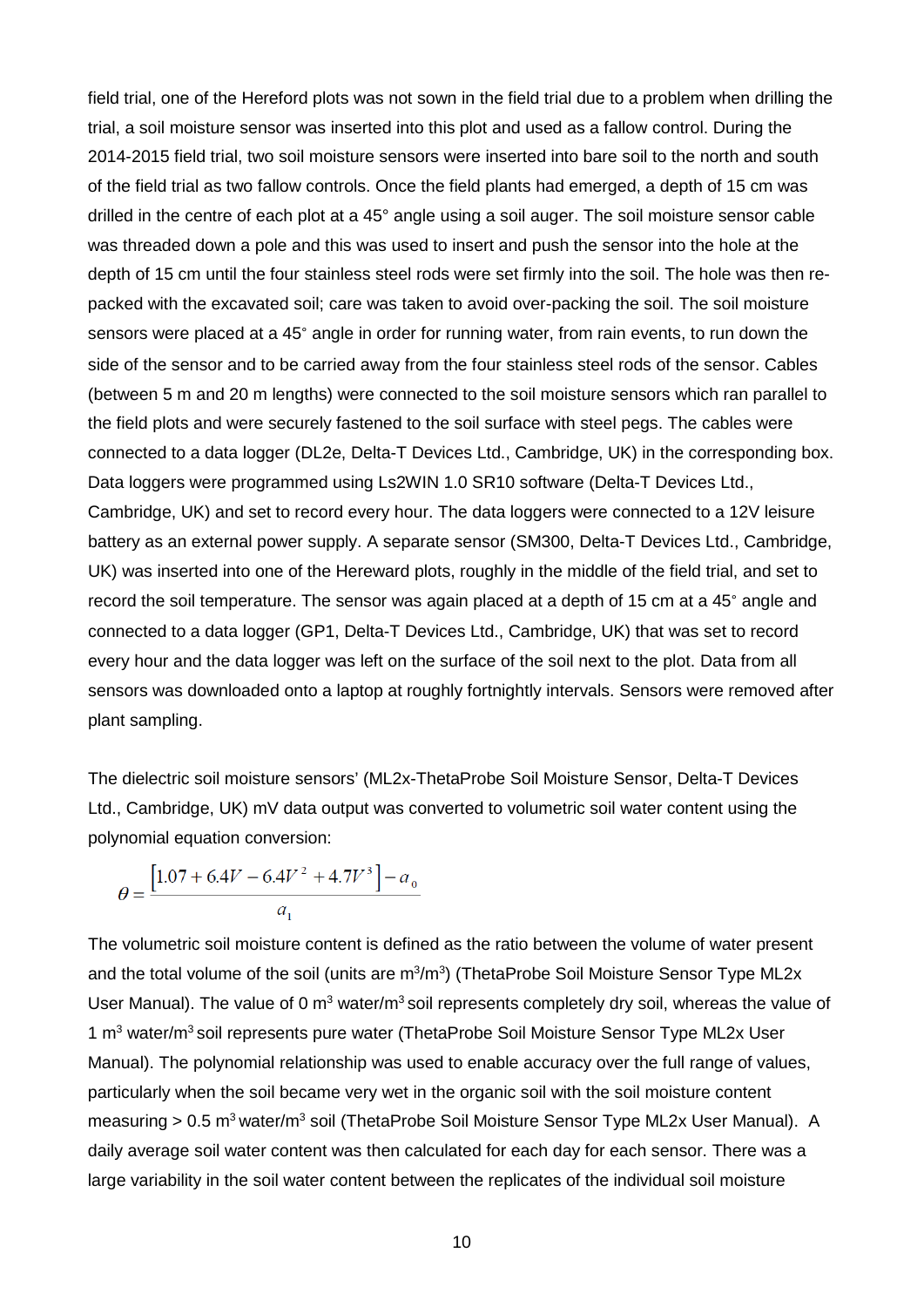sensors for each variety, especially for the 2013-2014 field trial. To compare soil water status between the different treatments the degree of saturation was used. This was estimated by the ratio of any given water content with the water content of the saturated soil. The degree of saturation for each plot of each variety was plotted against the TAI of the plot for selected dates throughout the months of April, May, June and July for both years as well as for August for 2015 data. Above-ground phenotypic crop measurements and plant samples were taken as described in section 3.1.

### **3.1.2. Third wheat field trials screening the diploid** *Triticum monococcum* **mapping population MDR037 (Susceptible) X MDR046 (Resistant)**

Two third wheat field trials were used to screen the diploid *Triticum monococcum* mapping population MDR037 (S) X MDR046 (R) in the 2013-2014 and 2014-2015 field seasons for resistance to take-all disease. In the 2013-2014 field trial, the trial consisted of five replicates of the 72 F5:F6 *Triticum monococcum* MDR037 (S) X MDR046 (R) mapping population lines, five replicates of the two *T. monococcum* parental lines and 40 replicates of the hexaploid variety Hereward as a highly susceptible control to take-all. An additional seven *T. monococcum* MDR037 (S) X MDR046 (R) mapping population lines were bulked up in the glasshouse from the original seed and were included in the 2014-2015 repeat field trial. The 2014-2015 trial therefore consisted of five replicates of 79 F5:F6/F5:F7 *T. monococcum* lines, five replicates of the two T. monococcum parental lines and 41 replicates of the hexaploid control variety Hereward. Seed rates per plot were 80 seeds and plots consisted of 4 rows (0.6 m length). Above-ground phenotypic crop measurements and plant samples were taken as described in section 3.1.

### **3.1.3. First wheat field trial screening the AHDB Recommended List of winter wheat varieties for their ability to build-up natural populations of** *Phialophora* **fungi**

The 2013/2014 AHDB RL for winter wheat was screened in a first wheat trial to explore the ability of *Phialophora* fungi to colonise the elite wheat varieties as well as the ability of *Phialophora* fungi to build-up under a first wheat crop. Plant samples and above-ground phenotypic crop measurements were taken as described in section 3.1. Yields were taken from the trial by the Rothamsted Farm.

Post-harvest soil cores were taken from each plot in order to set up a soil core bioassay to gauge the amount of *Phialophora* fungi that had built up in the soil under the different elite wheat varieties and to establish the ability of the *Phialophora* fungi to colonise seedling wheat roots. Soil cores (5.5 cm diameter by 10 cm deep; 6 cores per plot) were taken in a zig-zag transect from different rows across the plots using an auger. The soil cores were inverted into plastic drinking cups (7.5 cm diameter x 11 cm tall, drilled with 4 drainage holes, 3 mm diameter) containing a 50 cm<sup>3</sup> layer of damp coarse sand. The soil cores were transported back to the field laboratory and were stored in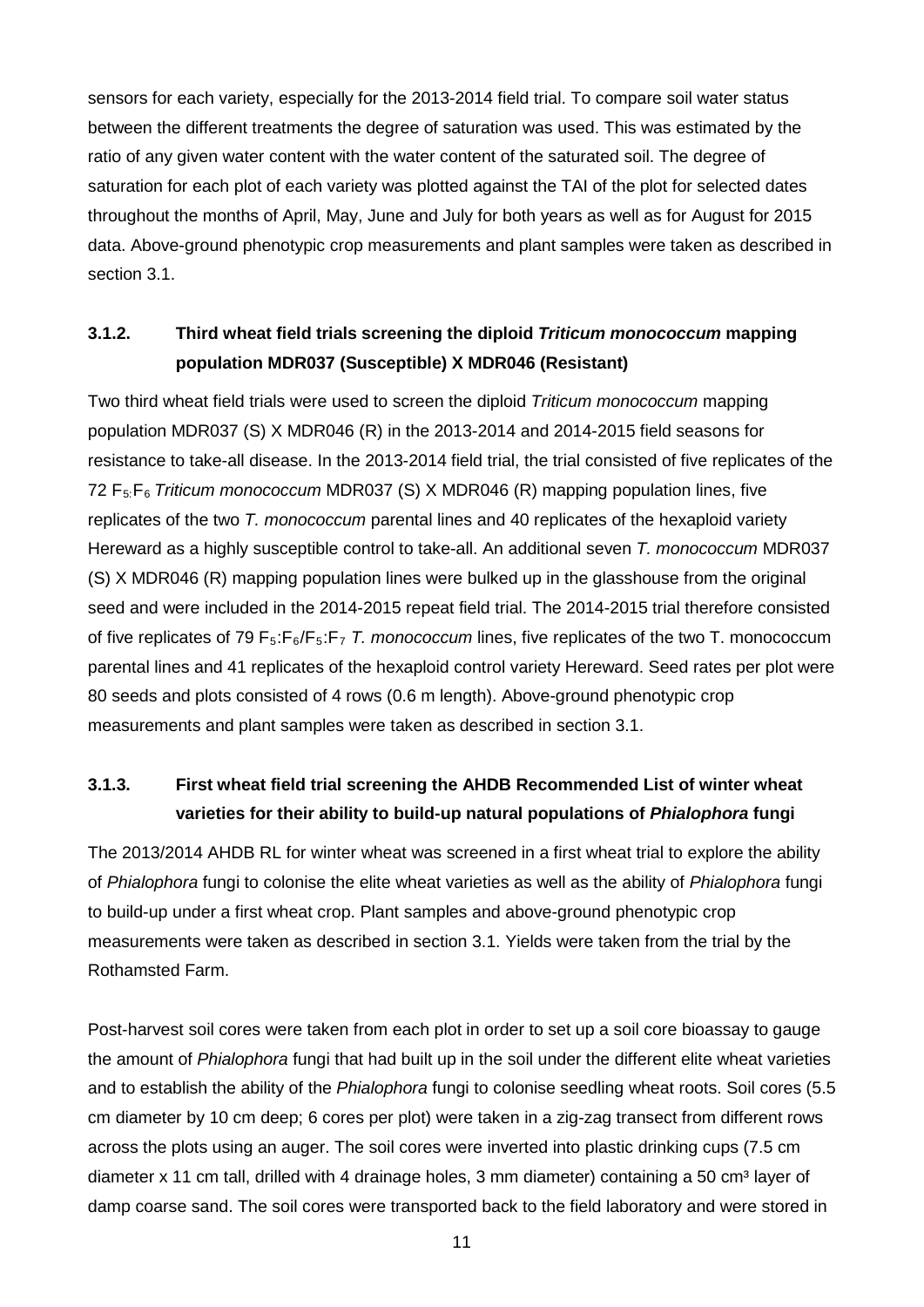the cold room at 5°C until processing over the following months. During processing the soil cores were sprayed with water and ten seeds of each variety were placed on top of the soil, three cores per plot were baited with Hereward and three cores per plot were baited with the field plot variety. Seeds were covered with ~2 cm layer of horticultural grit and cores were placed in a controlled environment room (16 hour day, 70% relative humidity, 15°C day/10°C night, twice weekly watering) for five weeks. After five weeks the roots were washed free of soil and immersed in a white dish to visually examine the roots for *Phialophora* colonisation [\(Figure 1\)](#page-13-0). Roots were examined for the presence of sub-epidermal vesicles. The total number of plants and roots and the number of *Phialophora* colonised plants and roots were recorded in order to calculate percentages.



**Figure 1.** Microscopy images taken during this project of wheat seedling roots colonised by *Phialophora* sp. lobed hyphopodia, the unnamed *Phialophora* sp., *Phialophora graminicola* and infected by take-all.

<span id="page-13-0"></span>To evaluate the ability of *Phialophora* fungi to colonise the adult plants of the 2013/2014 RL, a subset of plant samples from ten plots, chosen due to high levels of *Phialophora* colonisation found within the assessed post-harvest soil core bioassays, were visually assessed for *Phialophora* colonisation. No sub-epidermal vesicles could be seen by eye within the adult root systems, or under the light microscope, and the remaining samples were not assessed.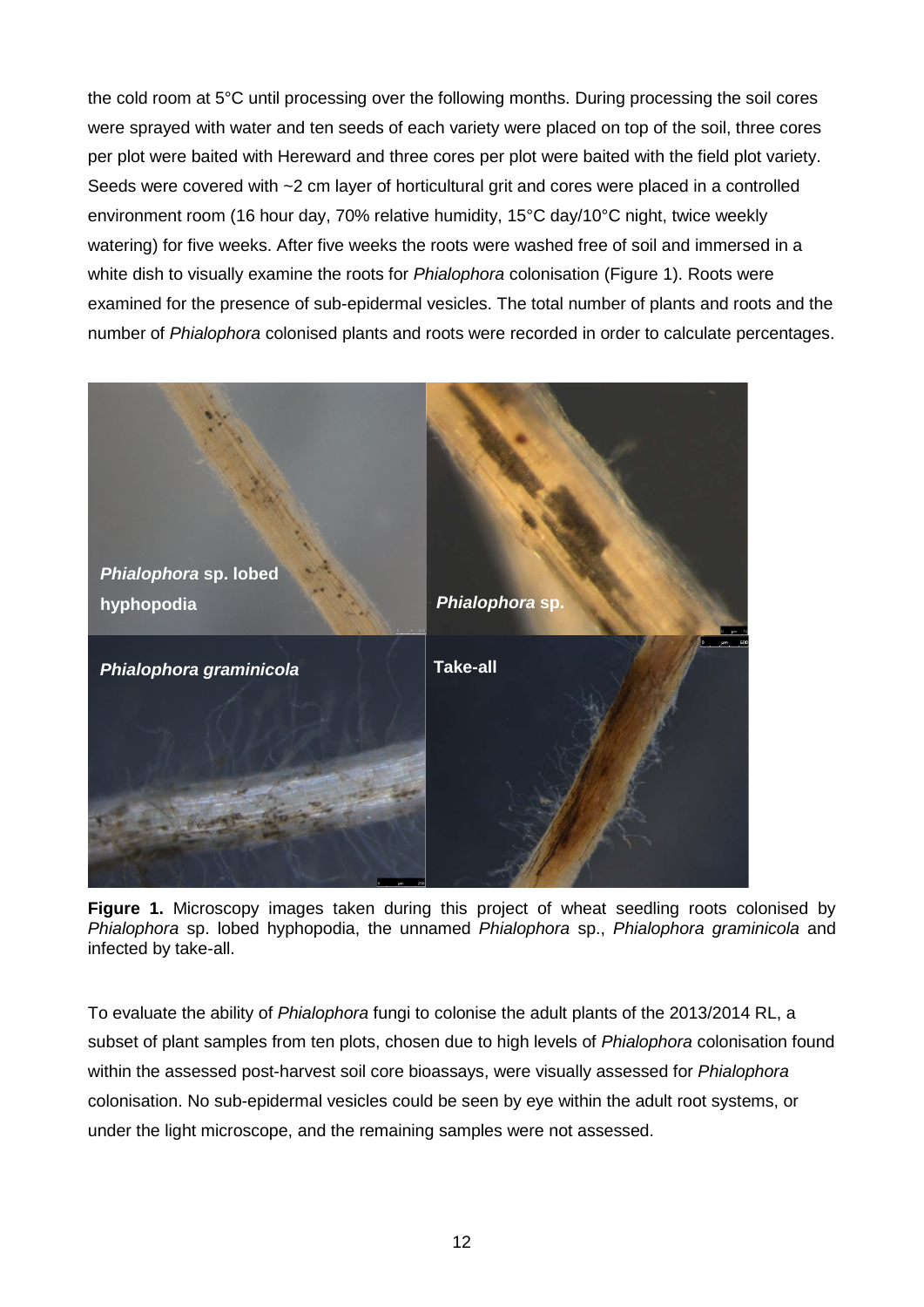#### **3.2. Gathering a** *Phialophora* **isolation collection**

Five fields were sampled across the Rothamsted Farm during 2013 and one field during 2014. Fields were chosen due to *Phialophora* populations being found in previous field trials from 2009- 2012. Soil cores were baited with 10 seeds (variety Hereward) and placed in a controlled environment room for 5 weeks (16 hour day, 70% relative humidity, day/night temperatures 15/10°C, 250 µmol light, twice weekly watering). Roots were washed free of soil and assessed for the characteristic sub-epidermal vesicles of *Phialophora* colonisation. *Phialophora* spp. were then isolated from colonised root pieces by surface sterilising the roots in sodium hypochlorite for 5 minutes before triple washing in sterilised  $H_2O$ , blotting dry on sterilised filter paper and plating onto potato dextrose agar (PDA) amended with penicillin (50 µg per PDA plate) and streptomycin (50 µg per PDA plate) in a sterilised air flow hood. Plates were incubated at  $21^{\circ}$ C for  $\sim$  two weeks. Cultures resembling *Phialophora* were transferred using a sterile tooth pick onto fresh PDA amended with penicillin (50 µg per PDA plate) and streptomycin (50 µg per PDA plate) and incubated at 15 $\degree$ C for  $\sim$  two weeks. This method was repeated if the plates continued to be contaminated with other bacterial or fungal cultures. Uncontaminated *Phialophora* cultures were then transferred onto fresh PDA without antibiotics. Plates were incubated at 15°C until plates were confluent (~ two weeks). Plates were then stored at 4°C for future use.

A 1 cm<sup>3</sup> agar plug was cut from the stored *Phialophora* PDA plates and transferred to a fresh PDA plate, amended with penicillin (50 µg) and streptomycin (50 µg), in a sterile air flow hood. The plates were incubated at 15°C until confluent. Mycelium was then scraped using a sterile toothpick from the confluent cultures on PDA plates for each of the isolates in a sterile flow hood. Mycelium was freeze-dried during the day and overnight (~24 hours) and then ground using a 3 mm steel ball bearing in a FastPrep at 4 m/s for 20 secs. The water bath was preheated to 65°C. DNA was extracted using prepared DNA extraction buffer. In a fume cupboard, β-mercaptoethanol was added to the DNA extraction buffer (for a total volume of 0.1%) before adding 600 µl of the DNA extraction buffer to each sample. Samples were vortexed and incubated in the water bath at 65°C for 30 mins before adding 300 µl of cold (-20°C) 7.5 M ammonium acetate (see solution recipes below). Samples were incubated on ice for 30 mins before centrifugation at 11,000 *g* for 10 mins. The supernatant was transferred into fresh Eppendorf tubes containing an equal volume of cold (-  $20^{\circ}$ C) isopropanol. Samples were then incubated at -20 $^{\circ}$ C for 2 hours before centrifugation at 11,000 *g* for 10 mins. The supernatant was discarded and the pellet was washed twice in cold (- 20°C) 70% ethanol. Samples were inverted 15 times and centrifuged at 11,000 *g* for 3 mins. Ethanol was discarded and pellets were air-dried for 30 mins before being resuspended in 100-400  $µ$ l distilled H<sub>2</sub>O. Extracted DNA was quantified using the Nanodrop ND-1000 Spectrophotometer (Thermo Fisher Scientific, USA) and stored at -20°C for future use.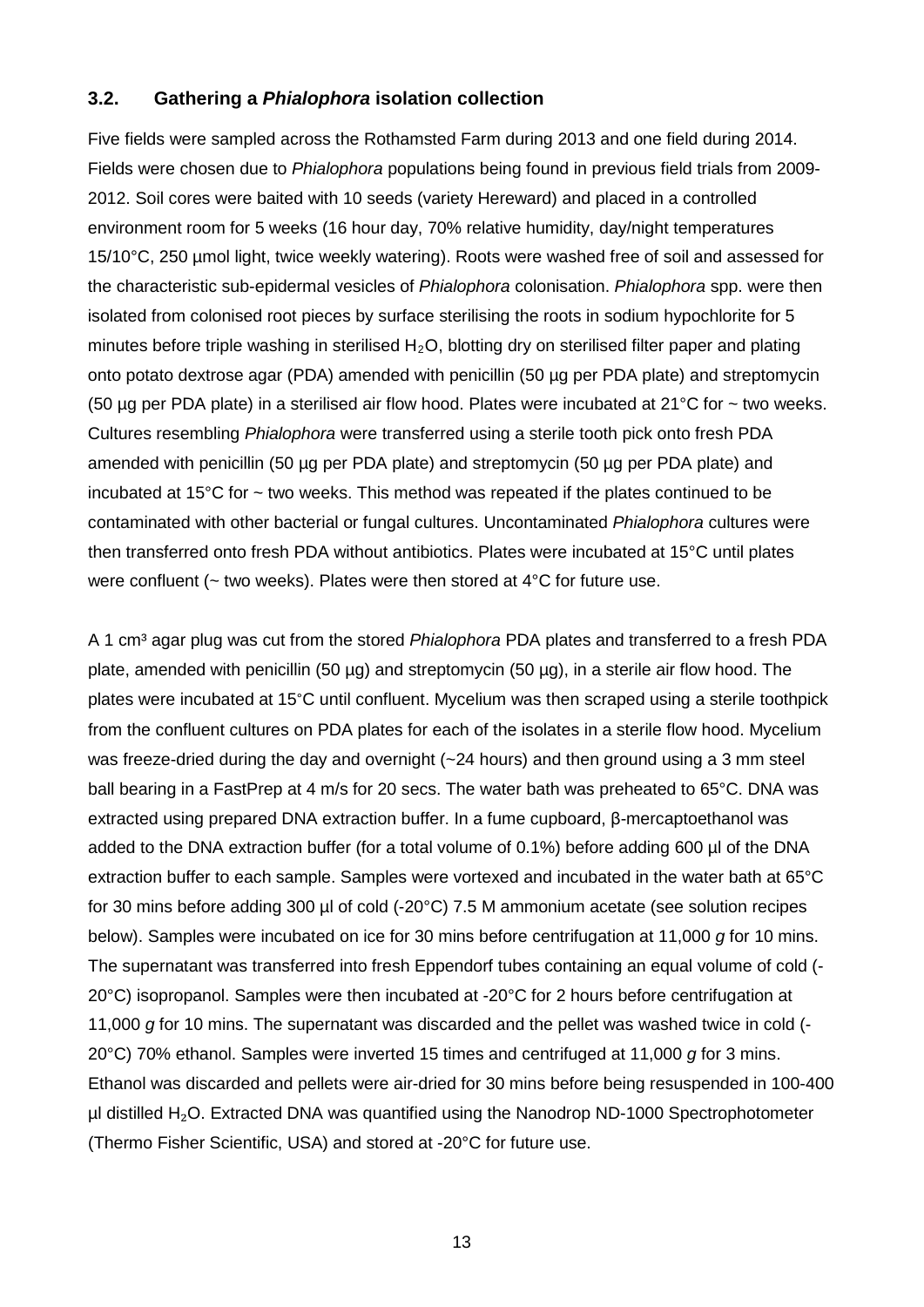PCR was then performed to amplify internal transcribed spacers (ITS)5F (GGAAGTAAAAGTCGTAACAAGG) and ITS4R (TCCTCCGCTTATTGATATGC) regions. A 20 µl reaction was set up and contained 10 µl REDTaq® Ready Mix<sup>™</sup> (Sigma Aldrich®, Dorset, UK), 1 μl of each primer (10 μM) (synthesised by Sigma Aldrich®, Dorset, UK), 6 μl of sterile distilled H<sub>2</sub>O and 2 µl of template DNA (100 ng/µl) or 2 µl of sterile distilled H<sub>2</sub>O for the negative control. Amplification conditions consisted of an initialisation step at 95°C for 5 min followed by 30 cycles with a denaturation step at 95°C for 30 secs, an annealing step at 55°C for 1 min, an extension step at 72°C for 1 min, and a final extension step at 72°C for 10 min and final hold at 4°C. PCR products (4 µl) were separated by a 1.2% agarose gel electrophoresis in 1 x TBE (see solution recipe below) with a 100 bp DNA ladder (Thermo Fisher Scientific, USA), stained with ethidium bromide (Sigma Aldrich®, Dorset, UK) and ran at 80 V for 40 mins before visualising under UV light at a wavelength of 302 nm in a Gene Genius Bioimaging System (Syngene, Cambridge, UK). PCR products (16 µl) were purified using a Qiagen QIAquick PCR Purification Kit as per the manufacturer's instructions (Qiagen Ltd., Manchester, UK). The PCR products were quantified using the Nanodrop ND-1000 Spectrophotometer (Thermo Fisher Scientific, USA).

Sequences were sent off to Eurofins MWG Operon (Ebersberg, Germany) for sequencing analysis. The National Centre for Biotechnology Information (NCBI) [\(http://www.ncbi.nlm.nih.gov/\)](http://www.ncbi.nlm.nih.gov/) was then used to enter returned sequences into the nucleotide Basic Local Alignment Search Tool (BLAST) database [\(http://blast.ncbi.nlm.nih.gov/Blast.cgi\)](http://blast.ncbi.nlm.nih.gov/Blast.cgi) to find regions of similarity between the sequences for species identification.

#### **3.3. Development of a** *Phialophora* **pot bioassay to screen cereal germplasm**

In June 2014 a 10 week AHDB summer bursary project, with undergraduate student Brittany Burton, evaluated the susceptibility of cereal genotypes to a *Phialophora* sp. lobed hyphopodia isolate and a *Phialophora* sp. isolate. Cereal genotypes tested were: oats, rye, triticale, Hereward, Paragon, Watkins Collection line 777 and *Triticum monococcum* accessions MDR037 and MDR046. The cereal genotypes oats, rye, triticale and Hereward are traditionally used as control genotypes to benchmark the level of take-all in the field and pot bioassays (McMillan et al., 2014) and were included to compare levels of colonisation found for the *Phialophora* species. Oats are resistant to take-all, rye is highly resistant to take-all, triticale represents moderate resistance to take-all and Hereward is used as our highly susceptible control for take-all infection. The cereal genotypes Paragon and Watkins line 777 have previously been screened for take-all susceptibility, Paragon is susceptible to take-all and Watkins line 777 is partially resistant. The *T. monococcum* accessions MDR037 (S) and MDR046 (R) were the parental lines of the mapping population screened in the third wheat field trials. These four cereal genotypes were included in the experimental pot bioassays in order to compare their susceptibility to take-all with their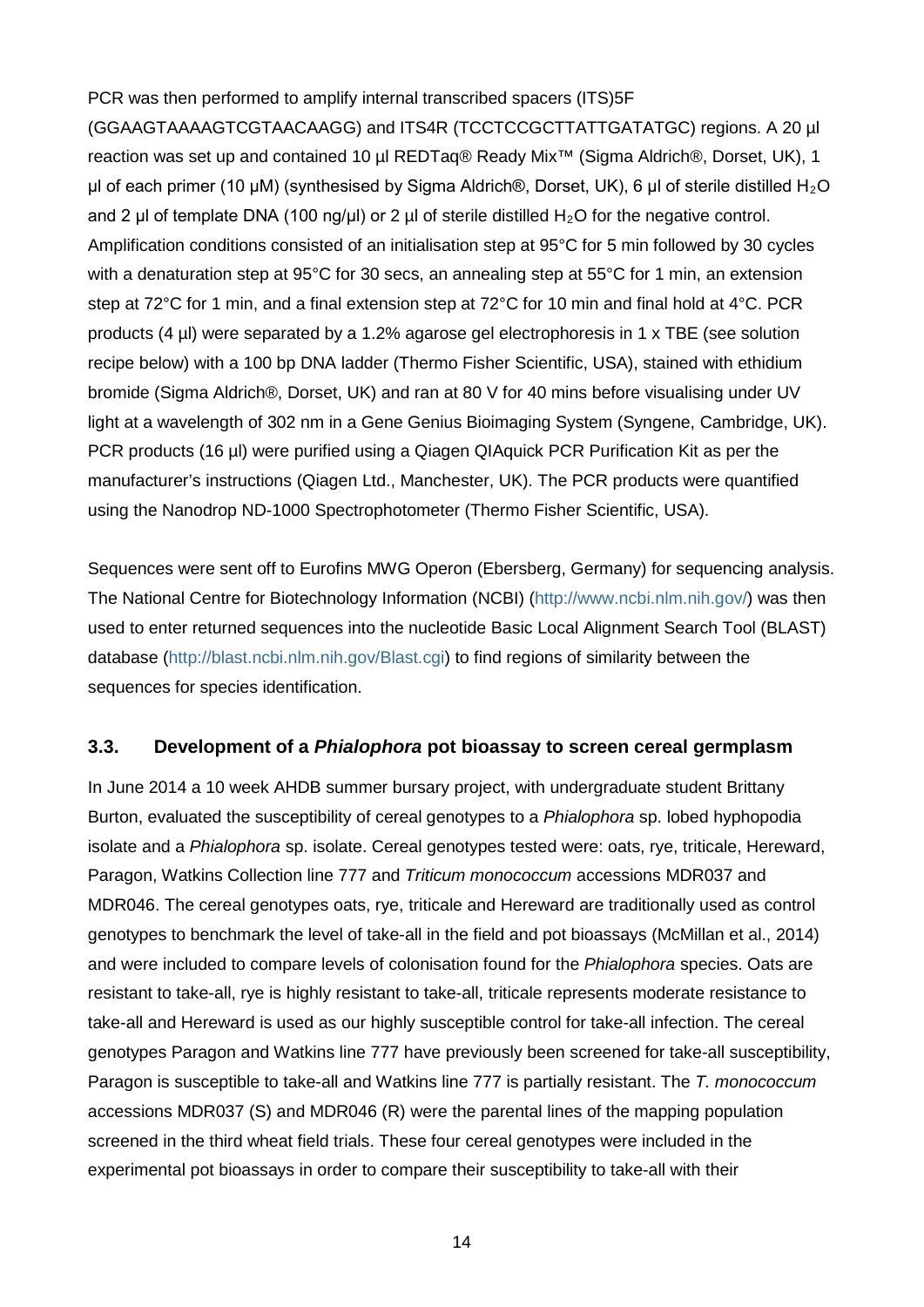susceptibility to *Phialophora* fungi. Hereward was also used as a negative control in both pot bioassays with non-inoculated potato dextrose agar (PDA).

A randomised block design was calculated in GenStat (VSNI, Hemel Hempstead, UK) and included three inoculated replicates for each cereal genotype and three replicates of Hereward as an experimental negative control for each of the two *Phialophora* isolates. Plastic drinking cups (7.5 cm diameter x 11 cm tall, drilled with 4 drainage holes, 3 mm diameter) were filled with a 50 cm<sup>3</sup> layer of damp coarse sand. The PDA plate inoculum consisted of macerating 1/6<sup>th</sup> of a confluent PDA plate of either *Phialophora* sp. lobed hyphopodia or *Phialophora* sp. with soil, equating to a 25 g layer. The negative control pots were prepared by macerating  $1/6<sup>th</sup>$  of a noncolonised PDA plate with soil, equating to a 25 g layer. A further 50 g of soil was added on top. Pots were sprayed with water and ten seeds of each variety were placed on the soil surface. Seeds were covered with ~2 cm layer of horticultural grit and cores were placed in a controlled environment room (16 hour day, 70% relative humidity, 15°C day/10°C night, twice weekly watering) for five weeks. After five weeks the roots were washed free of soil and immersed in a white dish to visually examine the roots for *Phialophora* colonisation by Brittany Burton. Roots were examined for the presence of sub-epidermal vesicles. The total number of plants and roots and the number of *Phialophora* colonised plants and roots were recorded in order to calculate percentages. A repeat pot bioassay using the PDA plate inoculum method was carried out in December 2014. The *Phialophora* colonisation percentages were transformed using the logit transformation to ensure equal variance for each individual experimental pot bioassay. Transformed data were then statistically analysed using ANOVA.

### **3.4. Generation of the draft genomes of three** *Phialophora* **species**

Three *Phialophora* species and isolates were chosen for next-generation sequencing; the *P. graminicola* RRes cold room isolate, the unnamed *Phialophora* sp. isolated from Summerdells I field on Rothamsted Farm and a *Phialophora* sp. lobed hyphopodia isolated from the same field that the 1st wheat field trial to screen the ability of *Phialophora* species to build-up under elite winter wheats, New Zealand field on the RRes Farm [\(Table 1\)](#page-19-0). A 1 cm<sup>3</sup> agar plug was cut from the stored *Phialophora* PDA plates and transferred to a fresh PDA or Czapek Dox agar (45.4 g in 1 litre of distilled water, autoclave) plate, amended with penicillin (50  $\mu$ g) and streptomycin (50  $\mu$ g), in a sterile air flow hood. The plates were incubated at  $15^{\circ}$ C until confluent. A 1 cm<sup>3</sup> agar plug was then cut from the confluent plates of each of the three *Phialophora* isolates and transferred to a 250 ml conical flask containing 50 ml PDB (Potato Dextrose Broth) amended with penicillin/streptomycin (100 ng/ml). Cultures were incubated at 21°C on an orbital shaker at 250 rpm for 5 days. The cultures were macerated using a sterile Waring blender for 30 seconds. In a sterile air flowhood, 250 ml PDB amended with penicillin/streptomycin (100 ng/ml) was transferred into 1500 ml conical flasks and 50 ml of the macerated culture was added. Cultures were incubated at room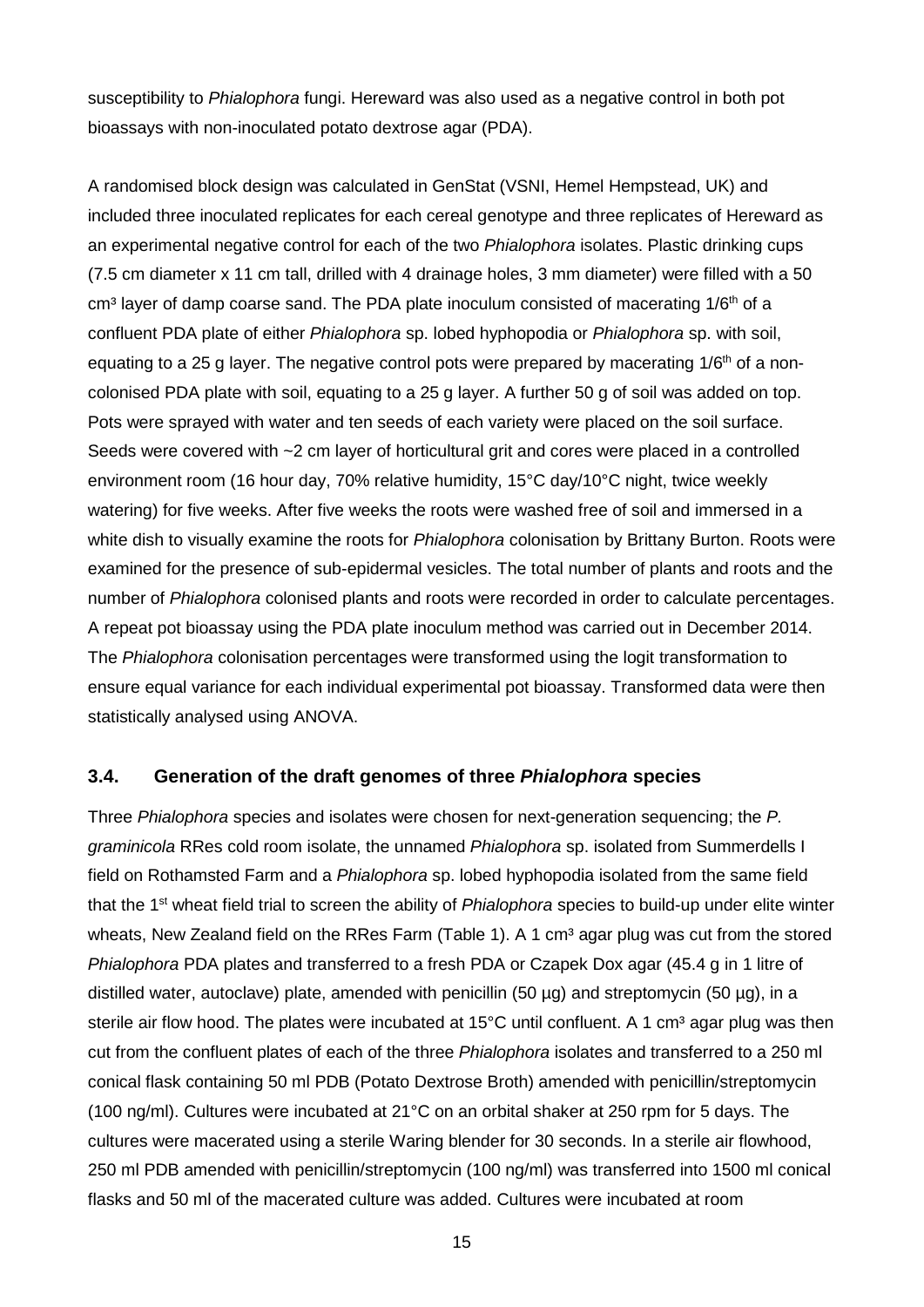temperature on an orbital shaker at 180 rpm for 7 days. Cultures were filtrated through a layer of Miracloth using a vacuum pump and washed three times with sterile distilled  $H_2O$  before drying. Mycelium was transferred into 2 ml Eppendorfs and freeze-dried for 48 hrs and then ground in a mortar and pestle under liquid nitrogen and transferred into a 50 ml tube and stored at -20°C.

DNA was extracted from 2 ml ground freeze-dried mycelium with 15/20 ml CTAB (cetyltrimethylammonium bromide) lysis buffer. Samples were mixed before the addition of βmercaptoethanol (100 µl β-mercaptoethanol/20 ml) and RNase ([10 µg/µl]/20 ml). Samples were incubated at 65°C in a water bath for 30 mins and inverted every 10 mins before cooling on ice. One volume of CIA (chloroform:isoamyl alcohol) (24:1) was added and tubes were placed on a shaking platform for 15 mins before centrifugation in a swing-out centrifuge at 3,400 *g* at 4°C for 5 mins. The upper aqueous phase was transferred into a fresh 50 ml tube with the addition of one volume of isopropanol. DNA was precipitated by centrifugation in 30 ml Corex glass tubes at 12,000 *g* at 15°C for 10 mins. The pellet was washed with 5 ml of 70% sterile ethanol. Ethanol was discarded and pellets were air-dried before resuspending in sterile distilled  $H_2O$  and transferring to 2 ml Eppendorf tubes. An additional phenyl/chloroform extraction was carried out on the *Phialophora* sp. lobed hyphopodia and *Phialophora graminicola* isolate submissions in January 2015 and *Phialophora* sp. lobed hyphopodia isolate submissions in May 2015 [\(Table 2\)](#page-19-1). DNA was purified using Qiagen Plasmid or Cosmid DNA Purification Kit and following the Plasmid Midi Kit protocol from step 9. Extracted DNA was quantified using the Nanodrop ND-1000 Spectrophotometer (Thermo Fisher Scientific, USA) or the Qubit (Thermo Fisher Scientific, USA) and stored at -20°C.

The extracted *Phialophora* spp. DNA was sent to the Earlham Institute (EI) (Norwich, UK) for *de novo* next-generation sequencing. The *Phialophora* spp. DNA samples were sent in three batches due to previous DNA samples failing the quality control checks at the EI. The *Phialophora sp*. was successfully sequenced in the first batch, the *P. graminicola* isolate was successfully sequenced in the second batch and the *Phialophora* sp. lobed hyphopodia was successfully sequenced in the third and final batch [\(Table 2\)](#page-19-1). Illumina sequencing was performed by the EI. The Illumina HiSeq 2500 sequencing platform was used to generate 125 bp paired-end reads.

RRes bioinformatician Dr Rob King *de novo* assembled the sequence data without pre-processing by SOAPdenovo 2 (v2.04) (Luo et al., 2012) combining a range of k-mer values from 61-125, other parameters were left as default. The genomes were then annotated in Geneious (Biomatters Ltd., v8.1.3). The AUGUSTUS software plugin (Stanke and Morgenstern, 2005) for Geneious (Biomatters Ltd., v8.1.3) was used as a eukaryotic gene prediction program for each of the three *Phialophora* genomes. The species-specific parameter was set to the related rice blast species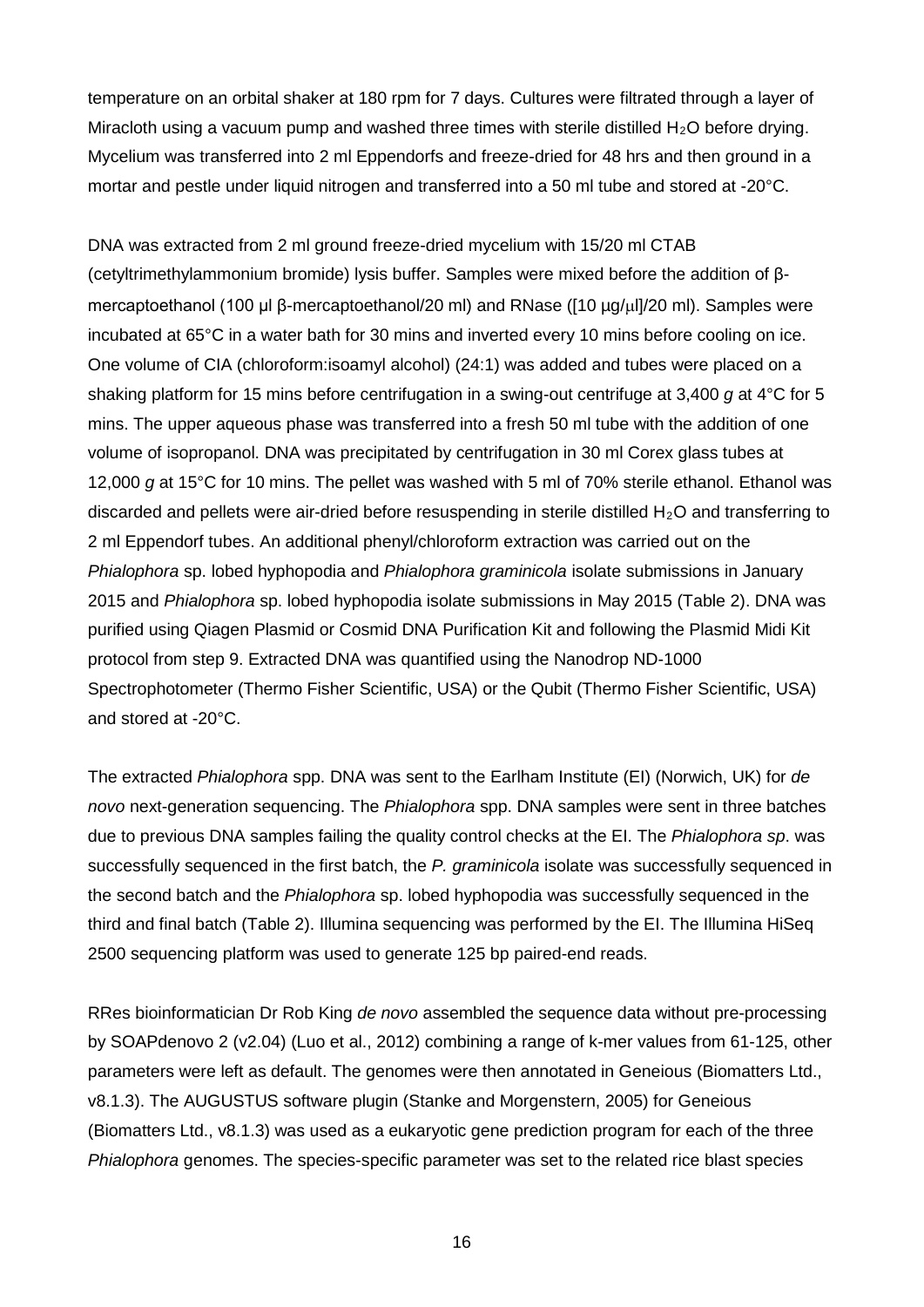*Magnaporthe oryzae* (formerly *M. grisea*), since *Phialophora* species of the *Gaeumannomyces*-*Phialophora* complex are within the family *Magnaporthaceae.*

In order to identify regions or genes of uniqueness to each of the three *Phialophora* draft genomes, the annotated *Ggt* R3-111a-1 genome (assembly: Gae\_graminis\_V2, International Nucleotide Sequence Database Collaboration (INSDC) assembly GCA\_000145635.1) was downloaded from Ensembl Fungi (EMBL-EBI). The ITS5-ITS4 rDNA sequences were extracted from each of the *Phialophora* draft genomes and aligned with the region from the downloaded *Ggt* R3-111a-1 genome in Geneious (Biomatters Ltd., v8.1.3). Genome completeness was assessed for the three *Phialophora* draft genome sequences as well as the downloaded annotated *Ggt* R3-111a-1 genome (Ensembl Fungi, EMBL-EBI) with the Benchmarking Universal Single-Copy Orthologs (BUSCO) (Waterhouse et al., 2013) v1.1b1 pipeline (Simao et al., 2015) using the 1,438 core fungal genes against the genome sequences using the pre-computed Augustus metaparameters from *Fusarium graminearum* and the full optimisation option for Augustus gene finding training. Simao et al. (2015) used the OrthoDB database of orthologs [\(www.orthodb.org\)](http://www.orthodb.org/) to characterise different phylogenetic clades. The BUSCO analysis was then used to identify whether any of the core genes that were complete in the *Phialophora* genome sequences were missing from the *Ggt* genome and could therefore be targeted as regions of uniqueness. Venn diagrams were constructed to illustrate the number of complete BUSCOs from different combinations of the three *Phialophora* draft genomes and the *Ggt* R3-111a-1 genome (Ensembl Fungi, EMBL-EBI).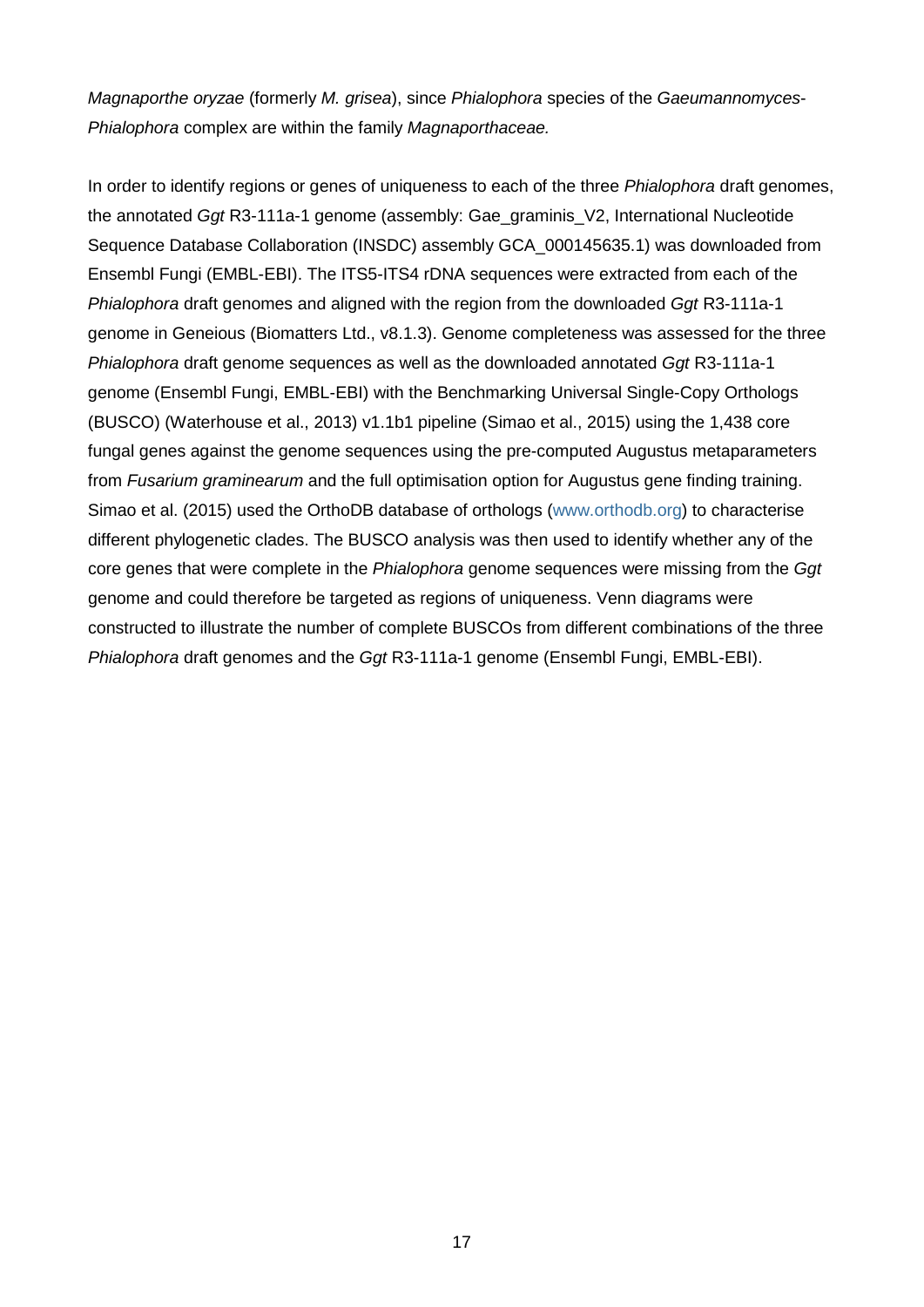|  | Table 1. Details of the three Phialophora species chosen for de novo next-generation sequencing at the Earlham Institute. |
|--|---------------------------------------------------------------------------------------------------------------------------|
|--|---------------------------------------------------------------------------------------------------------------------------|

| <b>Phialophora species</b>       | <b>Isolate ID</b> | Original<br>host | Place and year of origin           | Media that isolate was grown<br>on |
|----------------------------------|-------------------|------------------|------------------------------------|------------------------------------|
| Phialophora graminicola          | 74/1736-2         | Ryegrass         | Highfield, RRes, 1974 <sup>1</sup> | Potato dextrose agar               |
| Phialophora sp. lobed hyphopodia | N.14.13           | Wheat            | New Zealand, RRes, 2013            | Czapek dox agar                    |
| Phialophora sp.                  | S.09.13           | Wheat            | Summerdells I, RRes, 2013          | Potato dextrose agar               |

<sup>1</sup> Isolate described in Ward and Gray (1992).

**Table 2.** DNA submission details of the three *Phialophora* species sent for *de novo* next-generation sequencing at the Earlham Institute.

| <b>Date</b><br>sequenced | <b>Phialophora species</b>       | <b>Concentration</b><br>$(ng/\mu l)$ | <b>Sample</b><br>volume<br>(µl) | Quantification | 260/280<br>ratio | 260/230<br>ratio | <b>Buffer</b> | Kit    |
|--------------------------|----------------------------------|--------------------------------------|---------------------------------|----------------|------------------|------------------|---------------|--------|
| Dec 2014                 | Phialophora graminicola          | 100                                  | 78                              | Nanodrop       | 1.89             | 1.94             | water         | Qiagen |
| Dec 2014                 | Phialophora sp. lobed hyphopodia | 100                                  | 78                              | Nanodrop       | 1.89             | 2.14             | water         | Qiagen |
| Dec 2014 <sup>1</sup>    | Phialophora sp.                  | 100                                  | 78                              | Nanodrop       | 1.90             | 1.95             | water         | Qiagen |
| <b>March 2015</b>        | Phialophora sp. lobed hyphopodia | 100                                  | 219                             | Nanodrop       | 1.90             | 2.00             | water         | Qiagen |
| March 2015 <sup>1</sup>  | Phialophora graminicola          | 100                                  | 400                             | Nanodrop       | 1.89             | 2.10             | water         | Qiagen |
| June 2015 <sup>1,2</sup> | Phialophora sp. lobed hyphopodia | 185                                  | 70                              | Qubit          | 1.90             | 2.11             | water         | Qiagen |
| June 2015                | Phialophora sp. lobed hyphopodia | 44                                   | 70                              | Nanodrop       | 1.76             | 2.10             | water         | Qiagen |

<span id="page-19-0"></span><sup>1</sup> DNA sample that was successfully sequenced.

<span id="page-19-1"></span><sup>2</sup> DNA samples previously extracted and sequenced March 2015 and then sent as a repeat submission and sequenced in June 2015.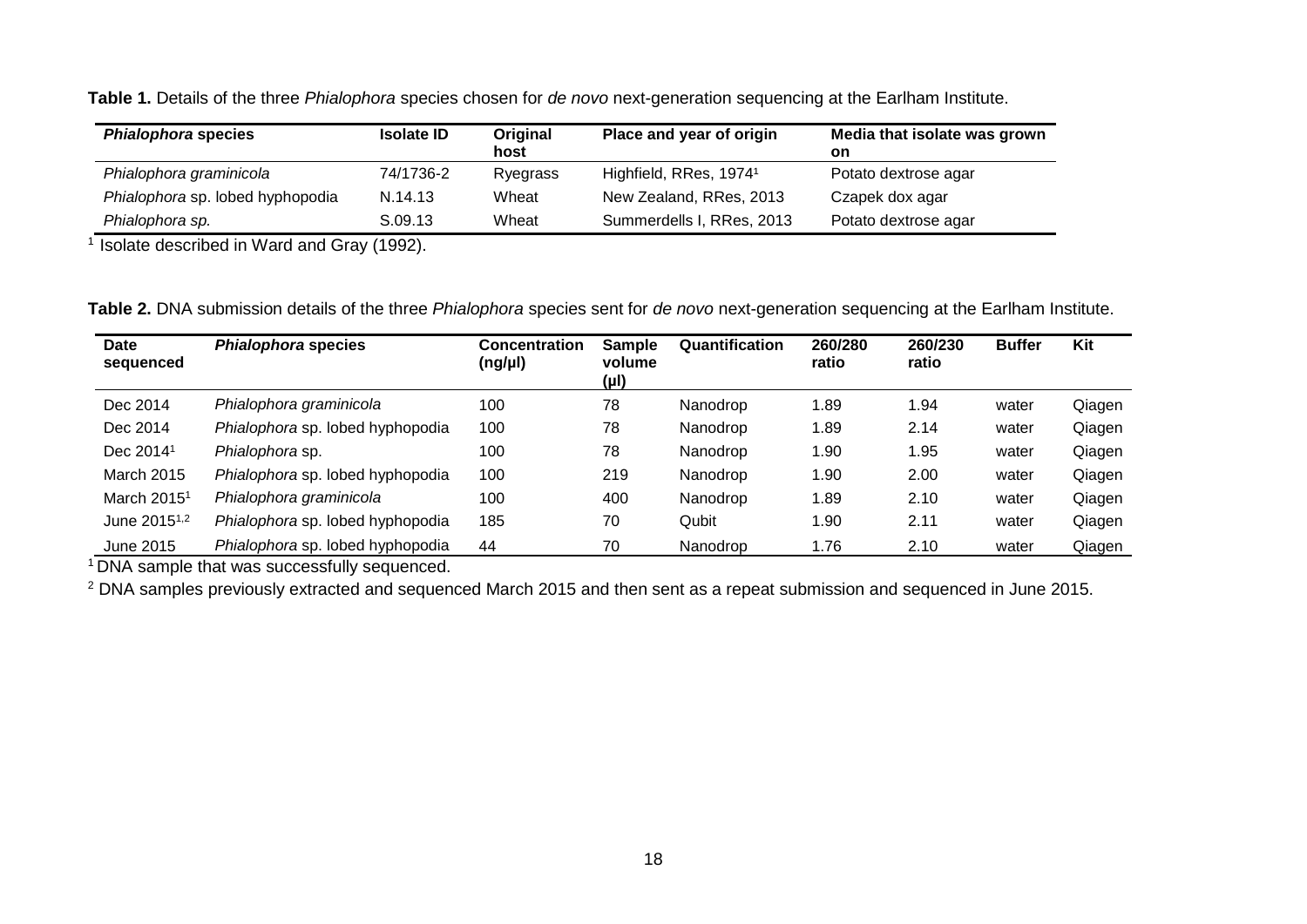In order to perform a BLAST protein call of each species against the three remaining species, the coding sequence (CDS) was extracted from each of the annotated *Phialophora* draft genomes, as well as the CDS from the downloaded *Ggt* R3-111a-1 genome, and translated to proteins to obtain a predicted proteome of each species in Geneious (Biomatters Ltd., v8.1.3). In order to ascertain what predicted gene coding regions were unique to each of the four proteomes, three of the four proteomes were merged together in turn and a custom BLAST database was created for each of the three sets of proteomes. The remaining proteome was then blasted against the custom database, with the max hit set to 1, and the E-value set to 1e-1 and the BLAST databases were exported into Microsoft Excel (Microsoft Corporation, USA). The gene sequence names were extracted from each of the individual *Phialophora* draft genomes and exported into Microsoft Excel (Microsoft Corporation, USA). The VLOOKUP function was used to identify which proteins were absent from the individual *Phialophora* species as well as the percentage of identical sites from proteins presence in all four fungal species.

### **3.5. Statistics**

Statistical analyses were performed in the software Genstat (VSN International Ltd, Hemel Hempstead, UK). The field trial data for the percentage take-all disease data and *Phialophora* colonisation data were transformed using the logit transformation and were statistically analysed by statistician Rodger White. The above-ground crop measurements for the each of the field trials were also statistically analysed. Within the analyses, auto-regressive models were used for spatial adjustment of the field trials to account for the degree of patchiness of take-all in both the y axis and the x axis across the trial site if required. It is likely that plots closer together could be more strongly correlated than plots further apart due to the formation of take-all patches in the field. The change in deviance was checked for all analyses to support fitting auto-regressive models for spatial adjustment or whether a less complex model should be used. The *P* value threshold was set at ≤0.05 for all statistical tests.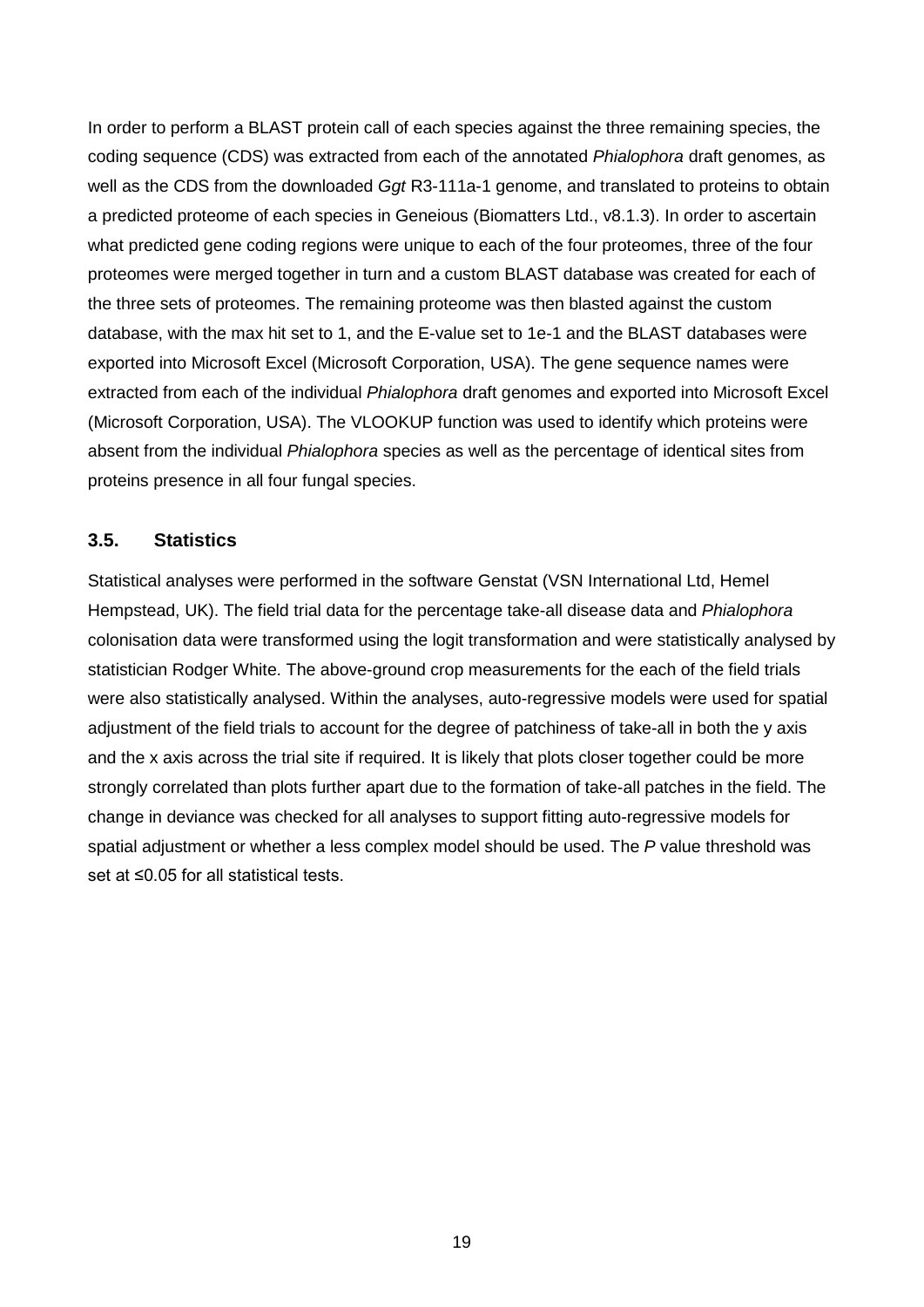### **4. Results**

### **4.1. Third wheat field trials screening the diploid** *Triticum monococcum* **mapping population MDR037 (Susceptible) X MDR046 (Resistant)**

The 2013-2014 field trial screened 72 MD0R37 (S) X MDR046 (R) mapping population lines and there was no significant difference of control varieties or of mapping population lines for the TAI score ( $P = 0.064$ ) [\(Figure 2\)](#page-23-0). A trend for a higher level of infection in the susceptible parent is however apparent and a range of take-all infections exist within the population, with take-all indexes ranging from 9.52-58.85 [\(Figure 2\)](#page-23-0). The *T. monococcum* partially resistant parental line MDR046 had a TAI of 25.54 and the susceptible parental line MDR037 a TAI of 42.55. The highly susceptible control Hereward had a TAI of 38.29. The TAI across the control species indicates that a moderate level of disease was present across the field trial. *Triticum monococcum* MDR046 (R) X MDR037 (S) line 44 was the least susceptible line to take-all disease (TAI = 9.52). The TAI score per plot was also plotted against the establishment of the field trial due to winter flooding across part of the site. No trend was found for the level of plant establishment of the plot on the TAI score. The Hereward plots did however appear to have a better plant establishment in the flooded area of the field trial than the *T. monococcum* plots and there did not appear to be a visual difference in the structure of Hereward adult root systems between a flooded plot and a non-flooded plot.

The 2014-2015 field trial screened an additional seven MD0R37 (S) X MDR046 (R) mapping population lines (n = 79 lines) and significant differences were detected for the control varieties and mapping population lines in the TAI (*P* = 0.001) [\(Figure 3\)](#page-23-1). The take-all indexes for the *T. monococcum* mapping population lines had a very similar range when compared to the 2013-2014 field trial (2014-2015: TAI range 8.91 - 50.84; 2013-2014: TAI range 9.52 - 58.85) [\(Figure 2](#page-23-0) & [Figure 3\)](#page-23-1). Yet, a greater difference in the TAI, compared to the 2013-2014 data, was found between the two parental lines with a TAI of 13.08 for the partially resistant parental line MDR046 and a TAI of 40.62 for the susceptible parental line MDR037 [\(Figure 3\)](#page-23-1). The highly susceptible control variety Hereward had a TAI intermediate of the two parental lines of 25.78. The TAI across the control species indicates that a low to moderate level of disease was present across the field trial. This is also highlighted by the TAI grand mean for the trial of only 25.27 compared to a TAI grand mean of 37.78 in the 2013-2014 field trial. The TAI grand means for each field trial were also found to be equivalent to the TAI score of Hereward. *Triticum monococcum* MD0R37 (S) X MDR046 (R) line 3 was the least susceptible line to take-all disease (TAI =  $8.91$ ), whereas the line indicated a moderate level of susceptibility to take-all disease in the 2013-2014 field trial (TAI  $=$ 39.25).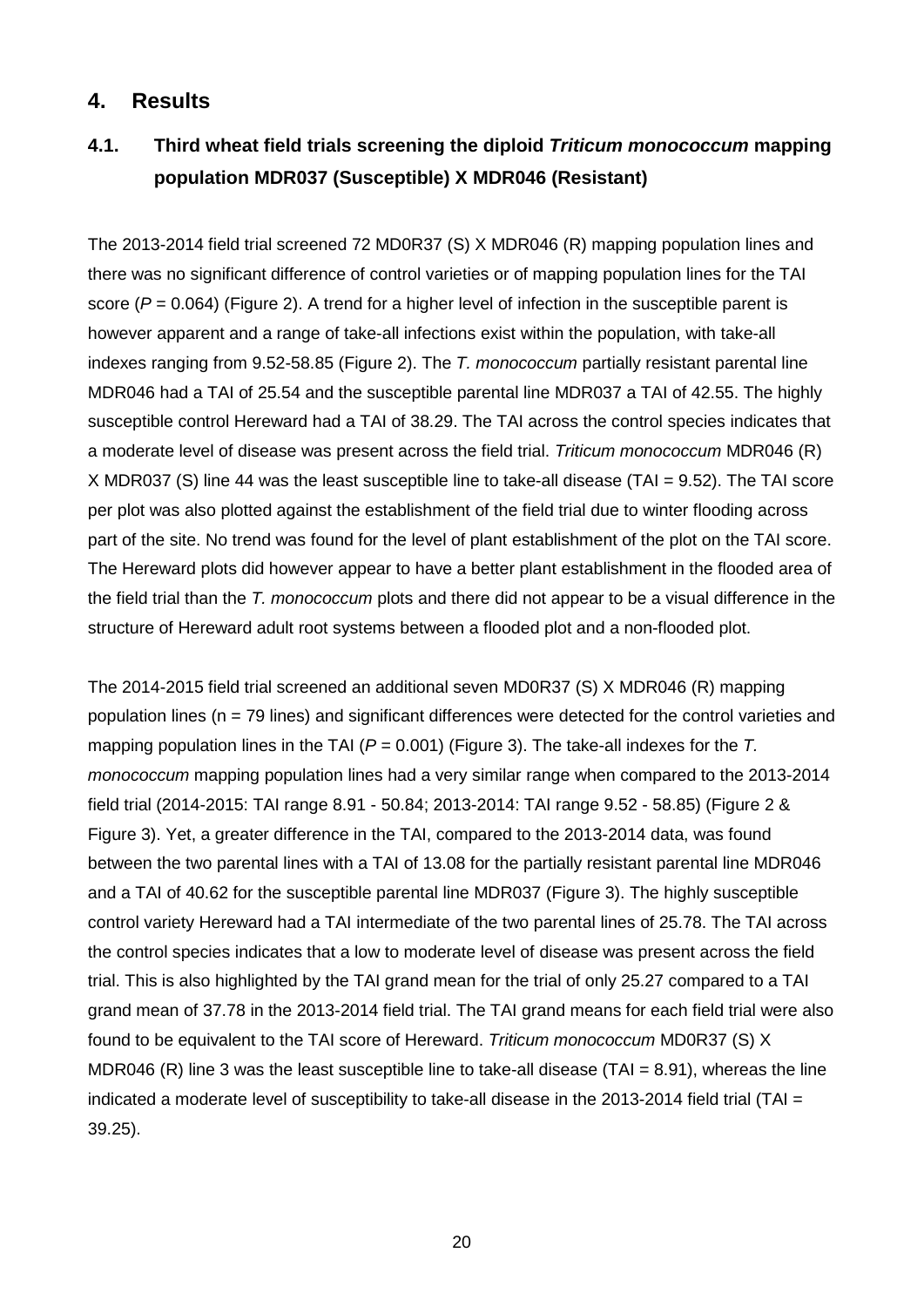A combined analysis of the 2013-2014 take-all disease data and the 2014-2015 take-all disease data was performed using a REML analysis. Significant differences were found for the take-all disease data across the *T. monococcum* MDR037 (S) X MDR046 (R) mapping population [\(Figure 4,](#page-24-0) *P* = <0.001). The SED for the combined year analysis is smaller [\(Figure 4\)](#page-24-0) than the SED for the each of the individual years [\(Figure 2](#page-23-0) & [Figure 3\)](#page-23-1), illustrating a more precise estimate of the treatment effects. The mapping population line 51 was ranked the most resistant line to take-all across the two years with line 44 ranked the second most resistant and the parental line MDR046 ranked as the third most resistant take-all line in the trials [\(Figure 4\)](#page-24-0). The mapping population line 54 was ranked the most susceptible line to take-all across the two years, with the parental line MDR037 having a ranking of 9<sup>th</sup> most susceptible to take-all. The highly susceptible control variety Hereward had an intermediate ranking of take-all susceptibility across all of the screened *T. monococcum* lines.

Above-ground phenotypic crop measurements for the 2013-2014 field trial indicated that there were significant effects of genotype on days to anthesis (d.f.= 74, SED= 1.379, *P*= <0.001), days to leaf senescence (d.f.= 74, SED= 1.551, *P*= <0.001) and plant height (d.f.= 74, SED= 5.172, *P*= <0.001). Days to anthesis (from 01/05/14) ranged from 48.74 - 56.27 days for *T. monococcum* MDR037 (S) X MDR046 (R) mapping population lines and parental lines. The hexaploid wheat variety Hereward reached anthesis earlier, 43.40 days from 01/05/14. Days to leaf senescence (from 01/06/14) ranged from 43.29 - 49.47 for the mapping population lines and parental lines. The hexaploid control variety Hereward senesced later than the *T. monococcum* lines. Plant height ranged from 94.3 cm - 128.8 cm for the mapping population lines and parental lines. An expected shorter plant height of 80.7 cm was found for the modern hexaploid wheat control variety Hereward. The above-ground phenotypic crop measurements were then correlated against the take-all indexes for each line. A weakly negative correlation was found between take-all index and days to leaf senescence ( $r_s = -0.284$ ,  $P = 0.014$ ,  $n = 75$ ). The earlier that the leaves senesced, the higher the take-all index. There was no significant correlation between take-all index and days to anthesis ( $r_s = 0.051$ ,  $P= 0.666$ ,  $n = 75$ ) and no significant correlation between take-all index and plant height ( $r_s = 0.117$ ,  $P = 0.318$ ,  $n = 75$ ).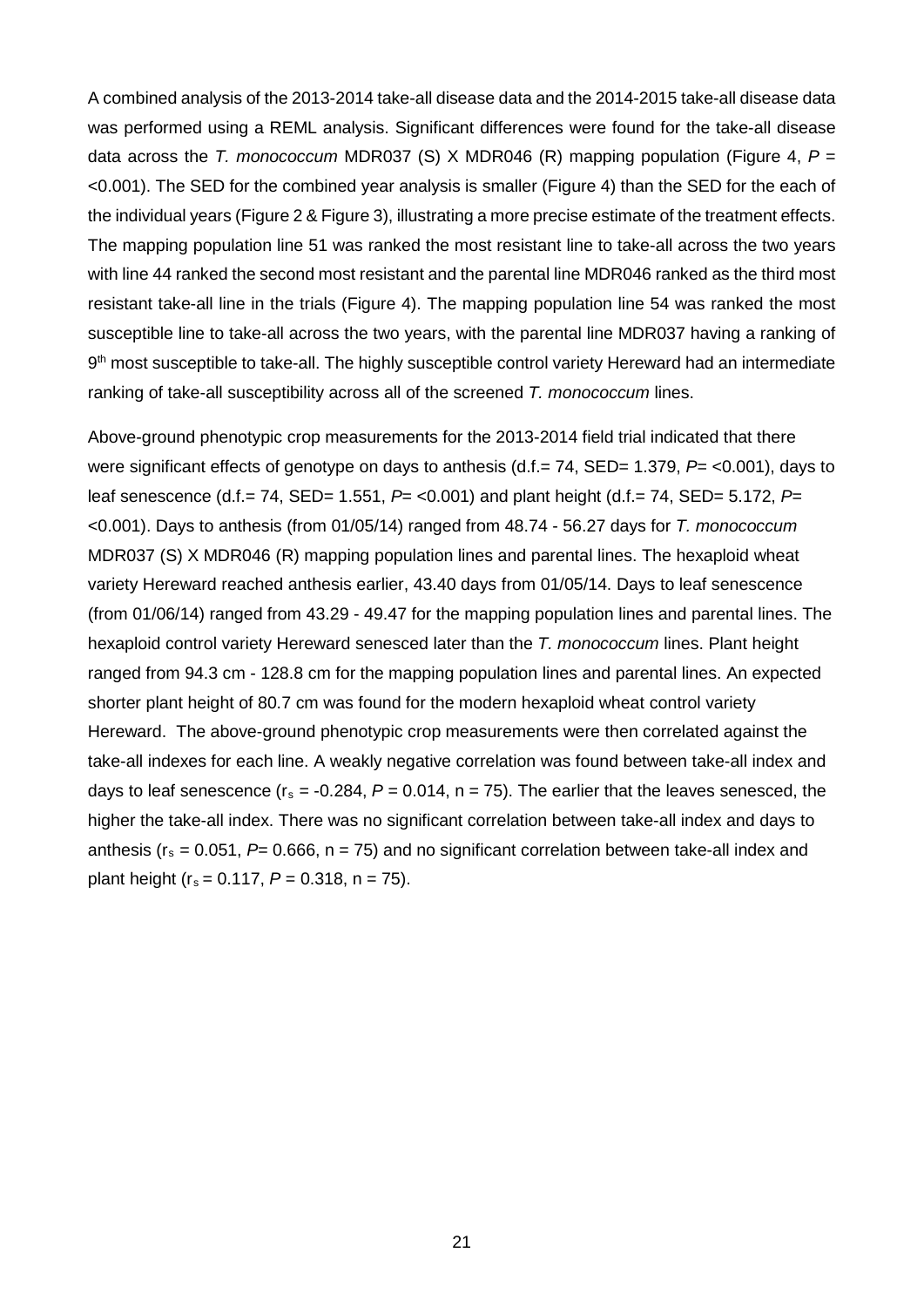

**Figure 2**. Take-all disease across the *Triticum monococcum* MDR037 (S) X MDR046 (R) mapping population in a third wheat field trial for the **2013- 2014** field season*.* 



<span id="page-23-1"></span><span id="page-23-0"></span>**Figure 3**. Take-all disease across the *Triticum monococcum* MDR037 (S) X MDR046 (R) mapping population in a third wheat field trial for the **2014- 2015** field season.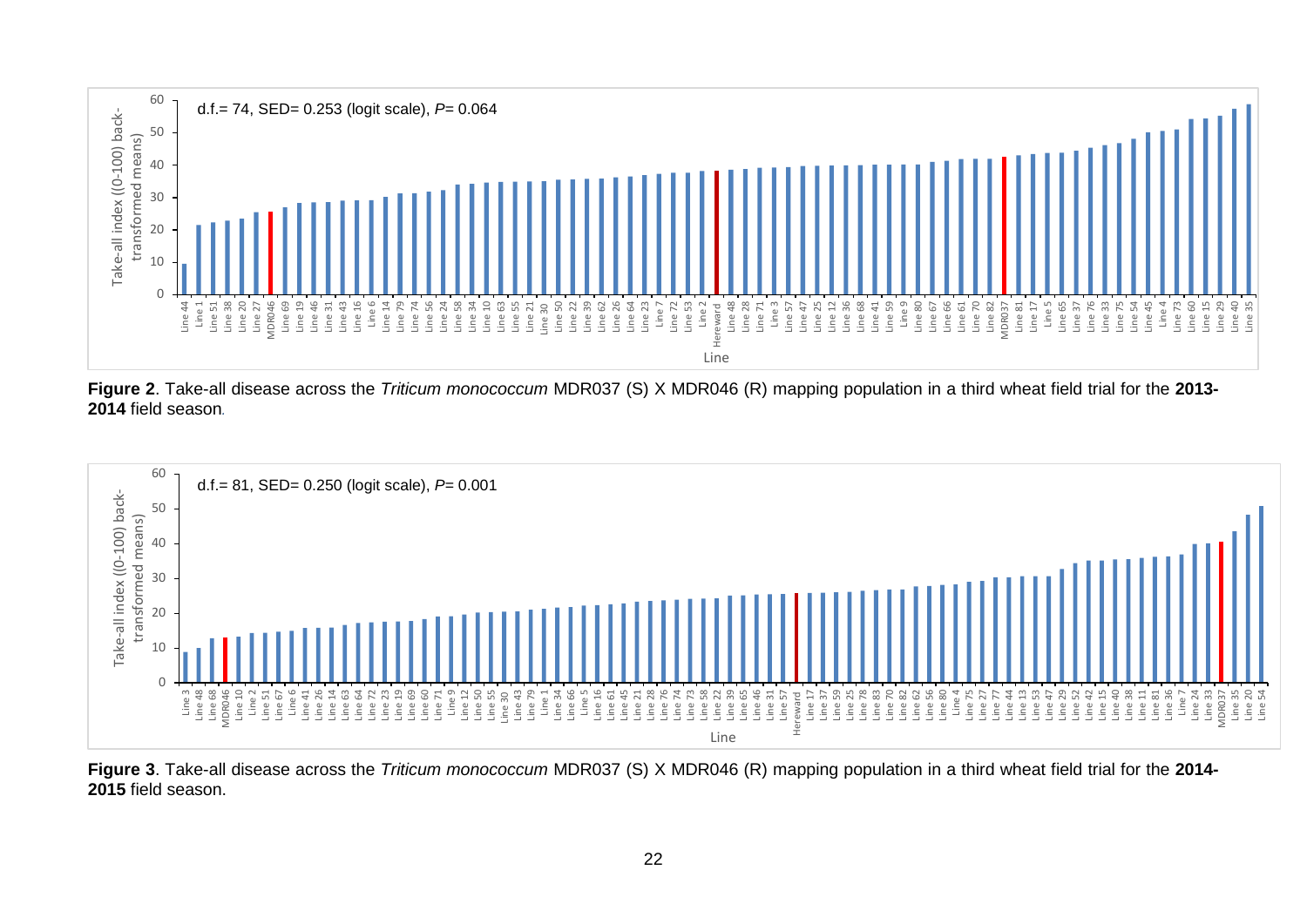

<span id="page-24-0"></span>**Figure 4.** Combined year analysis of take-all disease across the *Triticum monococcum* MDR037 (S) X MDR046 (R) mapping population in third wheat field trials for the 2013-2014 and 2014-2015 field seasons.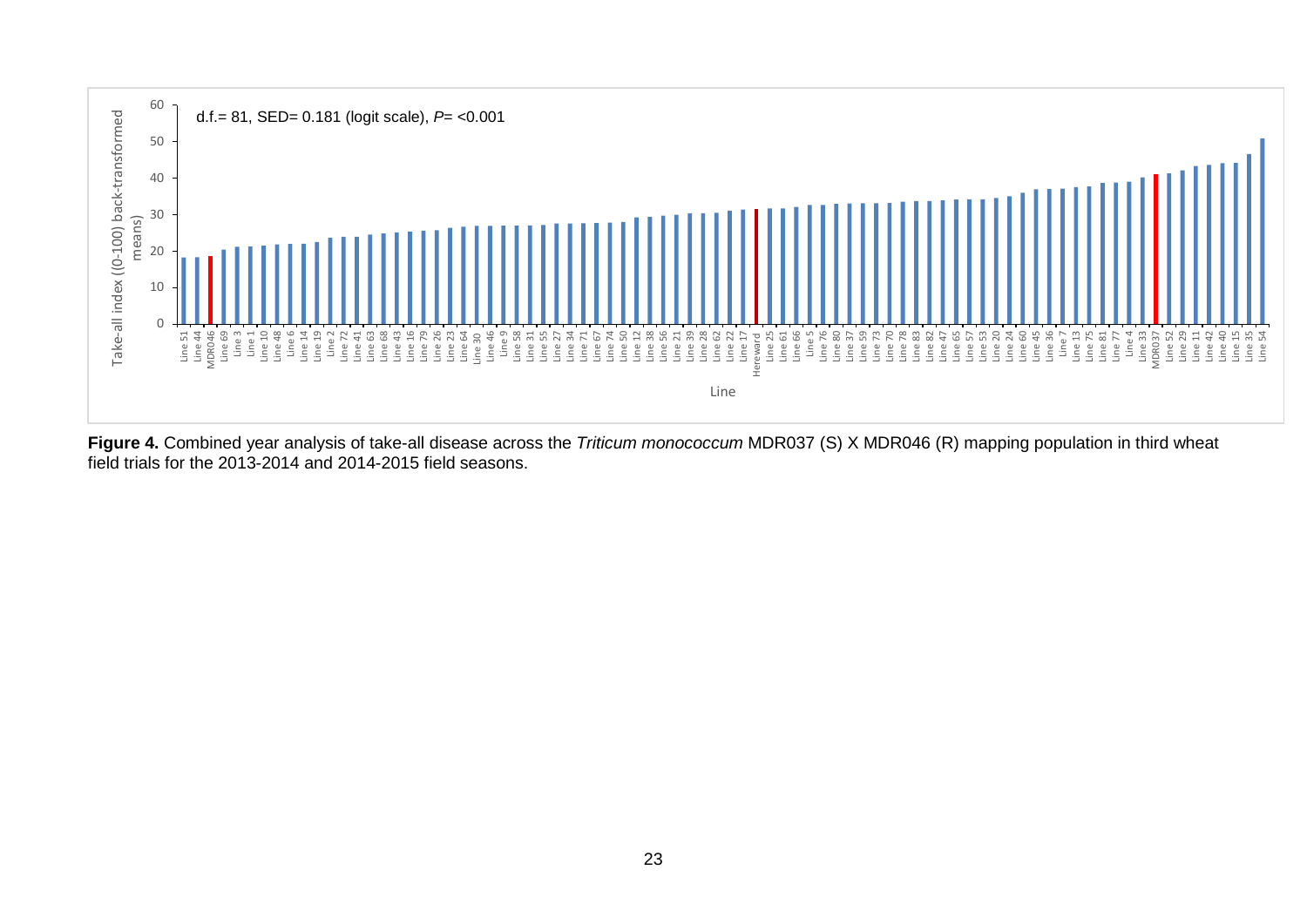The above-ground phenotypic crop measurements for the 2014-2015 field trial also indicated that there were significant effects of genotype on days to anthesis (d.f.= 81, SED= 0.876, *P*= <0.001), days to leaf senescence  $(d.f. = 81, SED = 1.197, P = <0.001)$  and plant height  $(d.f. = 81, SED = 3.044,$ *P*= <0.001). Days to anthesis (from 01/05/15) had a larger range for the *T. monococcum* mapping population lines and parental lines of just under 10 days compared to a 7 day range in 2013-2014. The hexaploid wheat variety Hereward again reached anthesis earlier than the *T. monococcum* lines and at an earlier date than in the 2013-2014 field season (2015:  $9<sup>th</sup>$  June; 2014: 13<sup>th</sup> June). Days to leaf senescence (from 01/06/15) also had a slightly larger range for the *T. monococcum* mapping population lines and parental lines of 8 days compared to 6 day range in 2013-2014. The leaves also began to reach senescence five days earlier for the hexaploid wheat variety Hereward than seen in 2013-2014. Plant height had a smaller range of 105.8 - 128.3 cm for the mapping population lines and parental lines and the grand mean of the height of plants across the field trial was 5 cm higher than the grand mean in 2014. Again an expected shorter plant height of 81 cm was found for the modern hexaploid wheat control variety Hereward. Unlike the 2013-2014 field trial data, there was no significant correlation found between days to leaf senescence and TAI ( $r_s$  =  $-0.185$ ,  $P = 0.096$ ,  $n = 82$ ), yet a weak negative correlation was found between the days to anthesis and TAI ( $r_s = -0.284$ ,  $P = 0.010$ ,  $n = 82$ ). No significant correlation was found between plant height and TAI ( $r_s = -0.052$ ,  $P = 0.643$ ,  $n = 82$ ).

#### **4.2. Third wheat field trials screening the 25 most resistant hexaploid varieties**

The 2013-2014 field trial screened 33 cereal varieties and a significant difference for the TAI was found across the varieties ( $P = 0.001$ ) [\(Figure 5\)](#page-26-0). The TAI for the control varieties (rye, triticale and Hereward) ranged from 6.86 - 53.88 [\(Figure 5\)](#page-26-0). The TAI across the highly susceptible control variety Hereward was 53.88, indicating that a moderate level of disease was present across the field trial. The TAI across the 25 most take-all resistant wheat varieties ranged from 16.16 - 59.61, with the Watkins lines having a much larger range than the Gediflux varieties and the elite varieties. Of the five varieties with *in situ* soil moisture sensors, there was little difference in susceptibility between the take-all susceptible control variety Paragon and two of the three moderately resistant varieties, Watkins line 777 and Duxford, although a level of resistance was found for Hereford, relative to the TAI of the highly susceptible control variety Hereward. A subset of Watkins lines also indicated a moderate level of resistance to take-all, namely 487, 500 and 739. There was little differentiation in the TAI of the parental accessions of the *T. monococcum* MDR037 (S) X MDR046 (R) mapping population. The *T. monococcum* parental accession MDR031, of the MDR043 (S) X MDR031 (R) mapping population, appeared to hold a level of resistance compared to the susceptible parental accession MDR043.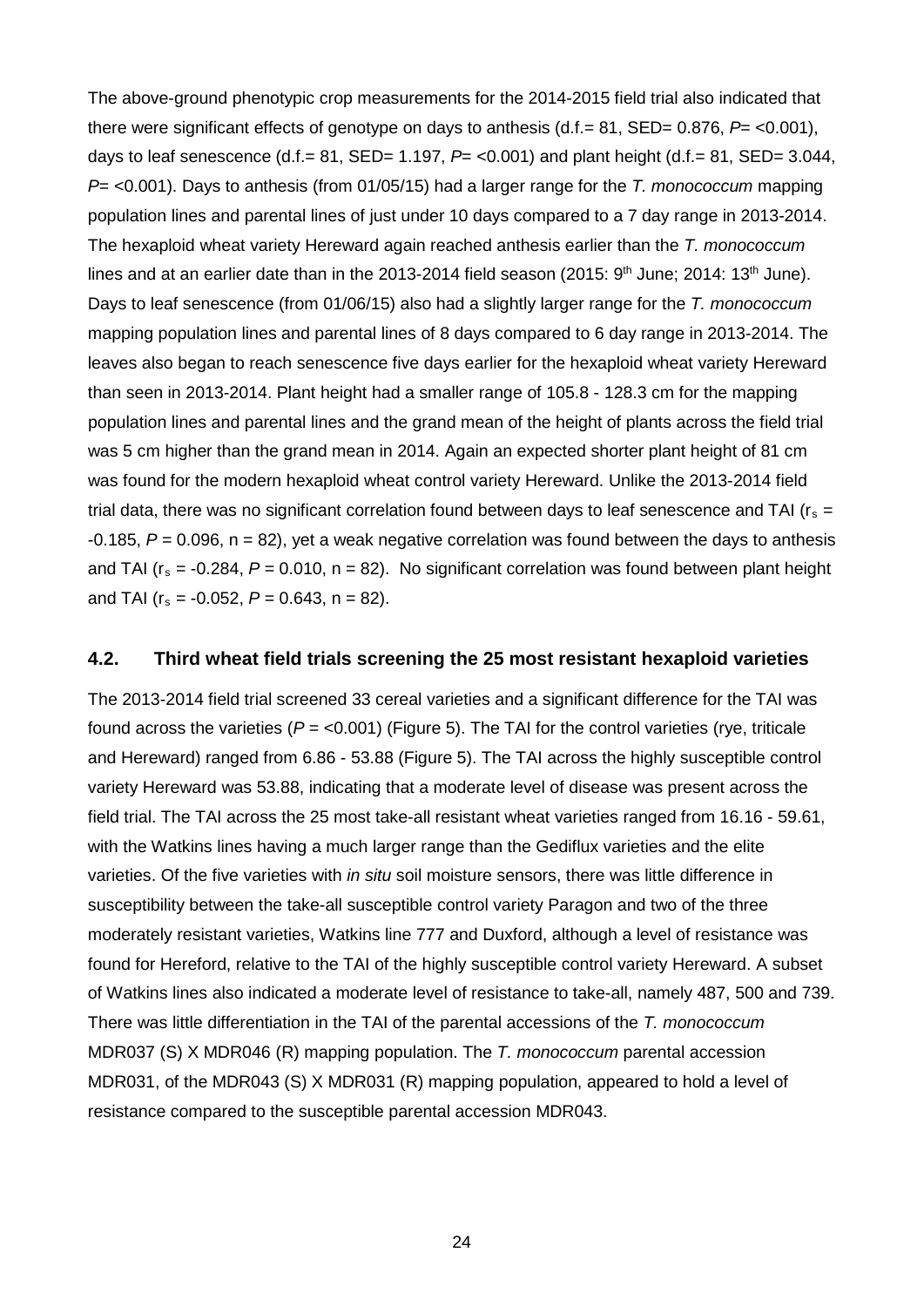Due to time contraints only the five wheat varieties with *in situ* soil moisture sensors in the four field plots were assessed for take-all infection in the 2014-2015 field trial [\(Figure 5\)](#page-26-0). Although no significant difference for the TAI was found across the five varieties  $(P = 0.077)$ , a trend for a higher TAI was found for the two susceptible control varieties Hereward (TAI = 21.99) and Paragon (TAI = 11.51) and a lower TAI for the three varieties from the top 25 most resistant wheat varieites of Duxford (TAI = 1.20), Watkins line 777 (TAI = 2.77) and Hereford (TAI = 5.57) [\(Figure 5\)](#page-26-0). The TAI across the highly susceptible control variety Hereward (TAI = 21.99), indicated that a low level of disease was present across the field trial. During the 2013-2014 field trial, there was less difference between the two susceptible varieties and the three resistant varieties. The ranking order of the TAI was not consistent amongst the five varieties across the two field trial seasons (rs  $= 0.100, P = 0.196, n = 5.$ 



<span id="page-26-0"></span>**Figure 5.** Take-all disease susceptibility of the 25 most resistant take-all hexaploid varieties in a third wheat field trial in the 2013-2014 field season and a subset of 5 varieties in the 2014-2015 field season.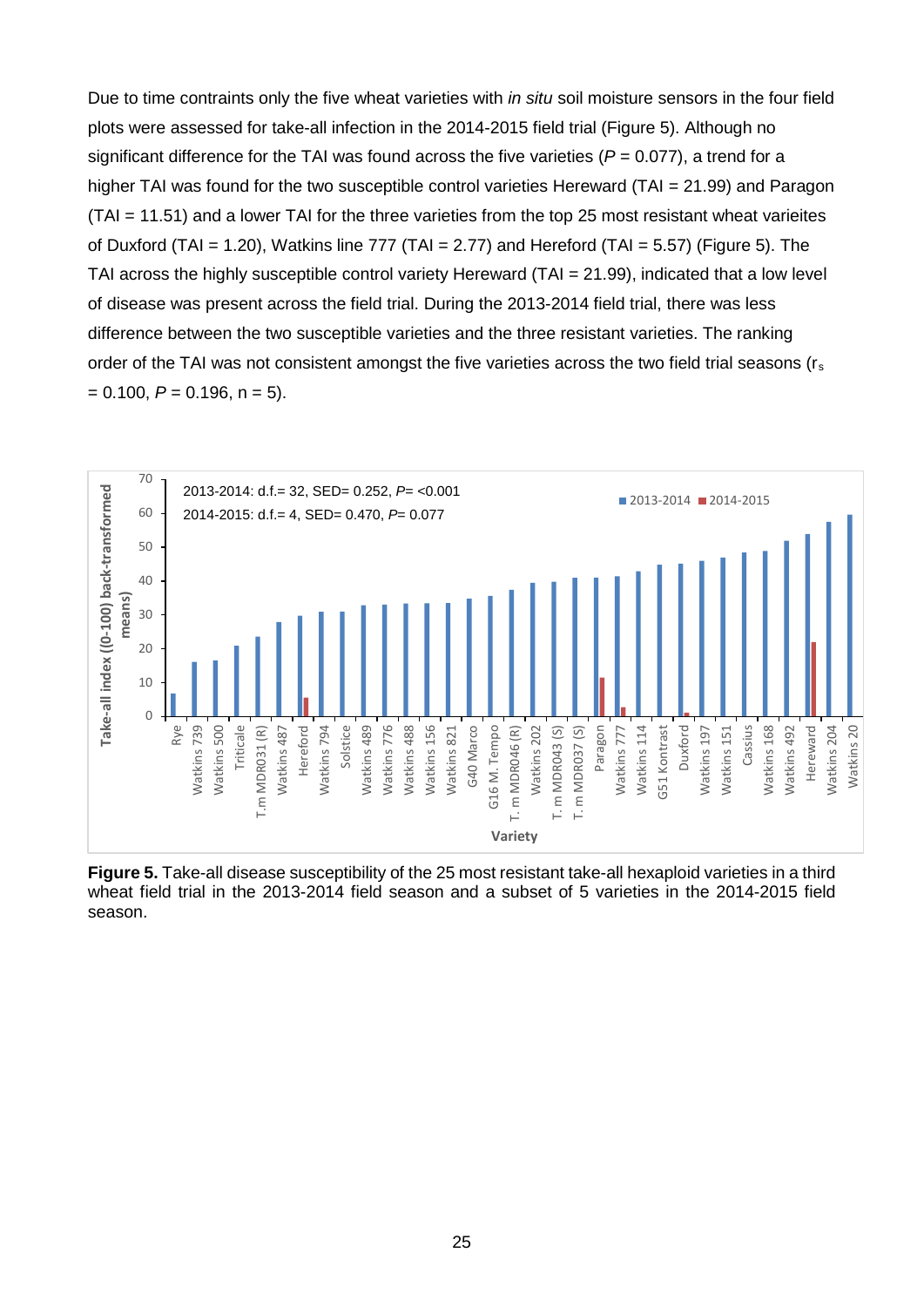The degree of saturation of each plot replicate was plotted against the TAI for the individual plot replicates for each variety. There was a large amount of variation in the TAI scores across the experimental blocks, especially for the two susceptible varieties Hereward and Paragon as well as the moderately resistant Watkins line 777. As shown previously in [Figure 5,](#page-26-0) the three moderately resistant varieties had no less disease than the susceptible varieties in this field trial.

In the 2013-2014 field trial, the ranking of the TAI score across the blocks for each variety indicated that the TAI was highest for the plot replicate in block 4 for the varieties of Paragon, Duxford and Hereford and highest for the plot replicate in block 2 for the varieties Hereward and Watkins line 777 [\(Figure 6\)](#page-28-0). A linear relationship was found between the degree of saturation and the TAI for three of the four plot replicates of the take-all susceptible variety Hereward, the higher the degree of saturation the higher the TAI, yet less of a relationship was found between the degree of saturation and the TAI for the take-all susceptible variety Paragon [\(Figure 6\)](#page-28-0). There appeared to be no relationship between the degree of saturation and the TAI for the take-all moderately resistant varieties of Duxford and Hereford [\(Figure 6\)](#page-28-0). There appeared to be a linear relationship between the degree of saturation and the TAI for three of the four plot replicates of the take-all resistant Watkins line 777 [\(Figure 6\)](#page-28-0).

Overall, the 2014-2015 field trial had a lower level of take-all pressure than seen in the 2013-2014 field trial [\(Figure 5\)](#page-26-0). The ranking of the TAI score varied across the blocks for each variety [\(Figure](#page-29-0)  [7\)](#page-29-0). This made it difficult when looking at the relationship between the soil moisture data and the TAI. There appeared to be no relationship between the degree of saturation and TAI of the moderately resistant varieties of Duxford, Hereford and Watkins line 777, due to the extremely low TAI scores across the varieties [\(Figure 7\)](#page-29-0). There was more of a spread in the TAI across the four plot replicates of the take-all susceptible varieties of Hereward and Paragon [\(Figure 7\)](#page-29-0). However, there appeared to be no relationship between the degree of saturation and the TAI across the plot replicates for either variety [\(Figure 7\)](#page-29-0). This could be due to the low overall take-all index and that it is presumed that a certain threshold of take-all would be required to have an effect on soil moisture.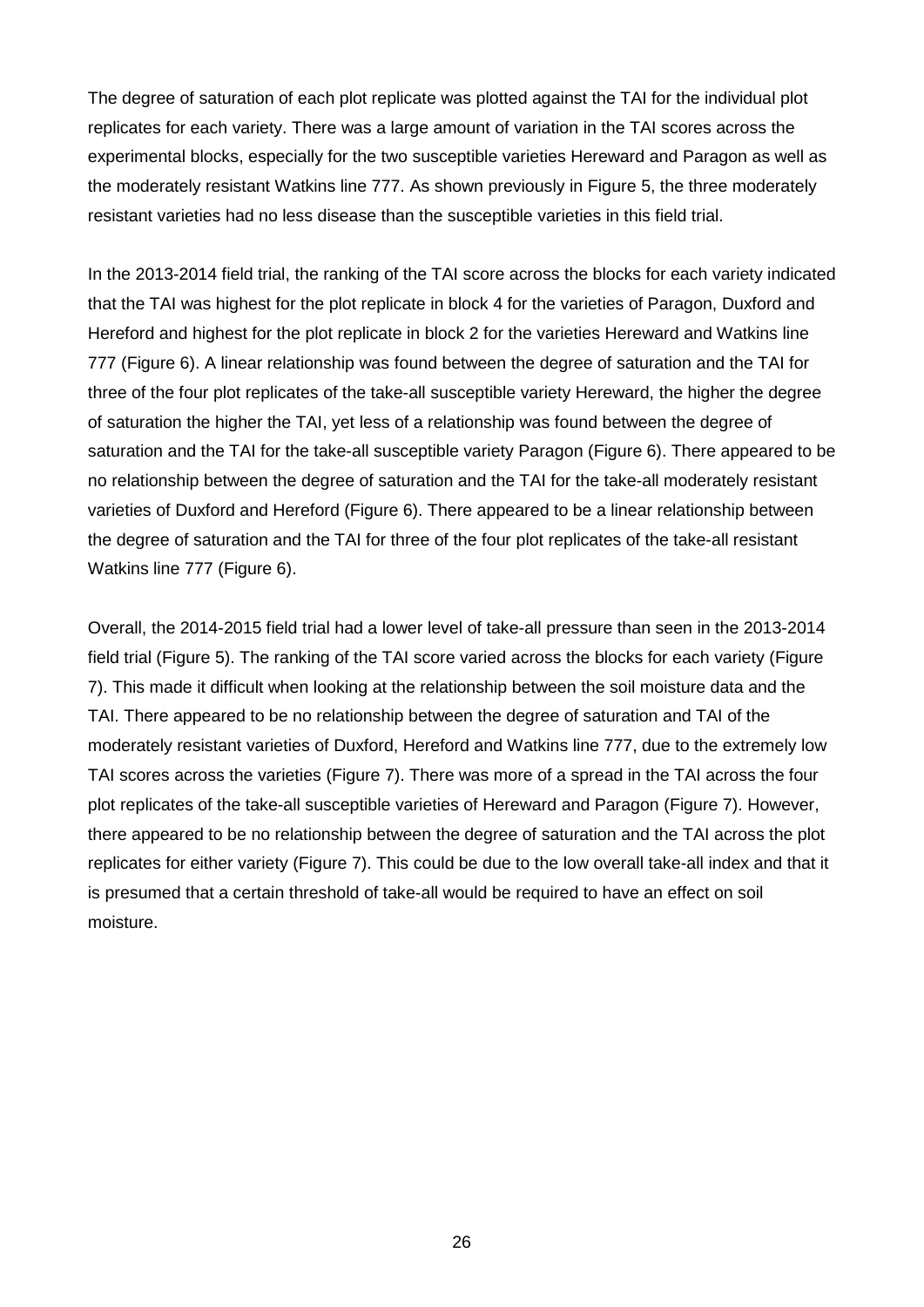

<span id="page-28-0"></span>Figure 6. Degree of saturation for three or four plot replicates (experimental blocks numbered above) of the take-all susceptible varieties Hereward and Paragon and the moderately resistant varieties Duxford, Hereford and Watkins line 777 plotted against the take-all index (TAI) for 19<sup>th</sup> April, 31<sup>st</sup> May, 25th June and 10th July of the **2013-2014** (2014/R/WW/1419) field trial.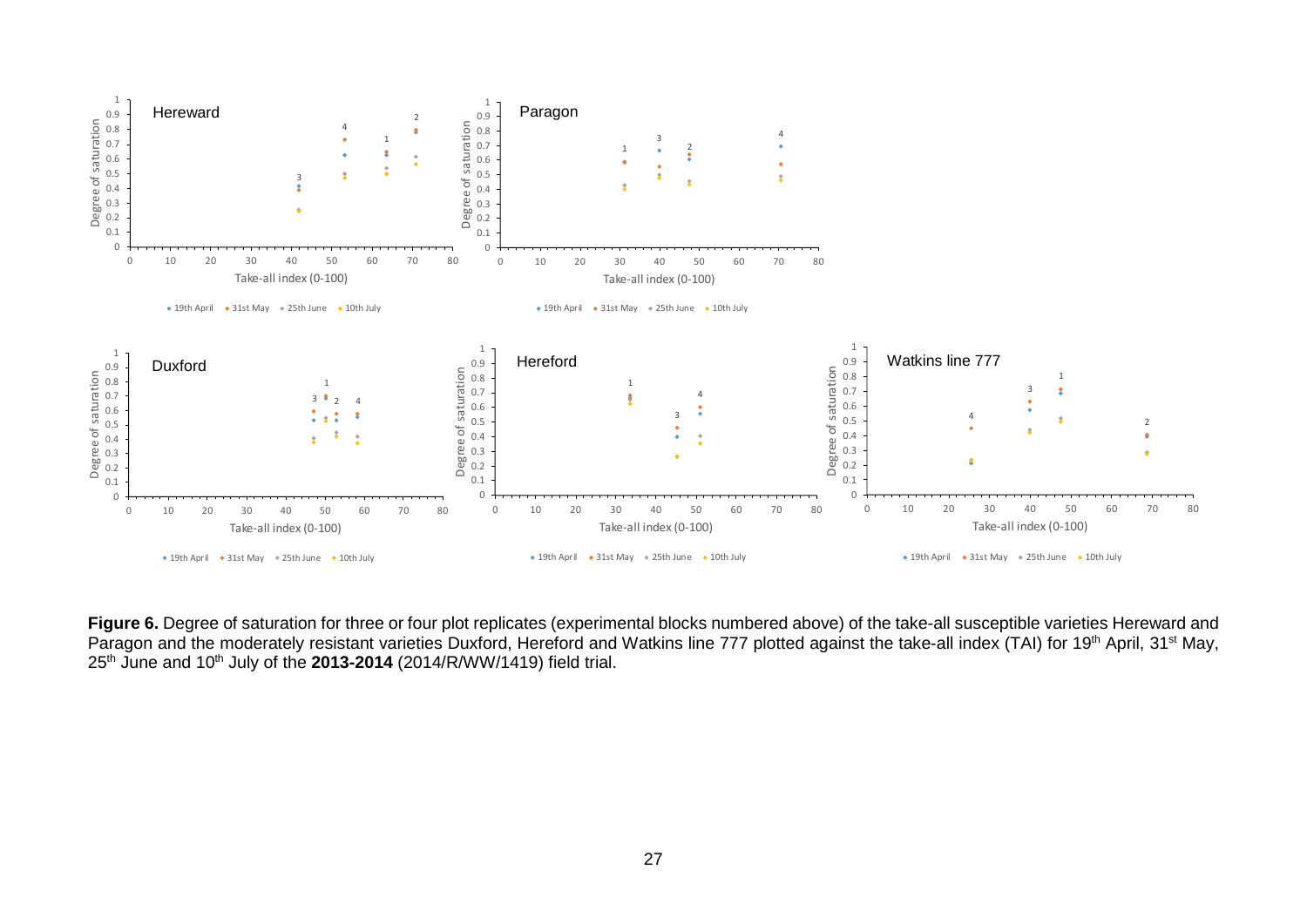

<span id="page-29-0"></span>Figure 7. Degree of saturation for four plot replicates (experimental blocks numbered above) of the take-all susceptible varieties Hereward and Paragon and the moderately resistant varieties Duxford, Hereford and Watkins line 777 plotted against the take-all index (TAI) for 23<sup>rd</sup> April, 28<sup>th</sup> May, 25th June, 10th July and 9th August of the **2014-2015** (2015/R/WW/1510) field trial.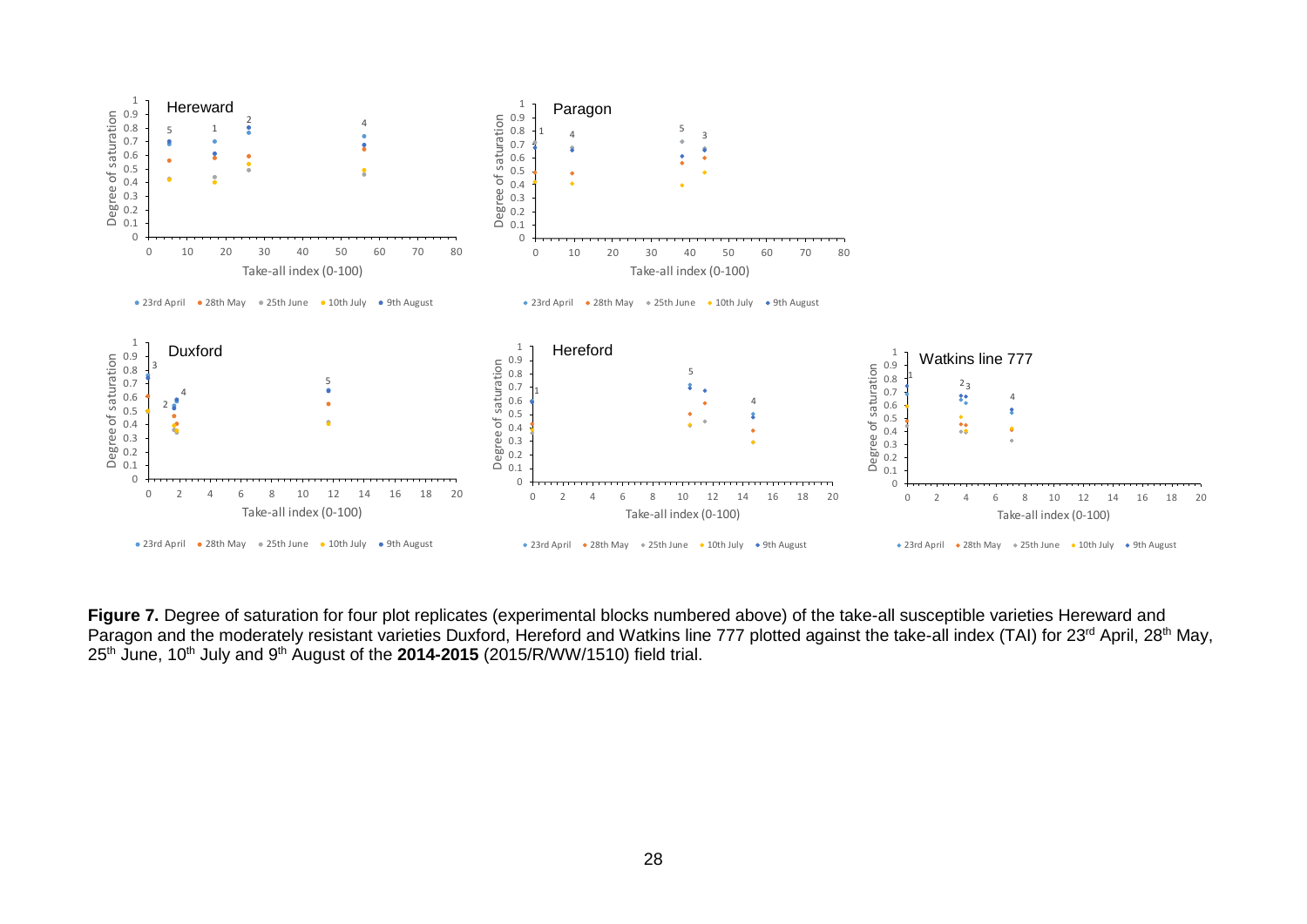The relationship between the TAI and the degree of saturation was further explored by plotting the degree of saturation after a major rainfall event to look at the difference in the level of soil drying across the varieties. During the 2013-2014 field season, there was a major rainfall event on 27<sup>th</sup> May 2014, with a total daily rainfall of 11.5 mm, and the next six consecutive days were plotted against the TAI for each individual plot [\(Figure 8\)](#page-31-0). There appeared to be a slight trend for the two Hereward plot replicates with the highest level of take-all infection to have less of a spread in the degree of saturation measurements across the six dates and therefore less soil drying from the initial date of 28<sup>th</sup> May to the final date of  $2^{nd}$  June than the two plot replicates with a lower TAI [\(Figure 8\)](#page-31-0). No trend in the level of soil drying was found across the four Paragon plot replicates [\(Figure 8\)](#page-31-0). A similar level of soil drying was found across all four replicates of the moderately resistant variety Duxford; this was expected due to the four replicates illustrating similar TAI scores [\(Figure 8\)](#page-31-0). The replicate of the moderately resistant variety Hereford in experimental block one, demonstrated very little soil drying post the major rainfall event on the  $27<sup>th</sup>$  May even though this replicate had the lowest TAI score [\(Figure 8\)](#page-31-0). The opposite trend was found for the replicate with the lowest TAI score of the moderately resistant Watkins line 777, with the replicate illustrating a large amount of soil drying from the initial date of  $28<sup>th</sup>$  May to the final date of  $2<sup>nd</sup>$  June [\(Figure 8\)](#page-31-0). Due to the similar TAI scores of the five varieties, it is difficult to compare the levels of soil drying between the moderately resistant take-all varieties and the take-all susceptible varieties.

During the 2014-2015 field season, there was an extreme rainfall event on 16<sup>th</sup> July 2015 where a total daily rainfall of 57.1 mm fell. The next six consecutive days were plotted against the TAI for each individual plot [\(Figure 9\)](#page-32-0). One plot replicate of the take-all susceptible variety Hereward and one plot replicate of the take-all susceptible variety Paragon as well as two plot replicates of the moderately resistant variety Hereford, illustrated very little or no soil drying, an opposite trend to the remaining plot replicates of the five varieties [\(Figure 9\)](#page-32-0). The majority of the remaining plot replicates of the five varieties, illustrated a substantial drop in the degree of saturation from the  $17<sup>th</sup>$ July to the 18<sup>th</sup> July followed by slight soil drying [\(Figure 9\)](#page-32-0). Although the moderately resistant takeall varieties illustrated a level of take-all resistance in the 2014-2015 field trial, there did not appear to be a difference in the level of soil drying between the moderately resistant take-all varieties and the take-all susceptible varieties.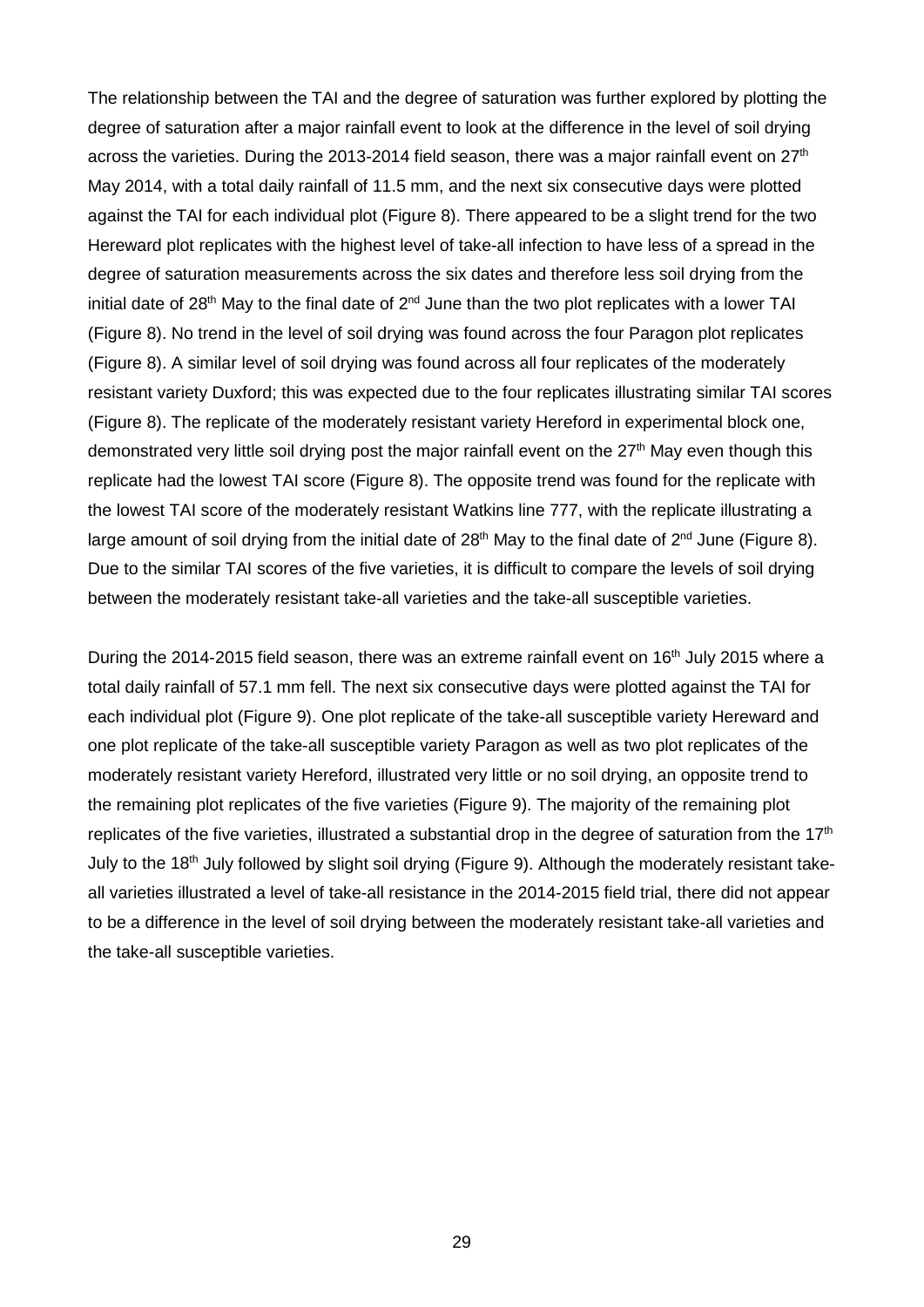

<span id="page-31-0"></span>Figure 8. The level of soil drying after a major rainfall event on the 27<sup>th</sup> May 2014. The degree of saturation for the three or four plot replicates (experimental blocks numbered above) of the take-all susceptible varieties Hereward and Paragon and the moderately resistant varieties Duxford, Hereford and Watkins line 777 plotted against the take-all index (TAI) for six consecutive days after the 27th May of the **2013-2014** (2014/R/WW/1419) field trial.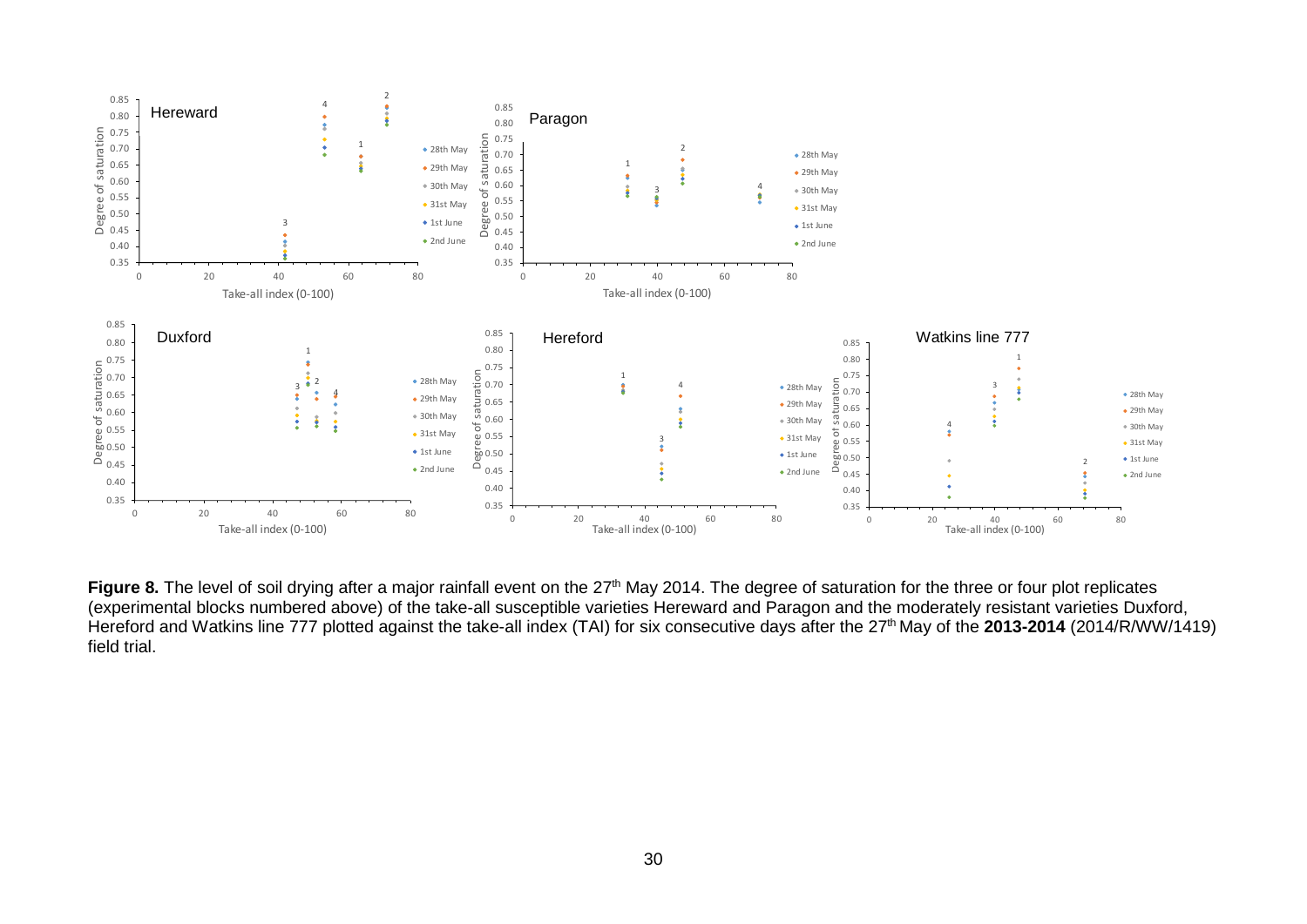

<span id="page-32-0"></span>Figure 9. The level of soil drying after a major rainfall event on the 16<sup>th</sup> July 2015. The degree of saturation for four plot replicates (experimental blocks numbered above) of the take-all susceptible varieties Hereward and Paragon and the moderately resistant varieties Duxford, Hereford and Watkins line 777 plotted against the take-all index (TAI) for six consecutive days after the 16<sup>th</sup> July of the 2014-2015 (2015/R/WW/1510) field trial.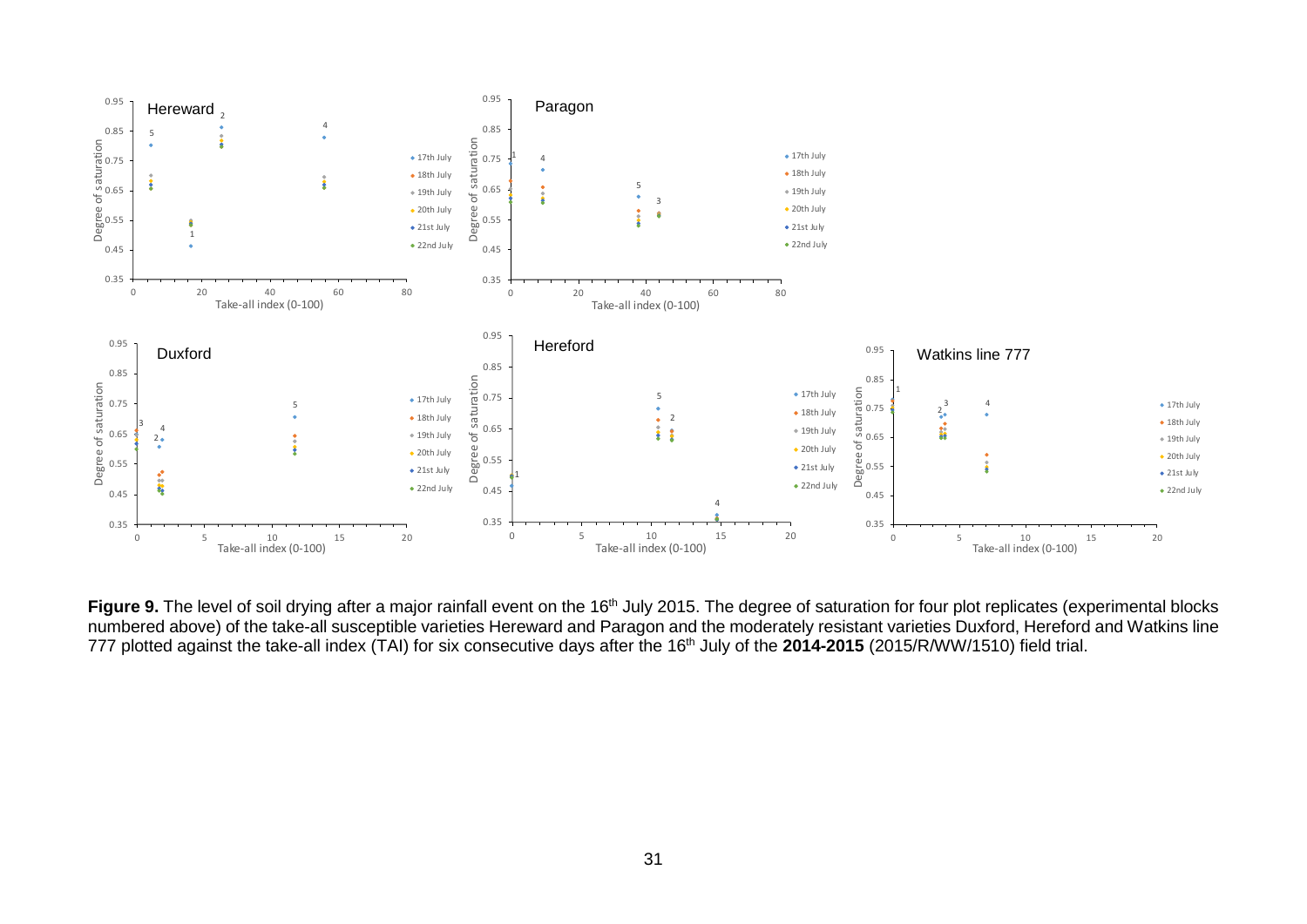### **4.3. Gathering a** *Phialophora* **isolate collection**

Nine field isolates were visually identified as *Phialophora* species due to the presence of subepidermal vesicles. The nine isolates were then confirmed as eight isolates of *Phialophora* sp. lobed hyphopodia [\(Figure 10\)](#page-33-0) and one isolate of an unnamed *Phialophora* sp. [\(Figure 11\)](#page-34-0) [\(Table 3\)](#page-33-1) through ITS sequencing. The unnamed *Phialophora* sp. has previously been isolated at RRes (Ward and Bateman, 1999) and in Germany (Ulrich et al., 2000). Unfortunately, a *Phialophora graminicola* isolate could not be isolated from the field and a cold room stock of a *P. graminicola* isolate, that was first isolated at RRes in 1974 (Ward and Gray, 1992), was subcultured to provide a complete isolate collection of the three *Phialophora* species currently found in UK soils.

| <b>Isolate ID</b> | Original<br>host | Rothamsted field and year<br>of origin | Phialophora species              |
|-------------------|------------------|----------------------------------------|----------------------------------|
| N.14.13           | Wheat            | New Zealand, RRes, 2013                | Phialophora sp. lobed hyphopodia |
| N.20.13           | Wheat            | New Zealand, RRes, 2013                | Phialophora sp. lobed hyphopodia |
| S.03.13           | Wheat            | Summerdells I, RRes, 2013              | Phialophora sp. lobed hyphopodia |
| S.09.13           | Wheat            | Summerdells I, RRes, 2013              | Phialophora sp.                  |
| P.03.13           | Wheat            | Pastures, RRes, 2013                   | Phialophora sp. lobed hyphopodia |
| P.05.13           | Wheat            | Pastures, RRes, 2013                   | Phialophora sp. lobed hyphopodia |
| P.06.13           | Wheat            | Pastures, RRes, 2013                   | Phialophora sp. lobed hyphopodia |
| P.09.13           | Wheat            | Pastures, RRes, 2013                   | Phialophora sp. lobed hyphopodia |
| P.10.13           | Wheat            | Pastures, RRes, 2013                   | Phialophora sp. lobed hyphopodia |
| 74/1736-21        | Ryegrass         | Highfield, RRes, 1974                  | Phialophora graminicola          |

<span id="page-33-1"></span>

| Table 3. Complete Phialophora isolate collection. |
|---------------------------------------------------|
|---------------------------------------------------|

 $1$  Isolate description in Ward and Gray (1992).



<span id="page-33-0"></span>**Figure 10.** Microscopy image of *Phialophora* sp. lobed hyphopodia, field isolate P.10.13, colonised wheat seedling root. Magnification X 111.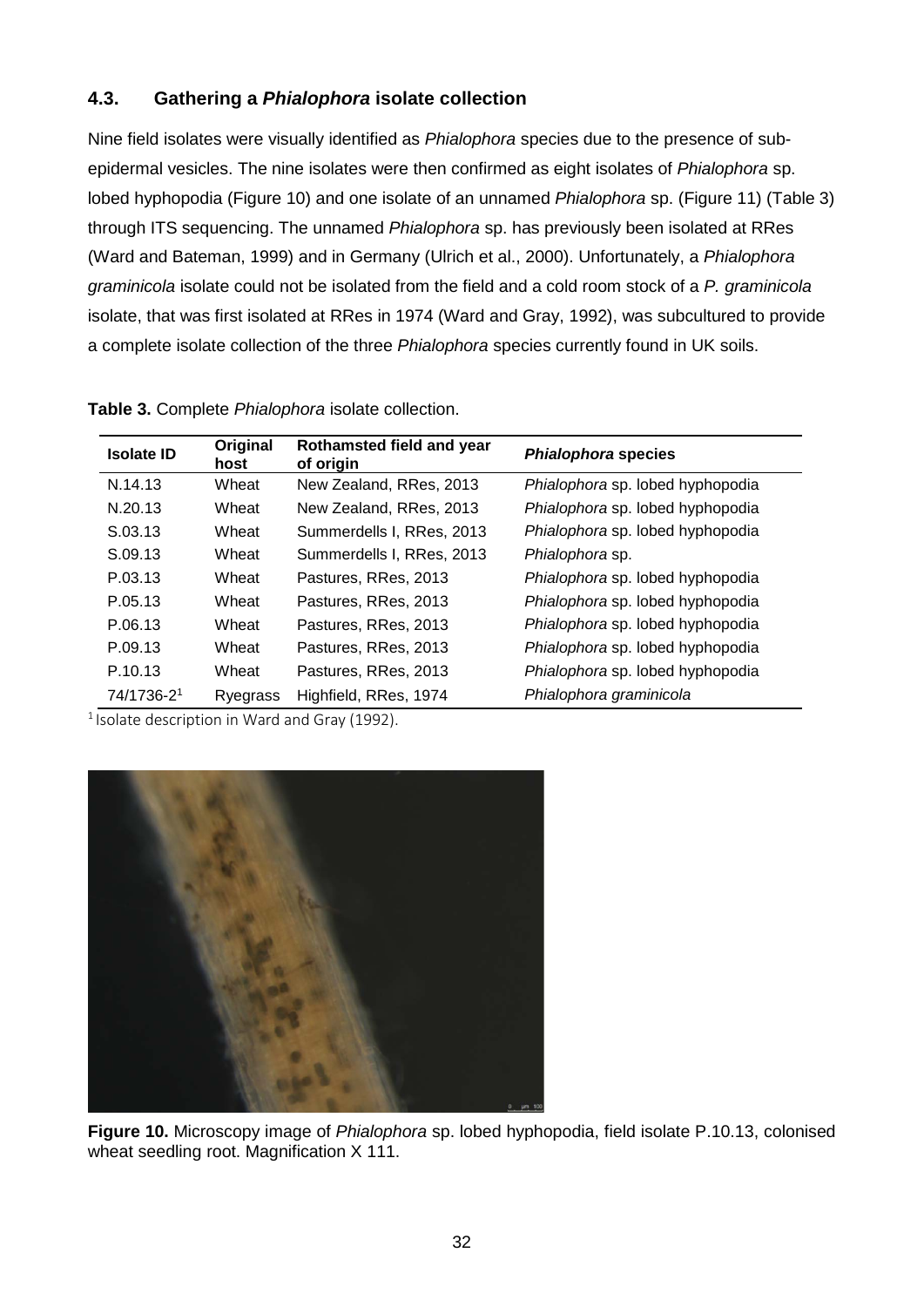

**Figure 11.** Microscopy image of *Phialophora* sp., field isolate S.09.13, colonised wheat seedling root. Magnification X 134.

#### <span id="page-34-0"></span>**4.4. Development of a** *Phialophora* **pot bioassay to screen cereal germplasm**

An experimental pot bioassay was carried out by AHDB summer bursary student Brittany Burton to screen the ability of *Phialophora* spp. to colonise the roots of selected cereal genotypes. The PDA inoculum pot bioassay provided a significant interaction of the percentage of colonised roots between the two *Phialophora* spp. across the nine cereal genotypes (ANOVA *Phialophora* spp. x cereal genotype interaction: *P* = <0.001) [\(Figure 12\)](#page-35-0). The mean percentage of roots colonised by *Phialophora* sp. across the nine cereal genotypes ranged from 4.33%-58.32% and a slightly smaller range of 1.23% - 44.15% was found for roots colonised by *Phialophora* sp. lobed hyphopodia [\(Figure 12\)](#page-35-0). The percentage of roots colonised by *Phialophora* sp*.* was higher than *Phialophora* sp. lobed hyphopodia for all cereal genotypes, except in rye. A significant interaction of the number of colonised roots between the two *Phialophora* spp. across the nine cereal genotypes was also found (ANOVA *Phialophora* spp. x cereal genotype interaction: d.f.= 8, SED = 0.568, *P* = <0.001). *Phialophora*-like colonisation was found on either no roots or on less than one root per plant of the Hereward negative control and microscopic analysis revealed the *Phialophora*like species produced small clustered sub-epidermal vesicles and is therefore thought to be either *Phialophora graminicola* or *Phialophora* sp. Unfortunately, the isolate was not recovered. A significant difference in the total number of roots per plant across the cereal genotypes was found for *Phialophora* spp. (ANOVA:  $d.f. = 8$ , SED = 0.376,  $P = < 0.001$ ), with rye and triticale having the highest number of roots and Hereward and the *T. monococcum* accession MDR046 having the lowest number of roots. A significant difference in the total number of roots per plant between the two *Phialophora* spp. was also found with plants inoculated with *Phialophora* sp. producing a higher number of roots (ANOVA: d.f. = 1, SED = 0.177, *P* = 0.034). There was also no correlation found between the number of roots per plant and the percentage of roots colonised by either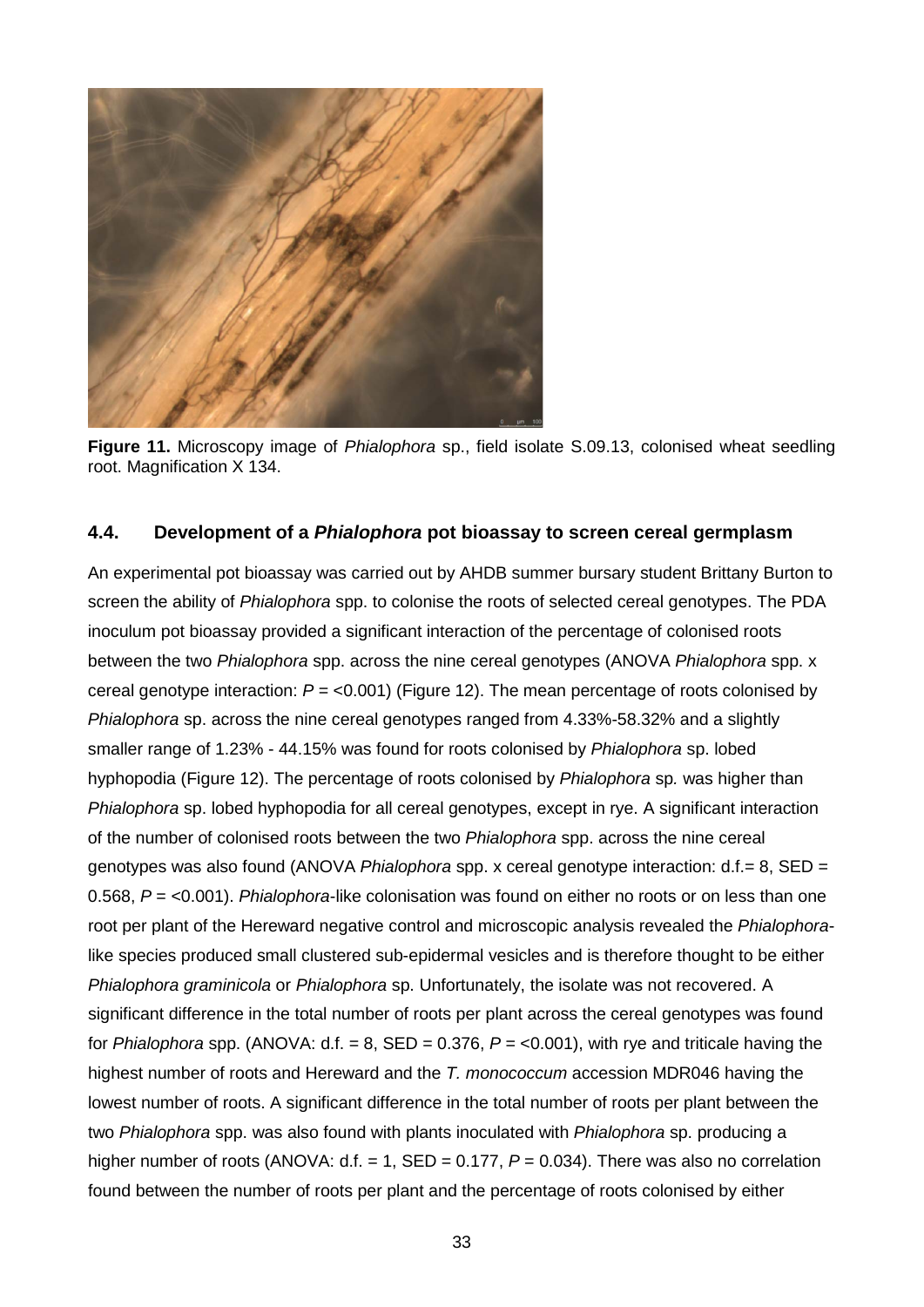*Phialophora* sp. lobed hyphopodia ( $r_s = 0.233$ ,  $P = 0.130$ ,  $n = 9$ ) or *Phialophora* sp. ( $r_s = 0.033$ ,  $P =$  $0.228$ ,  $n = 9$ ).

The PDA experimental pot bioassay was repeated in December 2014 and indicated similar patterns to the first PDA pot bioassay [\(Figure 12\)](#page-35-0). A slightly lower grand mean of *Phialophora* sp. lobed colonised roots was found compared to the first PDA pot bioassay but again, the percentage of roots colonised by *Phialophora sp.* was higher than *Phialophora* sp. lobed hyphopodia for all cereal genotypes, except in rye [\(Figure 12\)](#page-35-0).



<span id="page-35-0"></span>**Figure 12.** The ability of *Phialophora* species to colonise the seedling roots of cereal genotypes in a PDA inoculated pot bioassay for two experimental replicates.

 $1$  Hereward -  $=$  Hereward negative control with non-colonised PDA.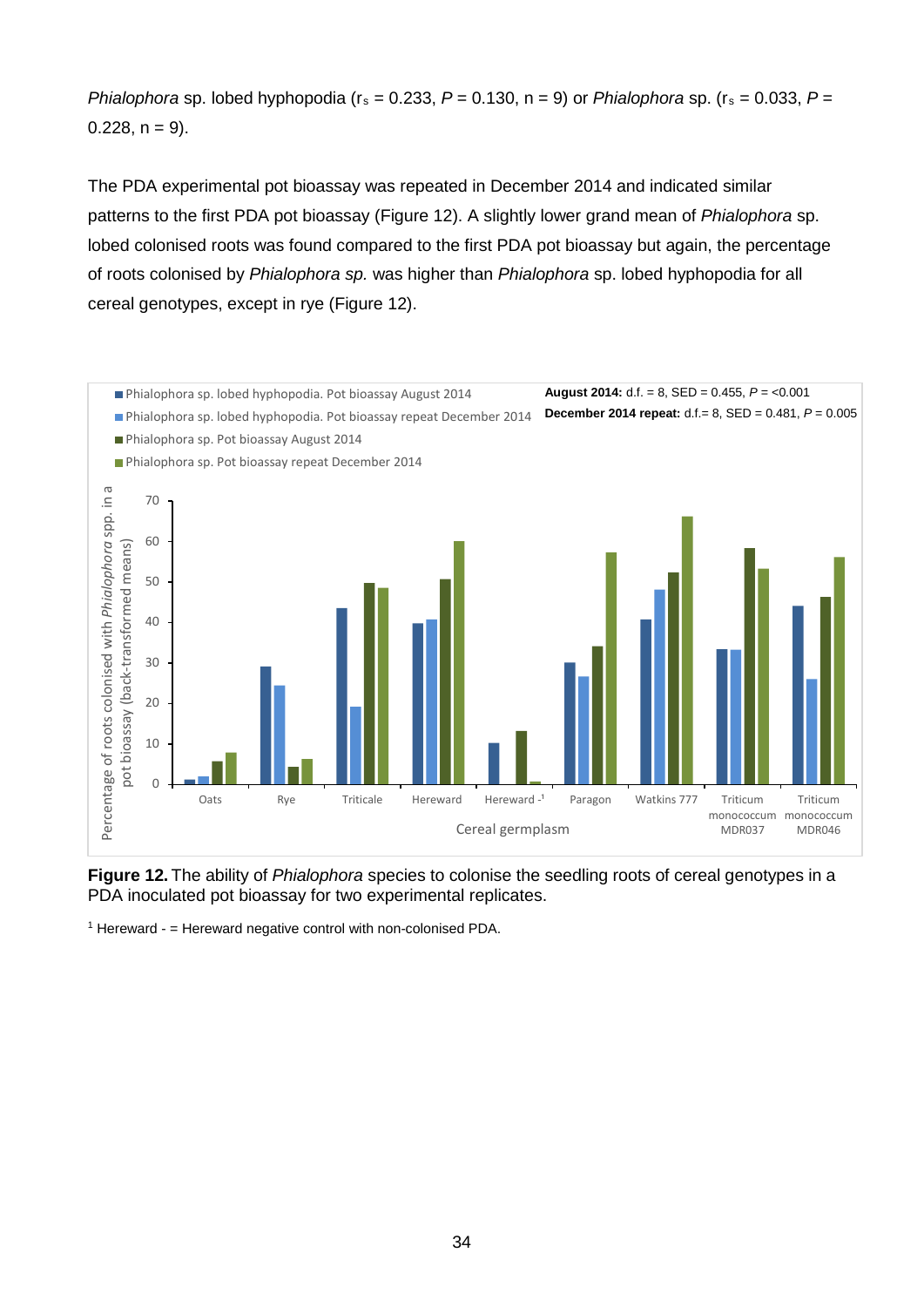### **4.5.** *Phialophora* **genome comparisons**

Major genome differences were found across the three *Phialophora* draft genomes. Firstly, there was a noticeable difference in the number of reads obtained. *Phialophora graminicola* had the largest number of reads, 25,719,585, whilst *Phialophora* sp. and *Phialophora* sp. lobed hyphopodia had a smaller number of reads, 14,670,529 and 13,197,250 respectively [\(Table 4\)](#page-37-0). The  $G + C$ content was found to be consistent across all three *Phialophora* species.

Although *P. graminicola* had a smaller average insert size than the two other *Phialophora* genomes, the *P. graminicola* draft genome had the smallest number of contigs and scaffolds, the greater mean contig and scaffold size, as well as the largest contig and scaffold size [\(Table 4\)](#page-37-0). An estimated genome coverage was calculated, using the *Ggt* R3-111a-1 genome size as an estimation of the *Phialophora* genome size. As expected the *P. graminicola* draft genome had a considerably higher genome coverage than *Phialophora* sp. lobed hyphopodia and *Phialophora* sp. [\(Table 4\)](#page-37-0). The genome coverage of *Phialophora* sp. lobed hyphopodia and *Phialophora* sp. were similar, however there was a noticeable difference in their assembly. The *Phialophora* sp. draft genome had a higher number of contigs and scaffolds and a lower mean contig and scaffold size. The largest scaffold size of the *Phialophora* sp. draft genome was less than the largest scaffold found in both *Phialophora* sp. lobed hyphopodia and *Phialophora* sp., nevertheless the scaffold had the highest number of predicted genes.

The ITS5-ITS4 rDNA regions of the three *Phialophora* draft genomes were extracted and aligned. Unfortunately, only a very short 199 bp sequence was extracted from the unnamed *Phialophora* sp. draft genome, yet within this 199 bp region there were only six single nucleotide polymorphisms (SNPs). The ITS5-ITS4 rDNA regions were too similar amongst the three *Phialophora* draft genomes and the *Ggt* R3-111a-1 genome and therefore a BUSCO analysis was carried out to identity potential differences in the number of core fungal genes.

The BUSCO v1.1b1 pipeline (Simao et al., 2015) was used to identify core fungal genes in the *Phialophora* assemblies as a measure of the completeness of the draft genomes and to compare these against the *Ggt* R3-111a-1 genome (Ensembl Fungi, EMBL-EBI). The BUSCO analysis identified that the three *Phialophora* draft genomes had considerably fewer complete BUSCOs (28%-52%), and therefore a low level of genome completeness than those identified for the *Ggt* genome (97%) [\(Table 5\)](#page-38-0).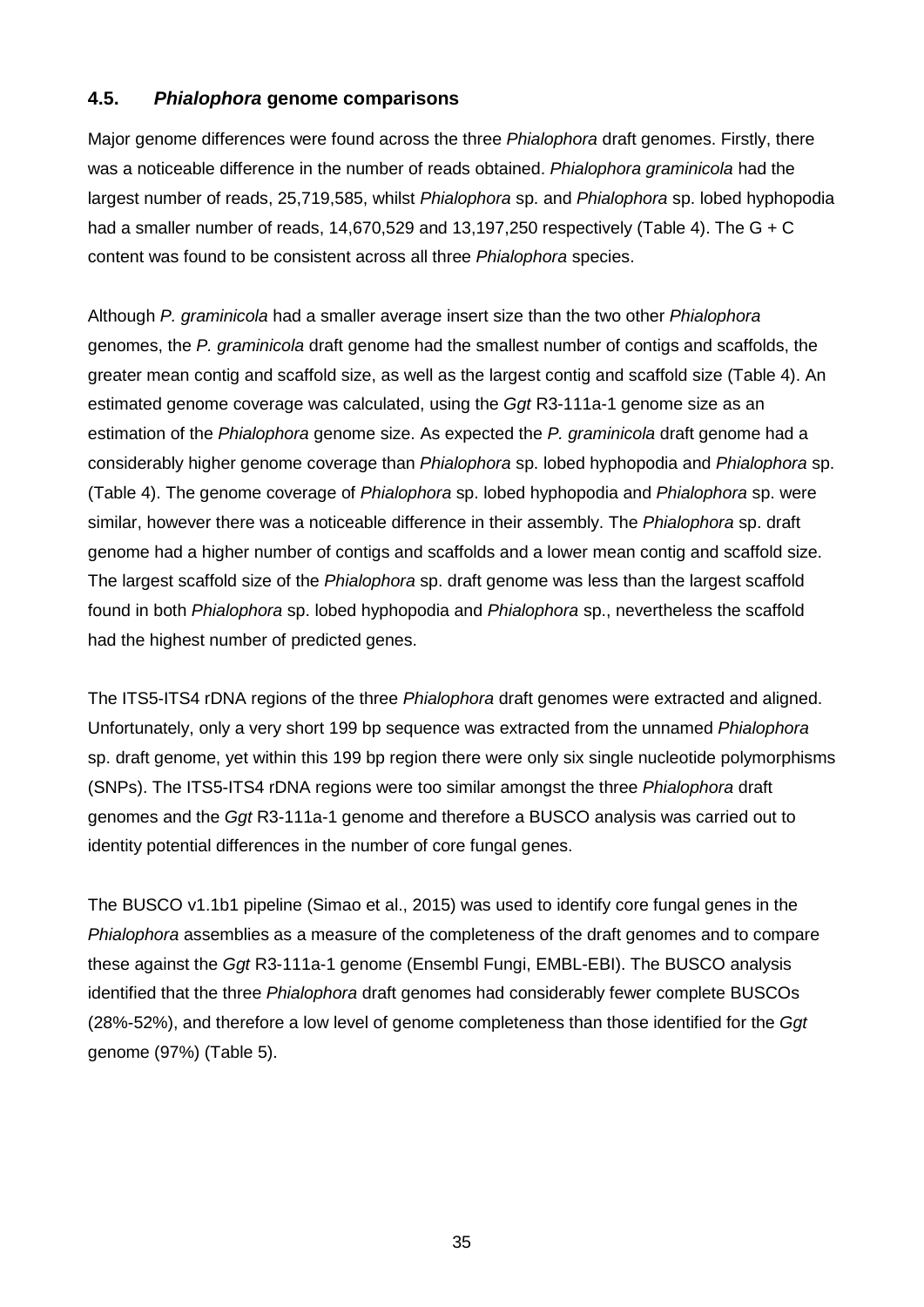| <b>Genome summary statistics</b>            | Phialophora species              |                             |                             |  |  |
|---------------------------------------------|----------------------------------|-----------------------------|-----------------------------|--|--|
|                                             | Phialophora sp. lobed hyphopodia | Phialophora sp.             | Phialophora graminicola     |  |  |
|                                             | <b>Isolate:</b> $N.14.13$        | <b>Isolate: S.09.13</b>     | <b>Isolate: 74/1736-2</b>   |  |  |
|                                             | Field: New Zealand, RRes         | Field: Summerdells I, RRes  | Field: Highfield, RRes      |  |  |
|                                             | Year: 2013                       | Year: 2013                  | Year: 1974 <sup>1</sup>     |  |  |
|                                             | Crop: spring barley, var. Tipple | Crop: wheat, var. Conqueror | Crop: Ryegrass <sup>1</sup> |  |  |
| Reads                                       | 13,197,250                       | 14,670,529                  | 25,719,585                  |  |  |
| $G + C$ (%) content                         | 55.10%                           | 56.00%                      | 55.00%                      |  |  |
| Average insert size less adaptors           | 538                              | 513                         | 439                         |  |  |
| Max read length                             | 126                              | 126                         | 126                         |  |  |
| Coverage                                    | 38.67X                           | 42.99X                      | 75.36X                      |  |  |
| Number of contigs                           | 29,543                           | 66,897                      | 27,247                      |  |  |
| Mean contig size                            | 1208                             | 676                         | 1408                        |  |  |
| Largest contig size                         | 27,543                           | 20,824                      | 62,518                      |  |  |
| Contig N50                                  | 2012                             | 2533                        | 2211                        |  |  |
| Number of scaffolds                         | 23,700                           | 52,425                      | 20,638                      |  |  |
| Mean size of scaffolds                      | 1513                             | 899                         | 1870                        |  |  |
| Largest scaffold size (no. predicted genes) | 59,189 (2)                       | 50,720 (14)                 | 167,376 (1)                 |  |  |
| Scaffold N50                                | 2844                             | 5199                        | 3295                        |  |  |
| Number of contigs in scaffold               | 9,954                            | 19,606                      | 10,997                      |  |  |

**Table 4**. Genome assembly summary statistics of the three *Phialophora* draft genome sequences.

<span id="page-37-0"></span> $1$ Ward and Gray (1992).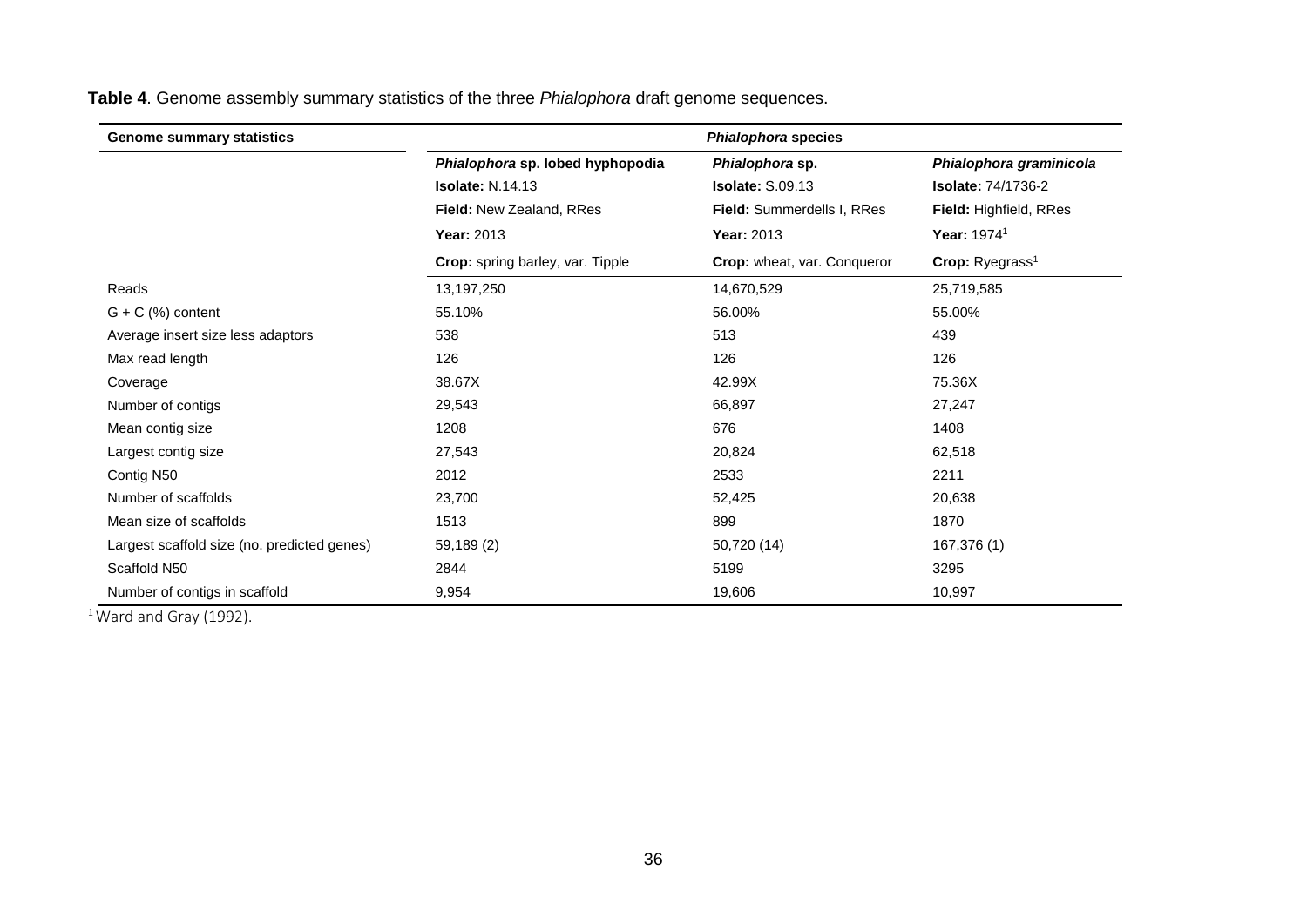**Table 5.** Assessment of the completeness of the assembled *Phialophora* draft genomes compared to the *Gaeumannomyces graminis* var. *tritici* (*Ggt*) R3-111a-1 annotated genome downloaded from Ensembl Fungi in BUSCO notation (C: complete, [D: duplicated], F: fragmented, M: missing and n: gene number).

| <b>BUSCO notation assessment results</b>     | <b>Fungal species</b>                              |                                                   |                                             |                             |  |
|----------------------------------------------|----------------------------------------------------|---------------------------------------------------|---------------------------------------------|-----------------------------|--|
|                                              | P. sp. lobed hyphopodia<br><b>Isolate: N.14.13</b> | <i>Phialophora</i> sp.<br><b>Isolate: S.09.13</b> | P. graminicola<br><b>Isolate: 74/1736-2</b> | Ggt<br>$Isolate: R3-111a-1$ |  |
| Complete BUSCOs [complete duplicated BUSCOs] | $C:28\%$ [D:1.3%]                                  | $C:52\%$ [D:2.9%]                                 | $C:30\%$ [D:1.8%]                           | C:97% [D:7%]                |  |
| Fragmented BUSCOs                            | F:39%                                              | F:34%                                             | F:42%                                       | $F:2\%$                     |  |
| Missing BUSCOs                               | M:31%                                              | M:13%                                             | M:27%                                       | M:0.4%                      |  |
| Total BUSCO groups searched                  | n:1438                                             | n:1438                                            | n:1438                                      | n:1438                      |  |

**Table 6.** Number of predicted protein hits from the BLAST gene calls of each of the *Phialophora* draft genomes when blasted against the remaining *Phialophora* spp. and *Gaeumannomyces graminis* var. *tritici*.

<span id="page-38-1"></span><span id="page-38-0"></span>

|                                                       | Phialophora sp. lobed | Phialophora |                         |
|-------------------------------------------------------|-----------------------|-------------|-------------------------|
| <b>Protein hits</b>                                   | hyphopodia            | sp.         | Phialophora graminicola |
| Total no. of protein hits across the 4 genomes        | 12,695                | 13.818      | 11.543                  |
| No. of protein hits with >0-19% identical sites       | 0                     | 0           | 0                       |
| No. of protein hits with 20-39% identical sites       | 400                   | 717         | 829                     |
| No. of protein hits with 40-59% identical sites       | 1203                  | 1687        | 2376                    |
| No. of protein hits with 60-79% identical sites       | 2718                  | 3515        | 3873                    |
| No. of protein hits with 80-99% identical sites       | 7874                  | 7697        | 4371                    |
| No. of protein hits with 100% identical sites         | 500                   | 202         | 94                      |
| Total no. of absent protein hits across the 4 genomes | 4,628                 | 4,836       | 6,067                   |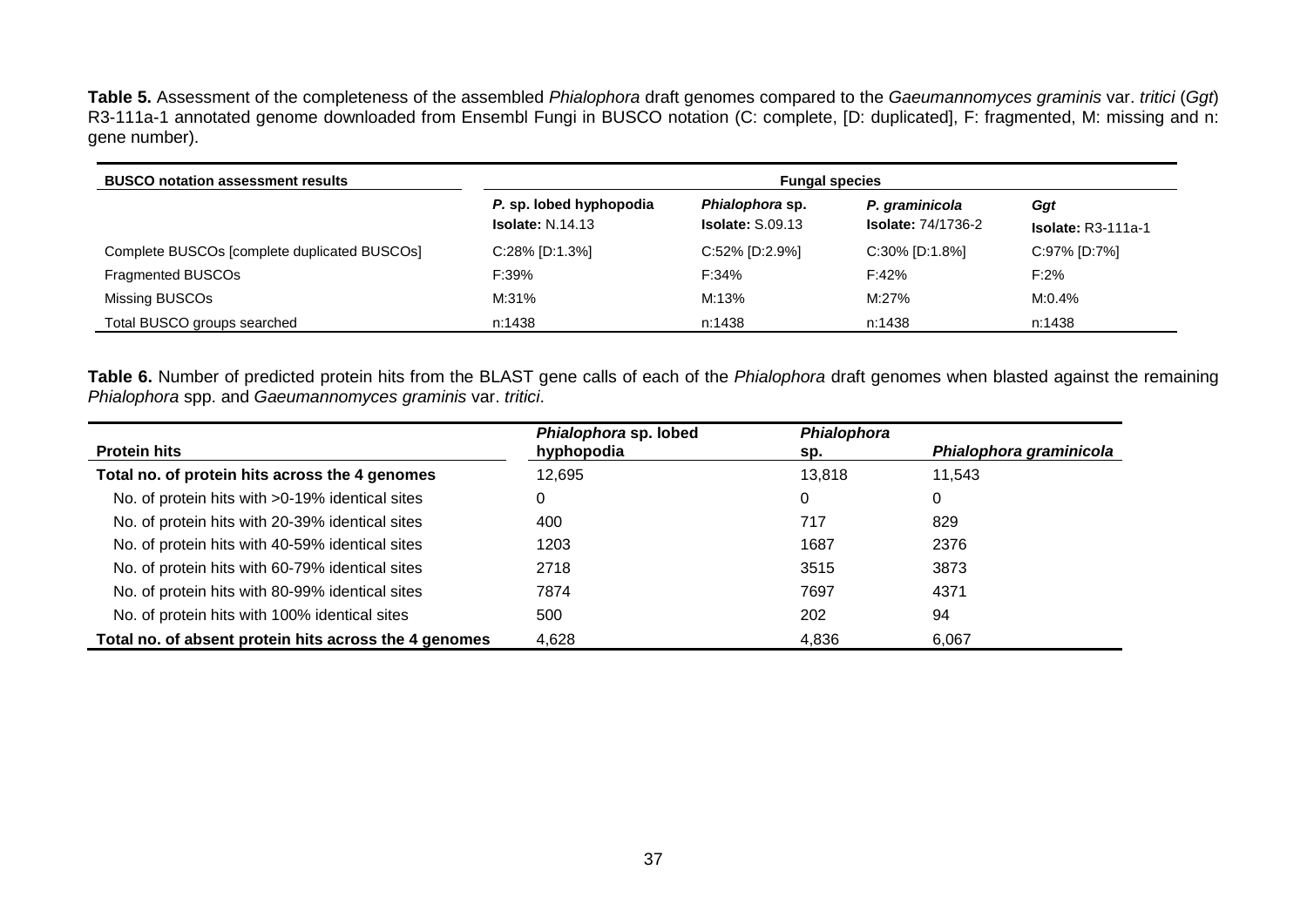A Venn diagram was then constructed to look at the combinations of complete single-copy BUSCOs, excluding the complete duplicated BUSCOs, that were unique to the individual *Phialophora* draft genomes and the *Ggt* R3-111a-1 genome (Ensembl Fungi, EMBL-EBI) BUSCOs [\(Figure 13\)](#page-39-0). There were difficulties in accurately identifying unique genes due to the differences in the genome coverage and subsequent genome completeness across all four fungal species. The BUSCO assessment revealed that the *Ggt* R3-111a-1 genome had 138 core genes that were missing from the three *Phialophora* draft genomes. Interestingly there were no complete BUSCOs that were only found in either *Phialophora* sp. lobed hyphopodia or *Phialophora* sp., however there was one complete BUSCO found in *P. graminicola* that was missing from the other three genomes [\(Figure 13\)](#page-39-0). The OrthoDB7 2013 database [\(http://cegg.unige.ch/orthodb7\)](http://cegg.unige.ch/orthodb7) was used to identify the complete BUSCO in *P. graminicola* (BUSCOfEOG7NGQQW) as a "multiprotein" that is present in 162 of the 175 fungi in the OrthoDB7 2013 database



<span id="page-39-0"></span>**Figure 13.** Unique number of complete single-copy BUSCOs of the 1,438 core fungal genes, excluding the complete duplicated BUSCOs, that were found in each of the individual *Phialophora* draft genomes or the *Gaeumannomyces graminis* var. *tritici* (*Ggt*) R3-111a-1 (annotated genome downloaded from Ensembl), that were specific to either two species or three species and that were common to all four fungal species.

As anticipated, the BUSCO assessment of the genomes did not pick out candidate genes for each of the individual *Phialophora* draft genomes. A BLAST protein analysis for each fungal species against the three remaining species was carried out to identify unique candidate genes for each of the three *Phialophora* species. The number of protein hits for each of the individual *Phialophora* spp. are summarised in [Table 6.](#page-38-1) Although *P. graminicola* had the lowest number of protein hits, the blast analysis revealed that the genome had the highest number of absent protein hits across the three *Phialophora* draft genomes. *Phialophora graminicola* had the lowest number of protein hits with either 80-99% identical sites to the two *Phialophora* species and *Ggt* or 100% identical sites to the three fungal species. *Phialophora* sp. lobed hyphopodia and *Phialophora* sp. had a similar number of absent protein hits across all four genomes. These data indicate that there are considerable sequence differences in the predicted protein sets for each species.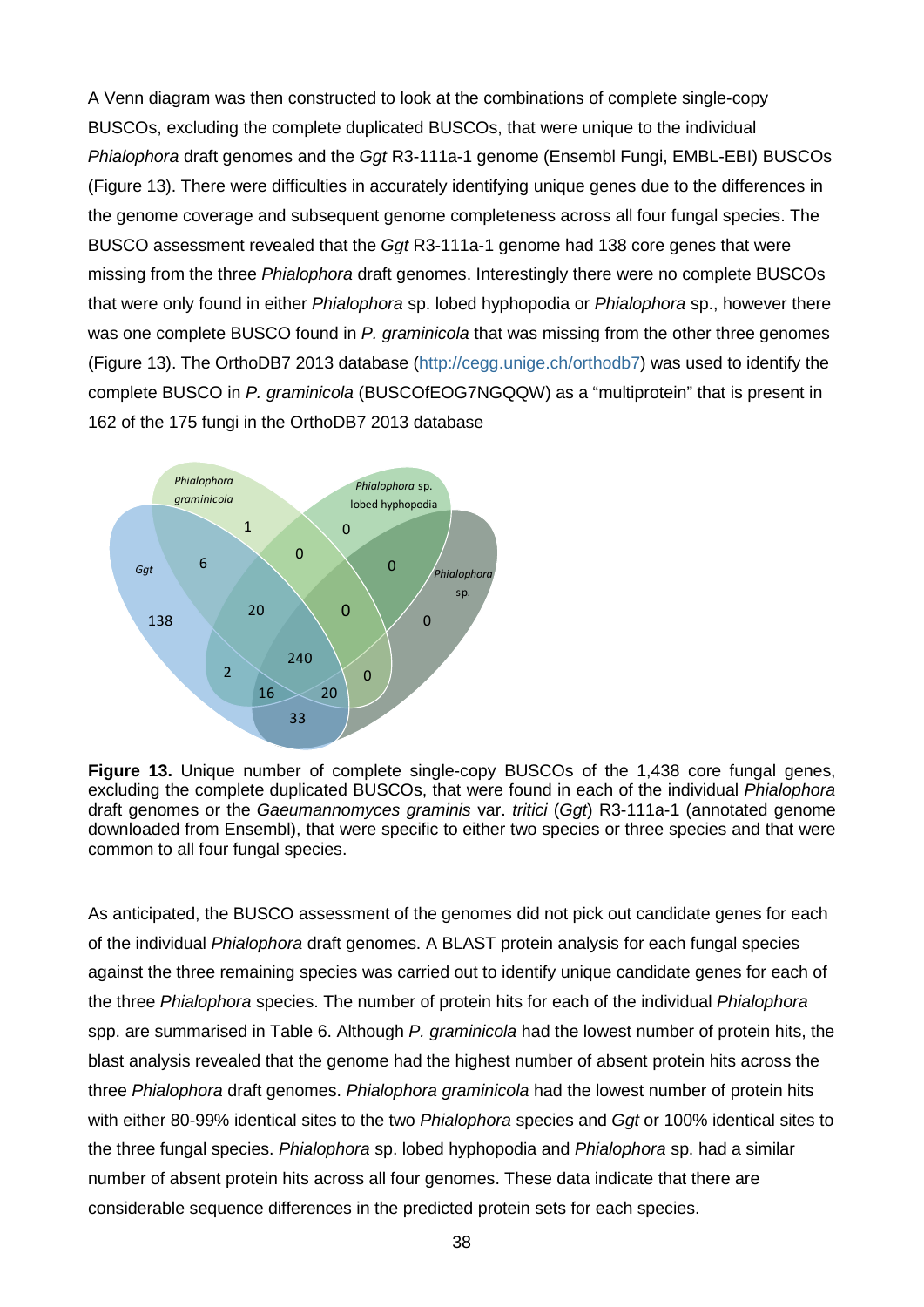## **4.6. First wheat field trial screening the AHDB Recommended List (2013/2014) of winter wheat varieties for their ability to build-up natural populations of**  *Phialophora* **fungi**

The soil core bioassays were assessed and a significant difference in the ability of the elite wheat varieties to build-up inoculum of natural populations of *Phialophora* species was found [\(Figure 14\)](#page-41-0). *Phialophora* colonisation was found for all elite varieties across the two baiting methods. A significant interaction was found for the baiting method across the varieties, with a trend for a higher percentage of roots colonised when baited with Hereward for the majority of the elite varieties (REML Hereward baited x field plot variety baited interaction: *P* = <0.001) [\(Figure 14\)](#page-41-0). Post-hoc grouping revealed that the 40 elite wheat varieties could be divided into three distinct groups. The first grouping of varieties can be seen to have a very low percentage of *Phialophora* colonisation when baited back on to the field plot variety but a higher percentage of *Phialophora* colonisation when baited on to Hereward (indicated in blue), for example, Alchemy, Evolution, Zulu and Leeds [\(Figure 14\)](#page-41-0). The second group of varieties are seen to have a similar percentage of *Phialophora* colonisation regardless of baiting variety (indicated in green), for example Cadenza, Duxford and the control Hereward [\(Figure 14\)](#page-41-0). The third group had a higher percentage of *Phialophora* colonisation when baited back on to the field plot variety (indicated in red), for example JB Diego and Scout [\(Figure 14\)](#page-41-0). There was no correlation found between the percentage of roots colonised with *Phialophora* when baited with Hereward and the percentage of roots colonised with *Phialophora* when baited with the field plot variety ( $r_s = 0.119$ ,  $P = 0.116$ ,  $n = 40$ ) [\(Figure 14\)](#page-41-0). *Phialophora* spp. were isolated from colonised root tissue of the soil core bioassay seedling wheat plants from across the field site and the 19 isolates were identified as *Phialophora* sp. lobed hyphopodia.

The percentage data were then correlated against the nabim groups of the RL varieties to determine whether the percentage of roots colonised with *Phialophora* was affected by different grain qualities and uses of the four nabim groupings. No correlation was found between the nabim groups and the percentage of roots colonised with *Phialophora* when baited with the variety Hereward ( $r_s = -0.119$ ,  $P = 0.056$ ,  $n = 40$ ) or the percentage of roots colonised with *Phialophora* when baited with the field plot variety ( $r_s = 0.029$ ,  $P = 0.204$ ,  $n = 40$ ). The percentage data were also correlated against the year that the variety was first listed on the AHDB RL, the year data were ranked from the oldest to the newest varieties. A weakly negative correlation was found between the ranked year data that the variety was first listed on RL and the percentage of roots colonised with *Phialophora* when baited with the plot variety ( $r_s = -0.278$ ,  $P = 0.017$ ,  $n = 40$ ). Yet a weak to moderate positive correlation was found between the ranked year data that the variety was first listed on RL and the percentage of roots colonised with *Phialophora* when baited with the variety Hereward ( $r_s = 0.328$ ,  $P = 0.011$ ,  $n = 40$ ).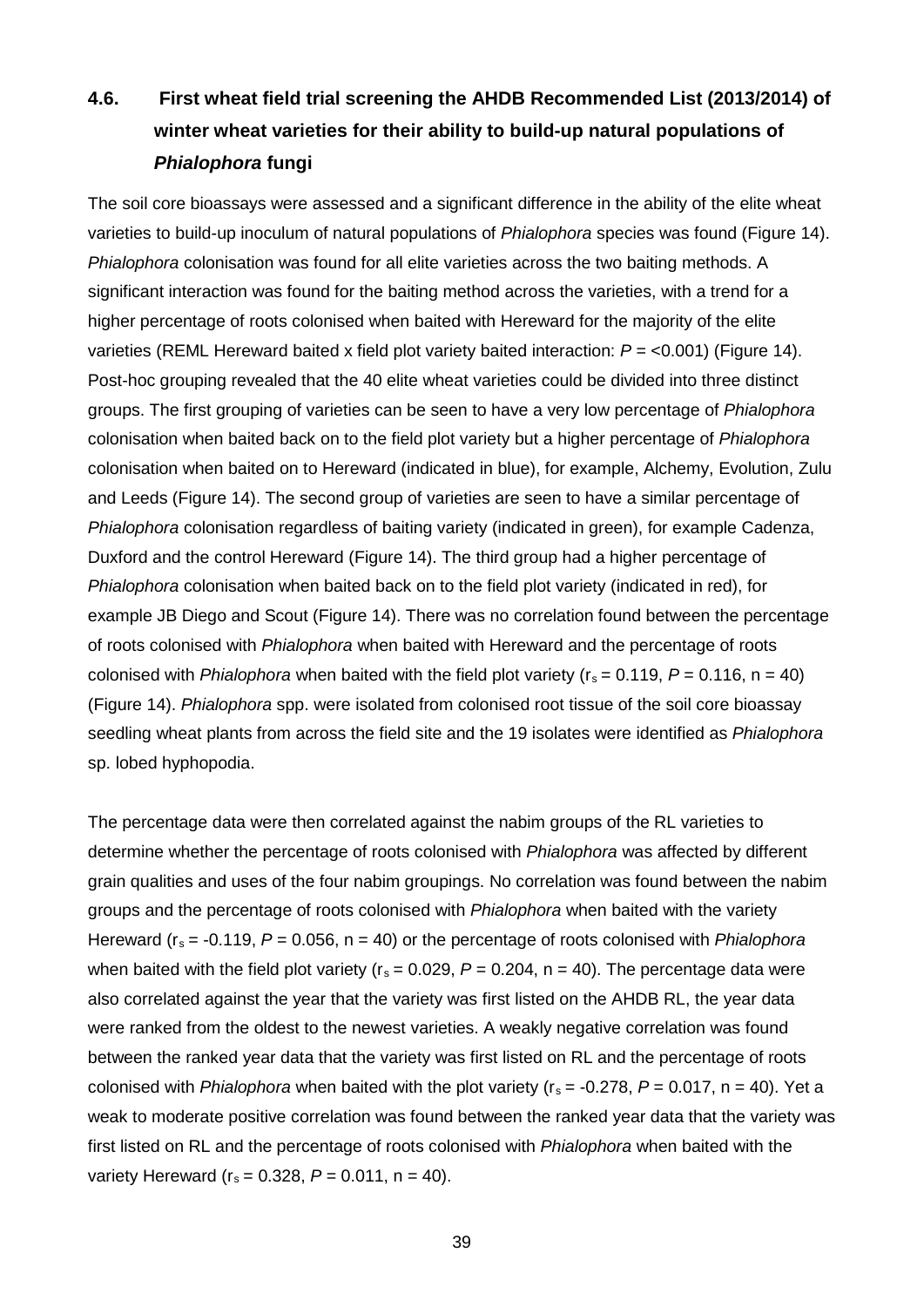

<span id="page-41-0"></span>**Figure 14.** Correlation between the percentage of roots colonised with *Phialophora* when baited with either Hereward or the field plot variety in a soil core bioassay after the harvest of the elite wheat varieties of the first wheat 2014-2015 field trial. The elite wheat varieties were visually divided into three groups, varieties with a higher percentage of colonised roots when baited with Hereward (illustrated in blue), varieties with similar levels of colonisation with either baiting methods (illustrated in green) and varieties with a higher level of colonisation when baited with the field plot variety (illustrated in red).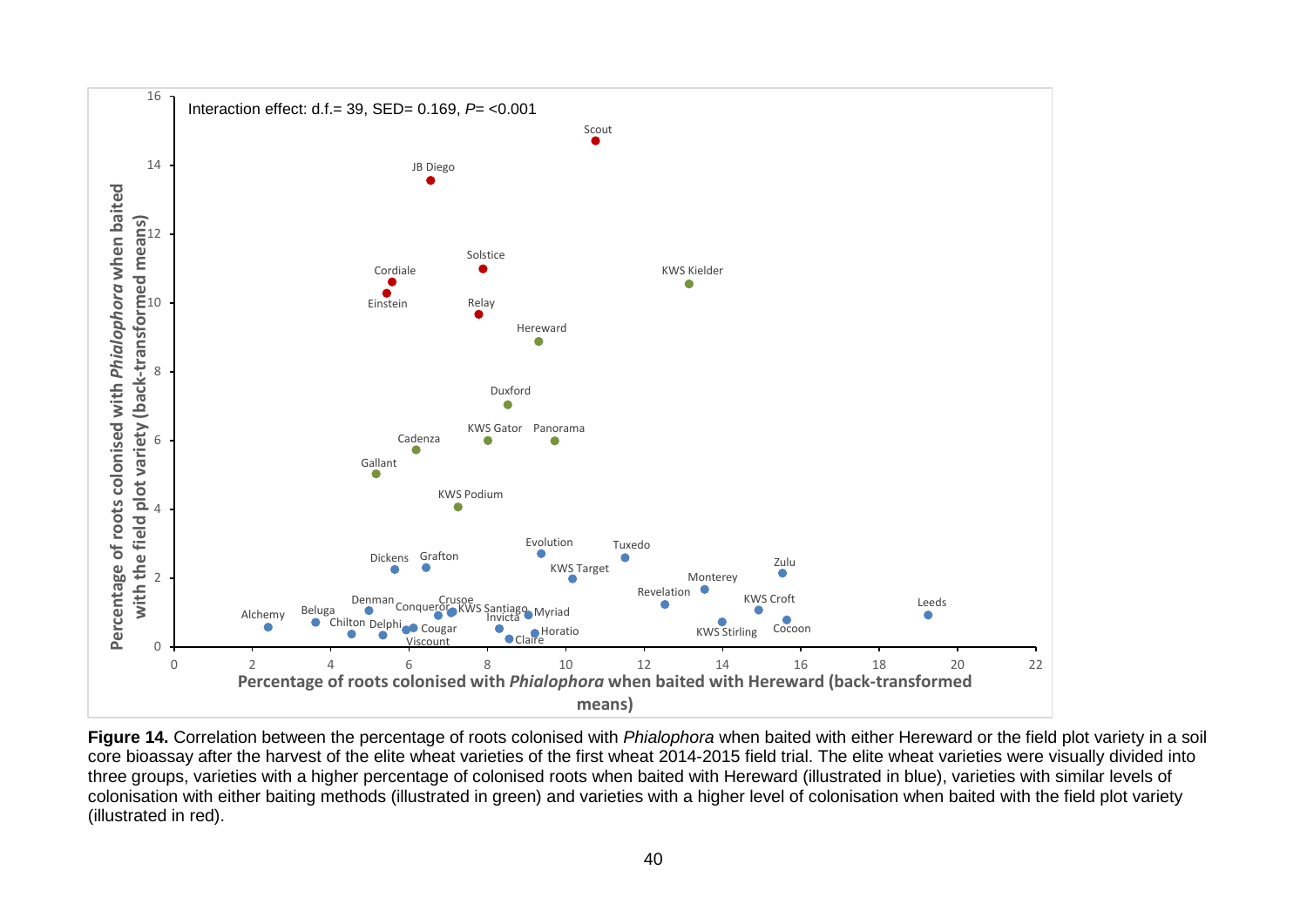The soil core pot bioassay seedlings were also assessed for take-all infection. As expected, there was an extremely low level (grand mean = 0.39%) of take-all infection across all varieties [\(Figure](#page-42-0)  [15\)](#page-42-0). There was a significant difference in the percentage of roots infected with take-all across all varieties, regardless of baiting method (REML: *P* = <0.001) [\(Figure 15\)](#page-42-0). The varieties Alchemy and Relay had the highest percentage of roots infected with take-all, whereas Delphi and Leeds had the lowest level of roots infected with take-all and Grafton had no take-all infection across either baiting method. There was no significant difference of the percentage of roots infected with take-all when baited onto Hereward or the field plot variety (REML Hereward baited x field plot variety baited interaction:  $P = 0.539$ ,  $SED = 0.236$ , d.f.  $= 39$ ). There was no correlation found between the percentage of roots colonised with *Phialophora* when baited onto Hereward and the percentage of roots infected with take-all ( $r_s = 0.064$ ,  $P = 0.175$ ,  $n = 40$ ) or between the percentage of roots colonised with *Phialophora* when baited onto the field plot variety and the percentage of roots infected with take-all  $(r_s = 0.206, P = 0.051, n = 40)$ .



<span id="page-42-0"></span>**Figure 15**. The percentage of roots infected with take-all in a soil core bioassay after the harvest of the elite wheat varieties of the first wheat field trial in 2014-2015.

There were significant effects of variety on days to anthesis  $(d.f.= 39, SED= 0.74, P = <0.001)$ , days to leaf senescence (d.f.= 39, SED= 1.226, *P* = <0.001), plant height (d.f.= 39, SED= 1.308, *P*  = <0.001) and plot yields (d.f.= 39, SED= 0.824, *P* = <0.001) [\(Figure 16\)](#page-43-0). The variety KWS Kielder had the highest recorded yield. A positive correlation was found between days to anthesis and days to leaf senescence, varieties that reached anthesis at an earlier date also went on to reach total leaf senescence at an earlier date ( $r_s = 0.427$ ,  $P = 0.001$ ,  $n = 40$ ). There was a weakly positive correlation between the percentage of roots colonised with *Phialophora* when baited on Hereward and days to anthesis (Hereward x days to anthesis:  $r_s = 0.221$ ,  $P = 0.043$ ,  $n = 40$ ) and a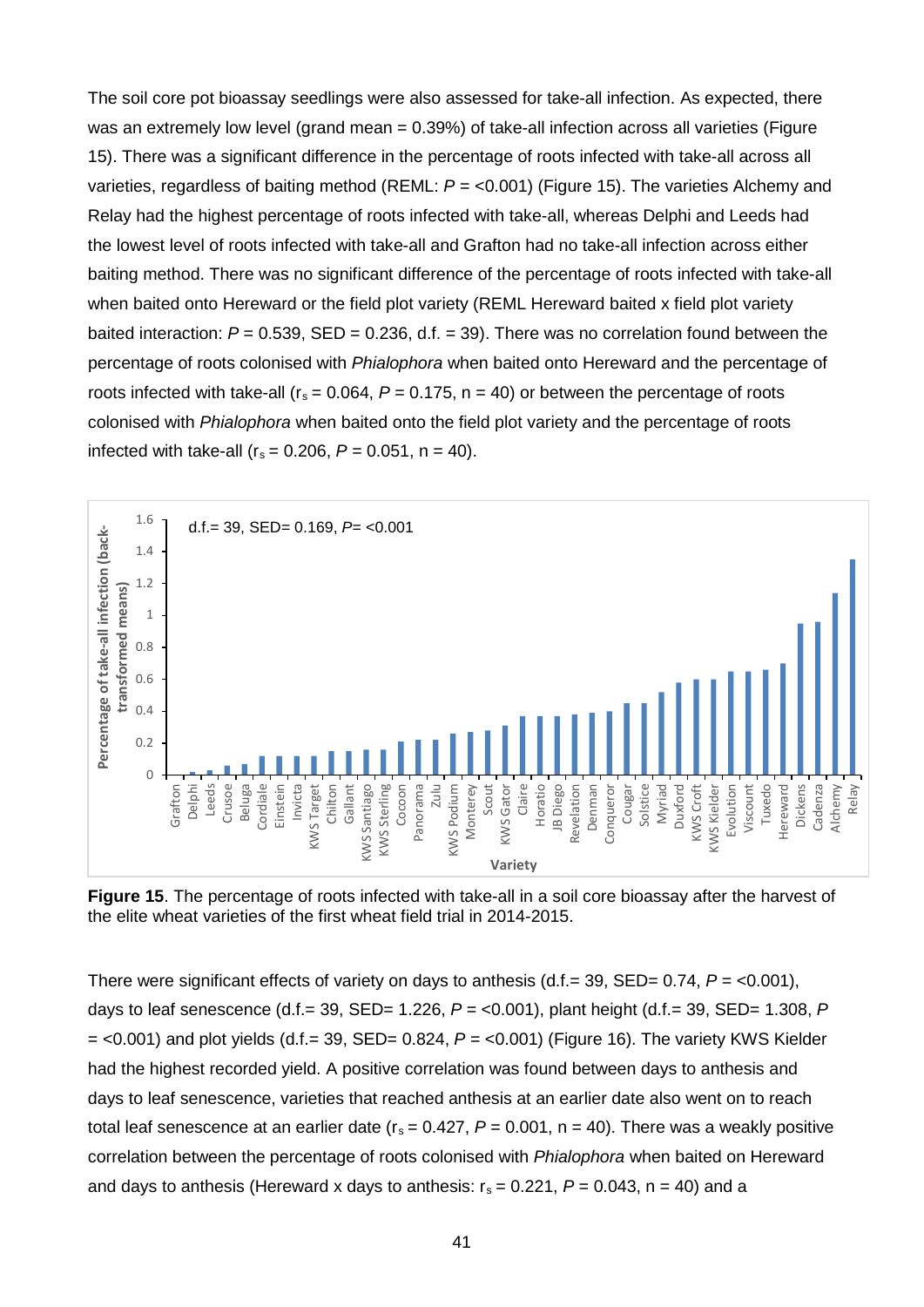moderately negative correlation between the percentage of roots colonised with *Phialophora* when baited with the field plot variety and days to anthesis (Field plot variety x days to anthesis:  $r_s = -$ 0.334, *P* = 0.009, n = 40). There were no significant correlations between the percentage of roots colonised with *Phialophora* when baited on either Hereward or the plot variety and yield (Hereward x vield:  $r_s = 0.102$ ,  $P = 0.133$ ,  $n = 40$ ; Field plot variety x yield:  $r_s = -0.100$ ,  $P = 0.134$ ,  $n = 40$ ). Interestingly, the variety KWS Kielder had the highest yield across the field trial, yet a moderately high level of *Phialophora* colonisation when baited with either the variety Hereward or the field plot variety, suggesting that the high level of *Phialophora* colonisation is not resulting in a detrimental effect on the overall grain yield. There was a moderately positive correlation between the percentage of roots colonised with *Phialophora* when baited with Hereward and plant height (Hereward x plant height:  $r_s = 0.343$ ,  $P = 0.008$ ,  $n = 40$ ) but no correlation between the percentage of roots colonised with *Phialophora* when baited with the field plot variety (Field plot variety x plant height:  $r_s = -0.083$ ,  $P = 0.153$ ,  $n = 40$ ). There was a strong positive correlation between the percentage of roots colonised with *Phialophora* when baited with Hereward and days to leaf senescence ( $r_s = 0.571$ ,  $P = 0.001$ ,  $n = 40$ ) but no significant correlation was found when baited with the field plot variety  $(r_s = -0.171, P = 0.073, n = 40)$ .



<span id="page-43-0"></span>**Figure 16.** Yield of field plots screening the ability of *Phialophora* spp. to build-up under a first wheat crop in the 2014-2015 field trial.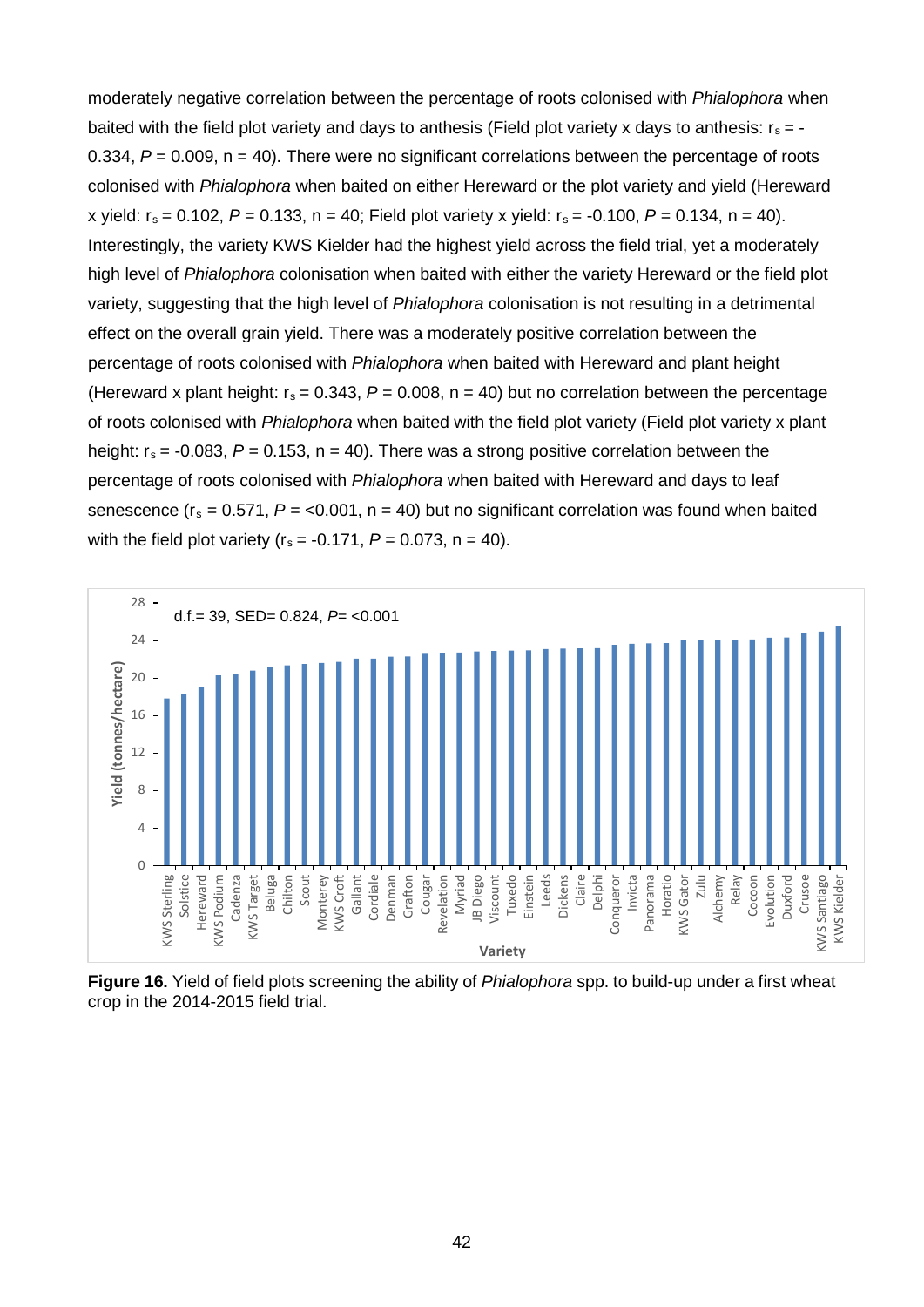### **5. Discussion**

The main aim of the PhD project was to characterise a range of diploid and hexaploid wheat germplasm that possess a promising level of take-all resistance under field conditions and to explore the genetic basis of resistance to take-all disease in the diploid wheat. In addition, the ability of natural populations of *Phialophora* species to colonise the roots of hexaploid wheat germplasm under field conditions was explored.

The most important finding within the take-all resistance strand of the project was that third wheat field trials screening the diploid *Triticum monococcum* MDR037 (S) X MDR046 (R) mapping population revealed a good spread in susceptibility to take-all. This provides the first known field screening of a *T. monococcum* mapping population to the susceptibility of take-all disease. The two third wheat field trials revealed that one line had a consistently low level of take-all infection across the two field seasons, a lower susceptibility than the resistant parental accession MDR046. Whilst the genetic basis of resistance has not currently been identified, a quantitative trait loci (QTL) analysis will be carried out within the next few months. This will provide an indication of the complexity of the resistance.

Other findings within the take-all strand of the project were less robust. Susceptibility to take-all was not consistent across the two third wheat field trials screening the most take-all resistant hexaploid varieties. Of the five varieties with inserted soil moisture sensors, the three hexaploid varieties only exhibited resistance to take-all during the low take-all disease pressure field season of 2014-2015. Due to the inconsistency in susceptibility to take-all, it was also difficult to assess for differences in the soil water content between the three resistant and two susceptible varieties during the 2013-2014 field season. Another limitation was that only one sample point at the end of the season was assessed for take-all levels. Future work could look at taking plant samples throughout the spring and summer months, allowing a direct correlation with soil water for individual dates to help account for weather conditions on the build-up of take-all. Added to this was the problem that there were plot variations in the measurement of the soil water content. This made it difficult to compare the level of soil water content between plot replicates as well as across the five varieties. However, this is the first report of screening for differences in the soil water content between resistant and susceptible varieties to take-all disease in a third wheat situation. Initial results found that the soil water content increased with the level of take-all for three plot replicates of the highly susceptible variety Hereward and the moderately resistant variety Watkins 777 during the moderate disease pressure 2014-2015 field season. An increased level of plot replication and a spatial component to the analysis of the data, as required with the patchy nature of take-all, could help to further normalise the results.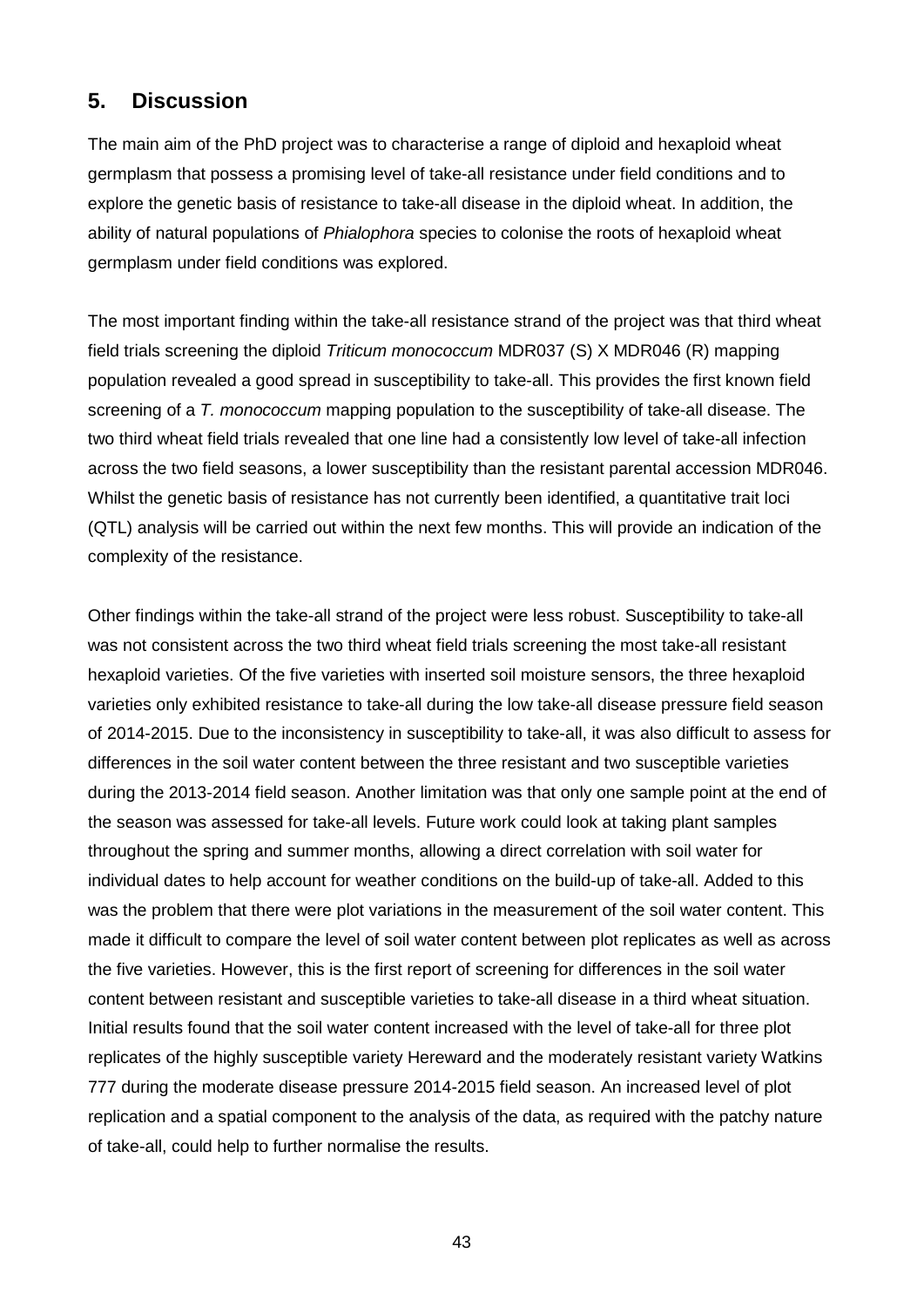The most important finding within the *Phialophora* strand of the project was the first indication that elite wheat varieties on the AHDB Recommended List (RL) differ in their potential to build-up *Phialophora* spp. under a first wheat crop. Although the findings are only represented by one field season and therefore care must be taken when interpreting the results, the current findings are highly promising and a repeat field trial will be assessed to provide a comparison across a separate field seasons. Elite varieties such as JB Diego, Scout and KWS Kielder have the potential to maintain populations of *Phialophora*. In particular, the elite varieties Scout and KWS Kielder indicated the highest level of *Phialophora* spp. colonisation independent of baiting method. Potentially, some elite varieties could be used to build-up *Phialophora* fungi in the farmer's soil as their ability to build-up *Phialophora* inoculum would not be dependent on having to grow the same first and second wheat variety. There does not appear to be any interaction between *Phialophora* colonisation of the roots and the nabim groups of the elite wheat varieties. There also does not appear to be a particularly strong relationship between *Phialophora* colonisation and the year that the wheat varieties were first listed on the AHDB RL. However, there were only a few varieties screened that were first listed in the earlier years compared to the later years of 2011 through to 2013. There are several newer varieties that have indicated a higher level of *Phialophora* colonisation than the older varieties of Cadenza and Hereward, which suggests that recent breeding has not reduced the ability of *Phialophora* species to colonise winter wheat varieties. There is the potential that a farmer could choose a first wheat variety from the AHDB RL of winter wheat that could build-up *Phialophora* populations under the crop, providing a level of protection against take-all disease in a second wheat crop. *Phialophora* spp. are not the only fungi within the *Gaeumannomyces*-*Phialophora* complex that can be built-up under a wheat crop (McMillan et al., 2011). The finding complements another study that has identified that there are differences in the ability of wheat varieties to build-up take-all inoculum under a first wheat crop, named the take-all inoculum build-up trait (TAB) (McMillan et al., 2011). Take-all infection was found to be extremely low throughout the first wheat 2014-2015 field trial in this study, an average of 0.39% infected roots, and there did not appear to be a build-up of take-all inoculum. Although statistical differences were found across the varieties in their ability to build-up take-all inoculum, due to the low levels across the trial these data are unlikely to be biologically meaningful. No correlation was found between *Phialophora* colonisation and take-all infection of the elite wheat varieties, yet it is interesting that the elite wheat variety Alchemy had the lowest percentage of roots colonised with *Phialophora* and the highest percentage of roots infected with take-all.

A high yield was seen across the first wheat field trial (17.83 - 25.57 tonnes/hectare) and there appeared to be no evidence of a detrimental effect of *Phialophora* colonisation on the yield of the plots. Wong et al. (1996) conducted field trials and found that the grain yield of wheat inoculated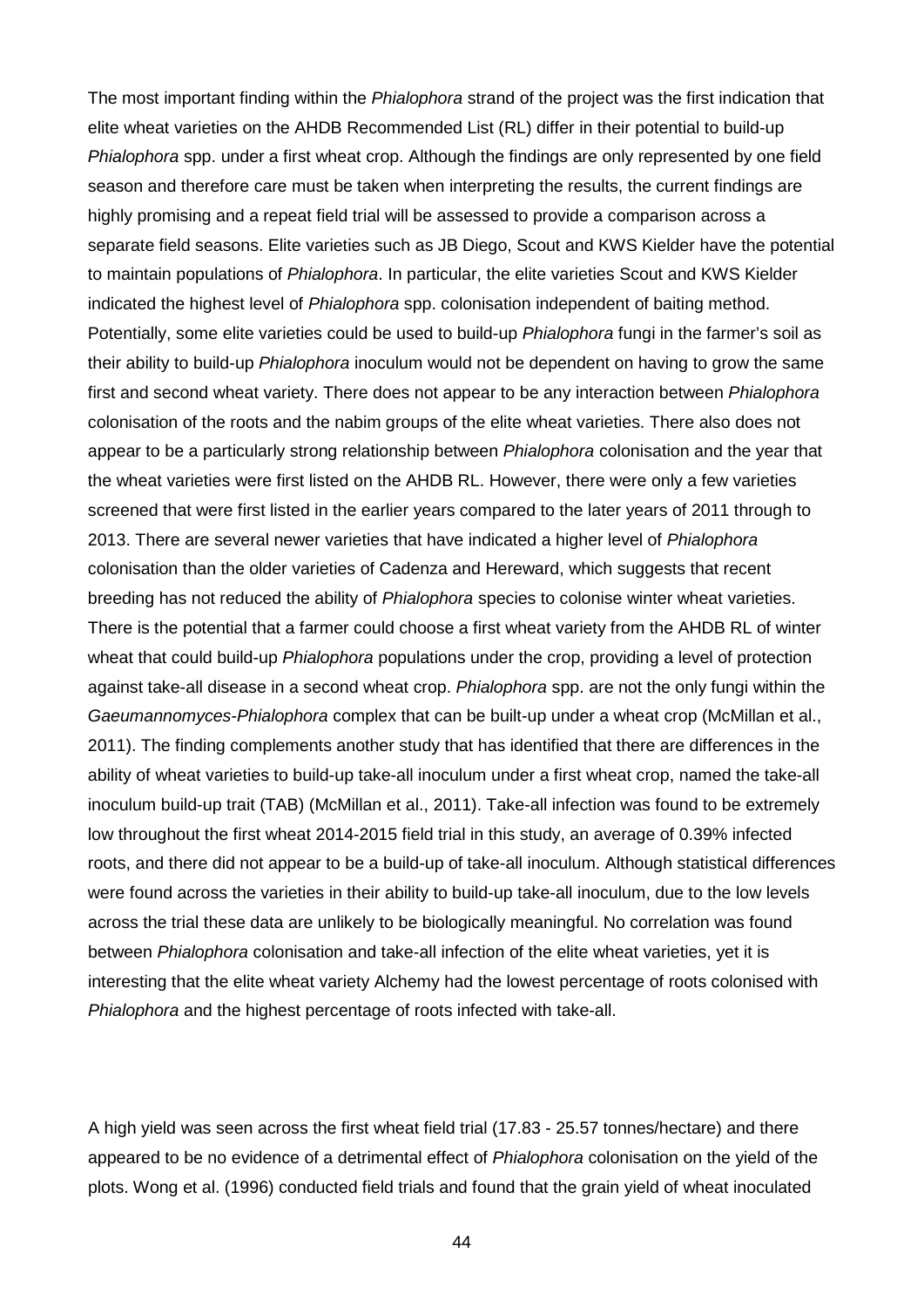with *Phialophora* sp. lobed hyphopodia was not significantly different to the yield of uninoculated wheat in three out of four field experiments.

A working pot bioassay protocol to screen the ability of *Phialophora* spp. to colonise the roots of additional cereal genotypes was devised from the AHDB summer bursary project in 2014 with undergraduate student Brittany Burton. Although the pot bioassay revealed similarities between *Phialophora* colonisation and take-all infection of cereal varieties, rye indicated a significantly lower level of colonisation of the unnamed *Phialophora* sp. during the seedling stage. Rye is known to be highly resistant to take-all infection (Rothrock, 1988) and rye could also be exhibiting a level of resistance to the unnamed *Phialophora* sp. The taxonomic status of this *Phialophora* sp. is currently unresolved (Hernández-Restrepo et al., 2016). Triticale indicated a high level of colonisation for *Phialophora* in the pot bioassay when compared with pot bioassays screening take-all susceptibility where triticale is known to be moderately resistant to take-all infection (McMillan et al., 2014). The development of a working pot bioassay would allow the AHDB RL of winter wheat to be potentially screened in the future in order to compare findings with the field trial results.

Arguably as important, was the development of a draft genome for three *Phialophora* species. A UK *Phialophora* isolate collection was gathered and from this an isolate representing each of the three *Phialophora* spp. was sequenced and the genomes were assembled and annotated. Genome comparisons revealed poor completeness values across the three *Phialophora* draft genomes compared to the *Ggt* genome, highlighting the difficulties of completeness with draft genomes. Although there were differences in the coverage and the extent of assembly across the three genomes, these are the first *Phialophora* reported draft genomes and they provide the first glimpse into the similarities that *Phialophora* spp. have with the closely related take-all fungus. The genomes will also provide a valuable tool for inter-genome comparisons of species within the *Gaeumannomyces*-*Phialophora* complex and their differences in the colonisation/infection process. The draft genomes will also allow a species-specific diagnostic assay to be developed in the future, which could allow *Phialophora* species to be detected in the farmers' fields.

### **6. References**

- BATEMAN, G. L., GUTTERIDGE, R. J. & JENKYN, J. F. 2004. Take-all and grain yields in sequences of winter wheat crops testing fluquinconazole seed treatment applied in different combinations of years. *Annals of Applied Biology,* 145**,** 317-330.
- BRYAN, G. T., DANIELS, M. J. & OSBOURN, A. E. 1995. Comparison of fungi within the *Gaeumannomyces*-*Phialophora* complex by analysis of ribosomal DNA sequences. *Applied and Environmental Microbiology,* 61**,** 681-689.

COOK, R. 2003. Take-all of wheat. *Physiological and Molecular Plant Pathology,* 62**,** 73-86.

DAWSON, W. & BATEMAN, G. L. 2000. Sensitivity of fungi from cereal roots to fluquinconazole and their suppressiveness towards take-all on plants with or without fluquinconazole seed treatment in a controlled environment. *Plant Pathology,* 49**,** 477-486.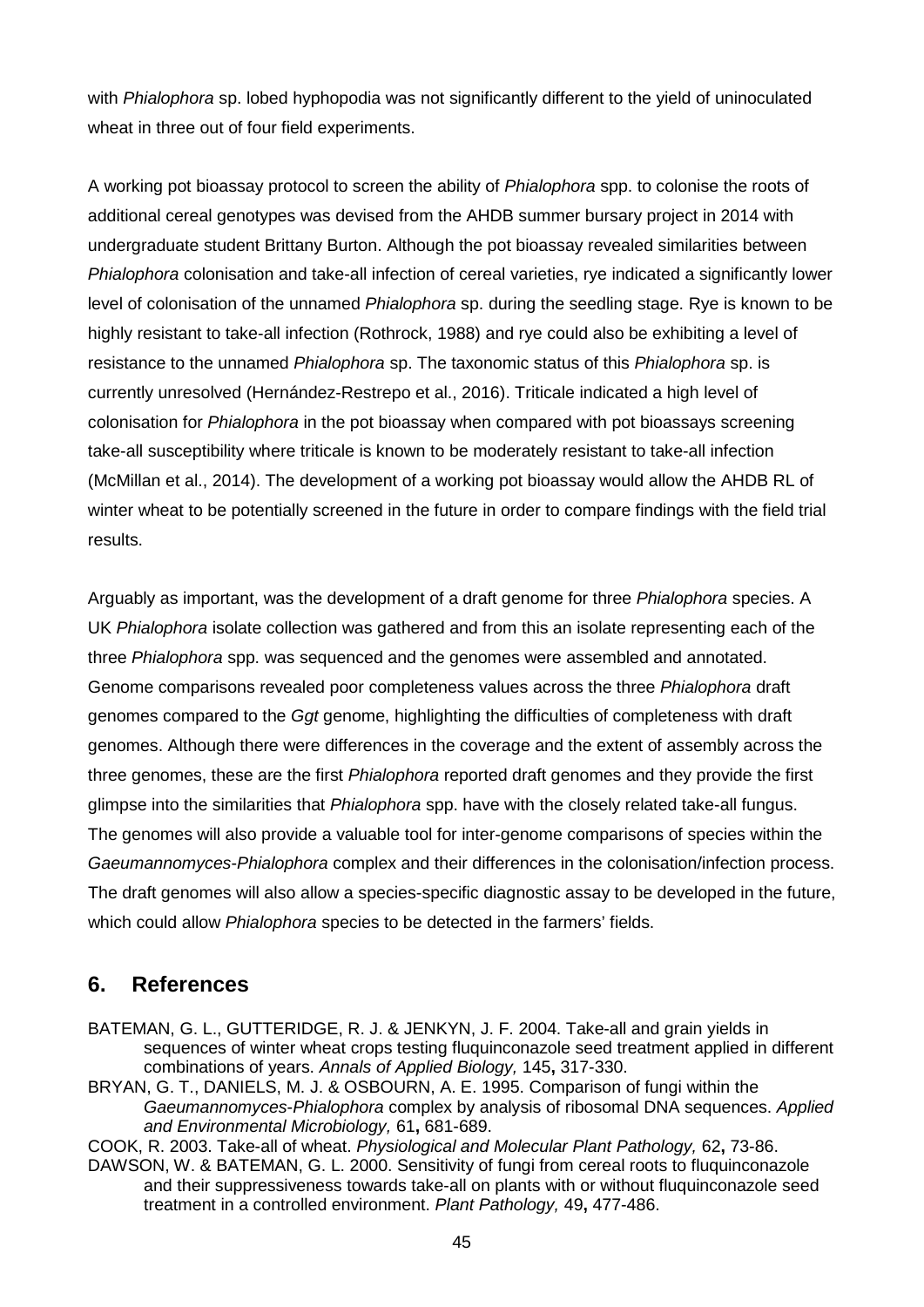- DAWSON, W. & BATEMAN, G. L. 2001. Fungal communities on roots of wheat and barley and effects of seed treatments containing fluquinconazole applied to control take-all. *Plant Pathology,* 50**,** 75-82.
- DE SOUZA, J. T., WELLER, D. M. & RAAIJMAKERS, J. M. 2003. Frequency, diversity, and activity of 2,4-diacetylphloroglucinol-producing fluorescent *Pseudomonas* spp. in Dutch take-all decline soils. *Phytopathology,* 93**,** 54-63.
- DEACON, J. W. 1973. *Phialophora radicicola* and *Gaeumannomyces graminis* on roots of grassess and cereals. *Transactions of the British Mycological Society,* 61**,** 471-485.
- DEACON, J. W. 1974. Further studies on *Phialophora radicicola* and *Gaeumannomyces graminis* on roots and stem bases of grasses and cereals. . *Transactions of the British Mycological Society,* 63**,** 307-327.
- DEACON, J. W. 1976. Biological-control of take-all fungus, *Gaeumannomyces graminis*, by *Phialophora radicicola* and similar fungi. . *Soil Biology & Biochemistry,* 8**,** 275-283.
- FREEMAN, J. & WARD, E. 2004. *Gaeumannomyces graminis*, the take-all fungus and its relatives. *Molecular Plant Pathology,* 5**,** 235-252.
- GUTTERIDGE, R. & HAMMOND-KOSACK, K. 2008. Strategies for the control of take-all. Cereal pathosystems. *BSPP Presidential Meeting.* University of London.
- GUTTERIDGE, R. J., JENKYN, J. F. & BATEMAN, G. L. 2007. The potential of non-pathogenic *Gaeumannomyces* spp., occurring naturally or introduced into wheat crops or preceding crops, for controlling take-all in wheat. *Annals of Applied Biology,* 150**,** 53-64.
- HERNÁNDEZ-RESTREPO, M., GROENEWALD, J. Z., ELLIOTT, M. L., CANNING, G., MCMILLAN, V. E. & CROUS, P. W. 2016. Take-all or nothing. *Studies in Mycology,* 83**,** 19- 48.
- HOLDEN, J. 1974. *The biology of Phialophora radicicola, an avirulent root parasite of grasses and cereals.* Ph.D, University of Cambridge.
- HOLDEN, J. 1976. Infection of wheat seminal roots by varieties of *Phialophora radicicola* and *Gaeumannomyces graminis. Soil Biology & Biochemistry,* 8**,** 109-119.
- HORNBY, D., BATEMAN, G. L., GUTTERIDGE, R. J., LUCAS, P., OSBOURN, A. E., WARD, E. & YARHAM, D. J. 1998. *Take-all disease of cereals: A regional perspective,* Wallingford, UK, CAB International.
- HUBER, D. M. & MCCAYBUIS, T. S. 1993. A multiple component analysis of the take-all disease of cereals. *Plant Disease,* 77**,** 437-447.
- JOSEPH-HORNE, T., HEPPNER, C., HEADRICK, J. & HOLLOMON, D. W. 2000. Identification and characterization of the mode of action of MON 65500: A novel inhibitor of ATP export from mitochondria of the wheat "take-all" fungus, *Gaeumannomyces graminis* var. *tritici. Pesticide Biochemistry and Physiology,* 67**,** 168-186.
- LUO, R., LIU, B., XIE, Y., LI, Z., HUANG, W., YUAN, J., HE, G., CHEN, Y., PAN, Q., LIU, Y., TANG, J., WU, G., ZHANG, H., SHI, Y., LIU, Y., YU, C., WANG, B., LU, Y., HAN, C., CHEUNG, D. W., YIU, S.-M., PENG, S., XIAOQIAN, Z., LIU, G., LIAO, X., LI, Y., YANG, H., WANG, J., LAM, T.-W. & WANG, J. 2012. SOAPdenovo2: an empirically improved memory-efficient short-read de novo assembler. *GigaScience,* 1**,** 1-6.
- MACDONALD, A. J. & GUTTERIDGE, R. J. 2012. Effects of take-all (*Gaeumannomyces graminis*  var. *tritici*) on crop N uptake and residual mineral N in soil at harvest of winter wheat. *Plant and Soil,* 350**,** 253-260.
- MARTYNIUK, S. & MYSKOW, W. 1984. Control of the take-all fungus by *Phialophora* sp. (lobed hyphopodia) in microplots experiments with wheat. *Zentralblatt Fur Mikrobiologie,* 139**,** 575- 579.
- MCMILLAN, V. E., GUTTERIDGE, R. J. & HAMMOND-KOSACK, K. E. 2014. Identifying variation in resistance to the take-all fungus, *Gaeumannomyces graminis* var. *tritici*, between different ancestral and modern wheat species. *BMC Plant Biology,* 14.
- MCMILLAN, V. E., HAMMOND-KOSACK, K. E. & GUTTERIDGE, R. J. 2011. Evidence that wheat cultivars differ in their ability to build up inoculum of the take-all fungus, *Gaeumannomyces graminis* var. *tritici*, under a first wheat crop. *Plant Pathology,* 60**,** 200-206.
- NILSSON, H. E. 1969. Studies of root and foot rot diseases of cereals and grasses. I. On resistance to *Ophiobolus graminis* Sacc. *Lantbrukshogskolans Annaler,* 35**,** 275-807.
- PENROSE, L. D. J. 1991. Disease in wheat genotypes naturally infected with *Gaeumannomyces graminis* var. *tritici. Annals of Applied Biology,* 118**,** 513-526.